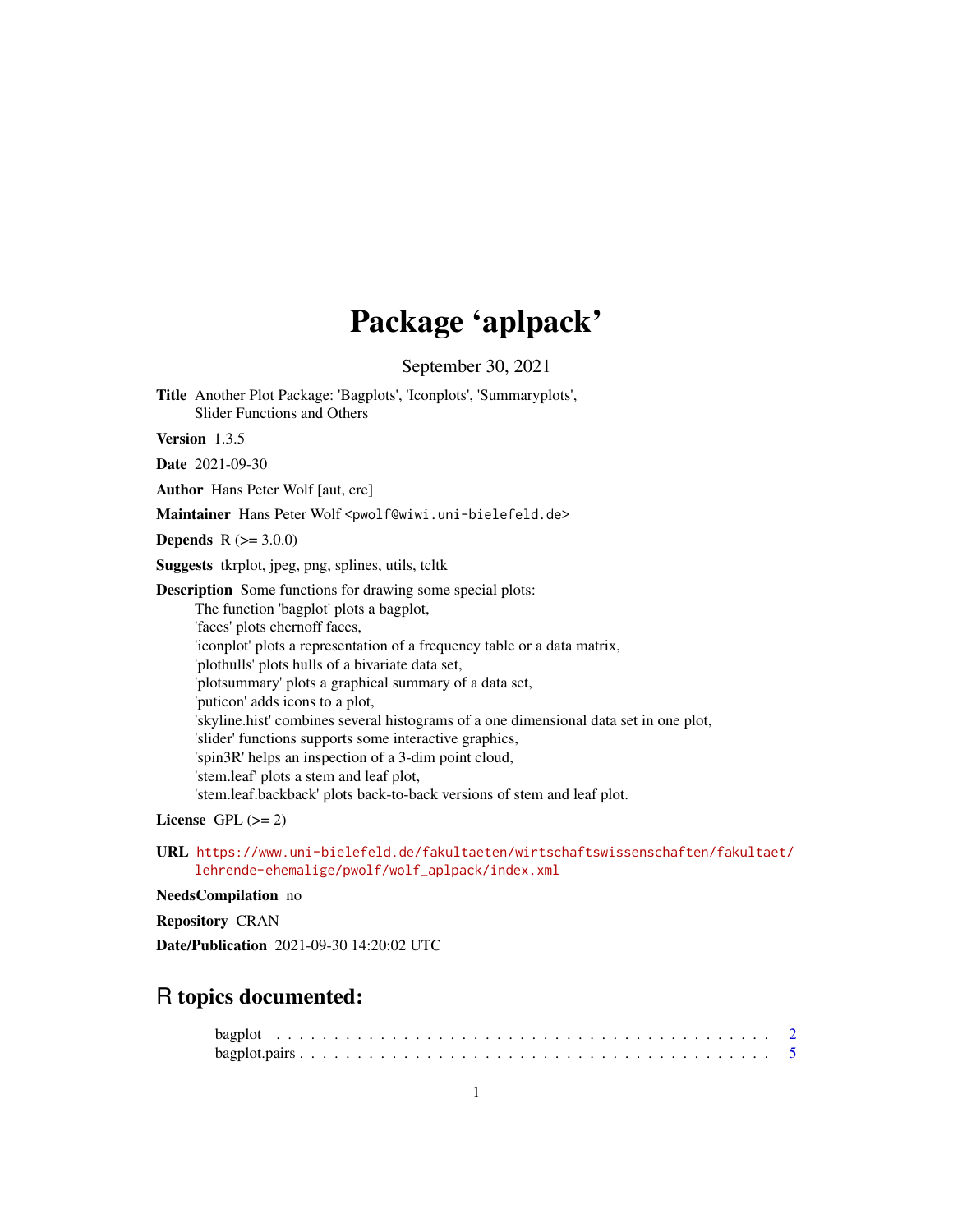#### <span id="page-1-0"></span>2 bagplot that the control of the control of the control of the control of the control of the control of the control of the control of the control of the control of the control of the control of the control of the control

| - 8 |
|-----|
|     |
| -11 |
| -26 |
| 28  |
|     |
|     |
| -37 |
| 41  |
|     |
|     |
|     |
| 47  |
| 48  |
| 49  |
| 50  |
| 51  |
| 52  |
|     |

#### **Index** [54](#page-53-0)

<span id="page-1-1"></span>

bagplot *bagplot, a bivariate boxplot*

#### Description

compute.bagplot() computes an object describing a bagplot of a bivariate data set. plot.bagplot() plots a bagplot object. bagplot() computes and plots a bagplot.

## Usage

```
bagplot(x, y, factor = 3, na.rm = FALSE, approx.limit = 300,
       show.outlier = TRUE, show.whiskers = TRUE,
       show.looppoints = TRUE, show.bagpoints = TRUE,
       show. loophull = TRUE, show.baghull = TRUE,create.plot = TRUE, add = FALSE, pch = 16, cex = 0.4,
       dkmethod = 2, precision = 1, verbose = FALSE,
       debug.plots = "no", col.loophull="#aaccff",
       col.looppoints="#3355ff", col.baghull="#7799ff",
       col.bagpoints="#000088", transparency=FALSE,
       show.center = TRUE, ...
)
compute.bagplot(x, y, factor = 3, na.rm = FALSE, approx.limit = 300,
       dkmethod=2,precision=1,verbose=FALSE,debug.plots="no")
## S3 method for class 'bagplot'
plot(x,
       show.outlier = TRUE, show.whiskers = TRUE,
```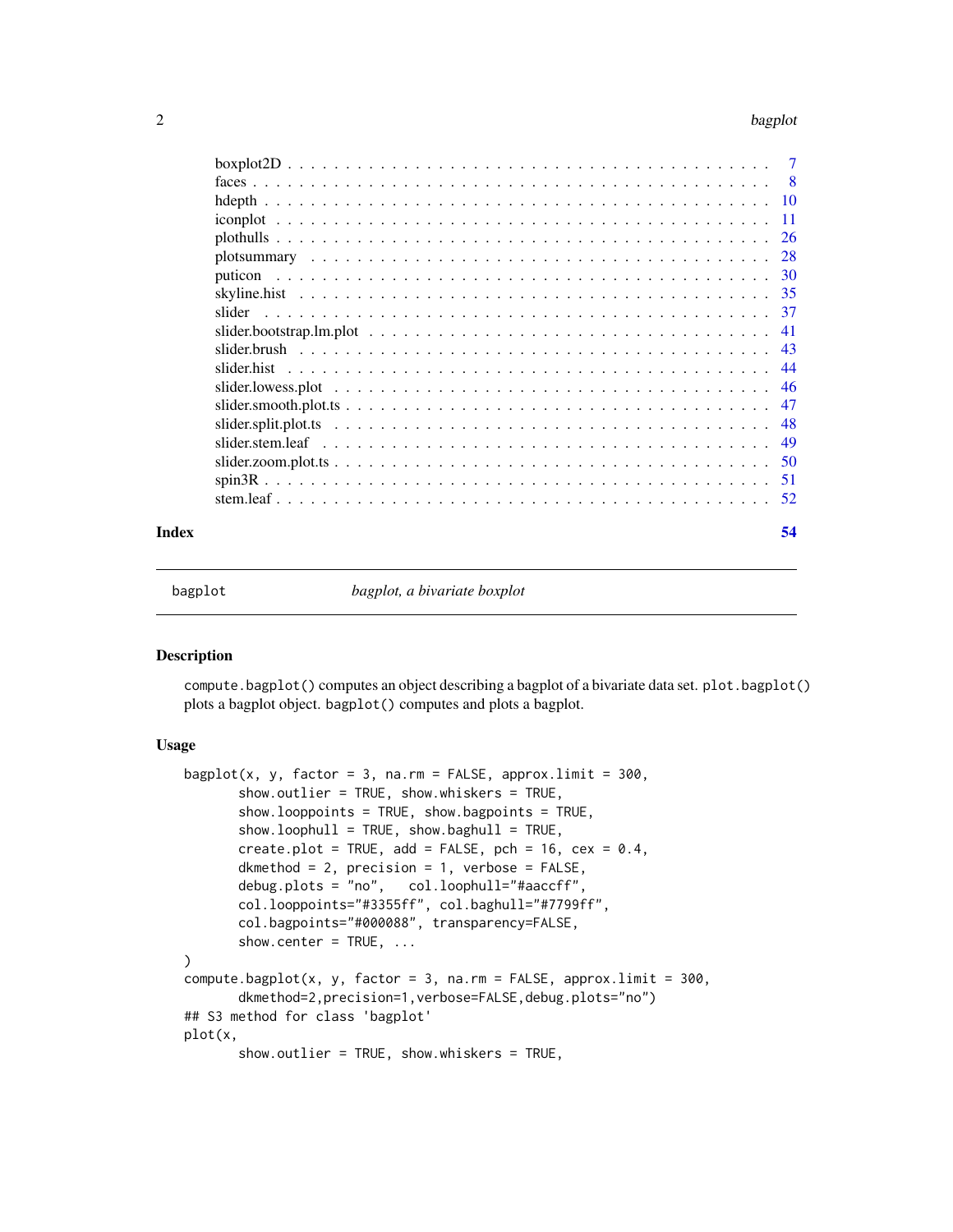#### bagplot 3

```
show.looppoints = TRUE, show.bagpoints = TRUE,
show. loophull = TRUE, show.baghull = TRUE,add = FALSE, pch = 16, cex = 0.4, verbose = FALSE,col.loophull="#aaccff", col.looppoints="#3355ff",
col.baghull="#7799ff", col.bagpoints="#000088",
transparency=FALSE,
show.center = TRUE, ...)
```

| x                                | x values of a data set; in bagplot: an object of class bagplot computed by<br>compute.bagplot                          |
|----------------------------------|------------------------------------------------------------------------------------------------------------------------|
| у                                | y values of the data set                                                                                               |
| factor                           | factor defining the loop                                                                                               |
| $na$ . $rm$                      | if TRUE 'NA' values are removed otherwise exchanged by median                                                          |
| approx.limit                     | if the number of data points exceeds approx. limit a sample is used to compute<br>some of the quantities; default: 300 |
| show.outlier                     | if TRUE outlier are shown                                                                                              |
| show.whiskers<br>show.looppoints | if TRUE whiskers are shown                                                                                             |
|                                  | if TRUE loop points are plottet                                                                                        |
| show.bagpoints                   | if TRUE bag points are plottet                                                                                         |
| show.loophull                    | if TRUE the loop is plotted                                                                                            |
| show.baghull                     | if TRUE the bag is plotted                                                                                             |
| create.plot                      | if FALSE no plot is created                                                                                            |
| add                              | if TRUE the bagplot is added to an existing plot                                                                       |
| pch                              | sets the plotting character                                                                                            |
| cex                              | sets characters size                                                                                                   |
| dkmethod                         | 1 or 2, there are two method of approximating the bag, method 1 is very rough<br>(only based on observations           |
| precision                        | precision of approximation, default: 1                                                                                 |
| verbose                          | automatic commenting of calculations                                                                                   |
| debug.plots                      | if TRUE additional plots describing intermediate results are constructed                                               |
| col.loophull                     | color of loop hull                                                                                                     |
| col.looppoints                   | color of the points of the loop                                                                                        |
| col.baghull                      | color of bag hull                                                                                                      |
| col.bagpoints                    | color of the points of the bag                                                                                         |
| transparency                     | see section details                                                                                                    |
| show.center                      | if TRUE the center is shown                                                                                            |
| $\cdots$                         | additional graphical parameters                                                                                        |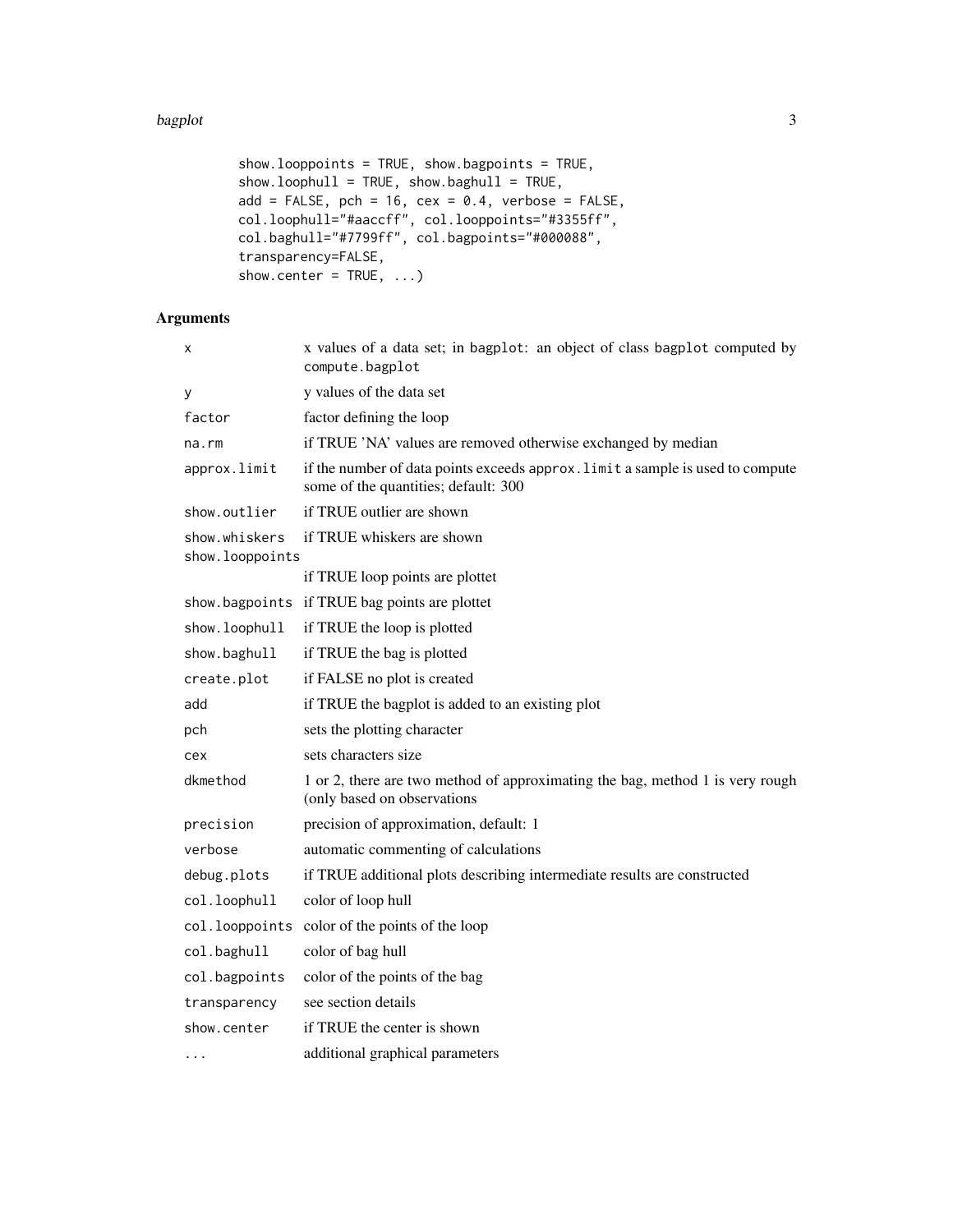#### <span id="page-3-0"></span>Details

A bagplot is a bivariate generalization of the well known boxplot. It has been proposed by Rousseeuw, Ruts, and Tukey. In the bivariate case the box of the boxplot changes to a convex polygon, the bag of bagplot. In the bag are 50 percent of all points. The fence separates points within the fence from points outside. It is computed by increasing the the bag. The loop is defined as the convex hull containing all points inside the fence. If all points are on a straight line you get a classical boxplot. bagplot() plots bagplots that are very similar to the one described in Rousseeuw et al. Remarks: The two dimensional median is approximated. For large data sets the error will be very small. On the other hand it is not very wise to make a (graphical) summary of e.g. 10 bivariate data points. In case you want to plot multiple (overlapping) bagplots, you may want plots that are semi-transparent. For this you can use the transparency flag. If transparency==TRUE the alpha layer is set to '99' (hex). This causes the bagplots to appear semi-transparent, but ONLY if the output device is PDF and opened using: pdf(file="filename.pdf", version="1.4"). For this reason, the default is transparency==FALSE. This feature as well as the arguments to specify different colors has been proposed by Wouter Meuleman.

#### Value

compute.bagplot returns an object of class bagplot that could be plotted by plot.bagplot(). An object of the bagplot class is a list with the following elements: center is a two dimensional vector with the coordinates of the center. hull.center is a two column matrix, the rows are the coordinates of the corners of the center region. hull.bag and hull.loop contain the coordinates of the hull of the bag and the hull of the loop. pxy.bag shows you the coordinates of the points of the bag. pxy.outer is the two column matrix of the points that are within the fence. pxy.outlier represent the outliers. The vector hdepths shows the depths of data points. is.one.dim is TRUE if the data set is (nearly) one dimensional. The dimensionality is decided by analysing the result of prcomp which is stored in the element prdata. xy shows you the data that are used for the bagplot. In the case of very large data sets subsets of the data are used for constructing the bagplot. A data set is very large if there are more data points than approx.limit. xydata are the input data structured in a two column matrix.

#### **Note**

Version of bagplot: 10/2012

#### Author(s)

Peter Wolf

## References

P. J. Rousseeuw, I. Ruts, J. W. Tukey (1999): The bagplot: a bivariate boxplot, The American Statistician, vol. 53, no. 4, 382–387

#### See Also

[boxplot](#page-0-0)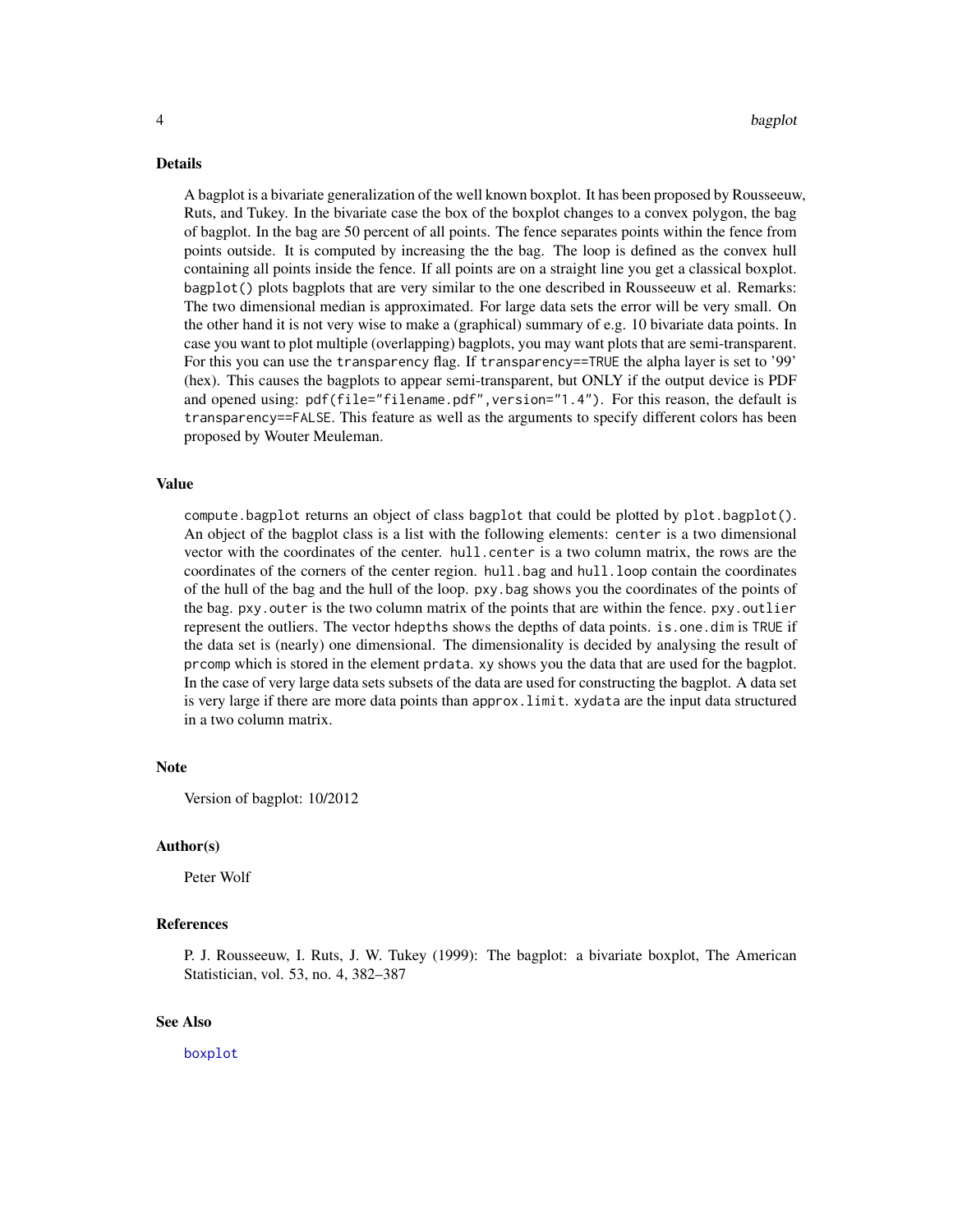## <span id="page-4-0"></span>bagplot.pairs 5

#### Examples

```
# example: 100 random points and one outlier
dat<-cbind(rnorm(100)+100,rnorm(100)+300)
dat<-rbind(dat,c(105,295))
bagplot(dat,factor=2.5,create.plot=TRUE,approx.limit=300,
   show.outlier=TRUE,show.looppoints=TRUE,
   show.bagpoints=TRUE,dkmethod=2,
   show.whiskers=TRUE,show.loophull=TRUE,
   show.baghull=TRUE, verbose=FALSE)
# example of Rousseeuw et al., see R-package rpart
cardata <- structure(as.integer( c(2560,2345,1845,2260,2440,
 2285, 2275, 2350, 2295, 1900, 2390, 2075, 2330, 3320, 2885,
 3310, 2695, 2170, 2710, 2775, 2840, 2485, 2670, 2640, 2655,
 3065, 2750, 2920, 2780, 2745, 3110, 2920, 2645, 2575, 2935,
 2920, 2985, 3265, 2880, 2975, 3450, 3145, 3190, 3610, 2885,
 3480, 3200, 2765, 3220, 3480, 3325, 3855, 3850, 3195, 3735,
 3665, 3735, 3415, 3185, 3690, 97, 114, 81, 91, 113, 97, 97,
 98, 109, 73, 97, 89, 109, 305, 153, 302, 133, 97, 125, 146,
 107, 109, 121, 151, 133, 181, 141, 132, 133, 122, 181, 146,
 151, 116, 135, 122, 141, 163, 151, 153, 202, 180, 182, 232,
 143, 180, 180, 151, 189, 180, 231, 305, 302, 151, 202, 182,
 181, 143, 146, 146)), .Dim = as.integer(c(60, 2)),
 .Dimnames = list(NULL, c("Weight", "Disp.")))
bagplot(cardata,factor=3,show.baghull=TRUE,
  show.loophull=TRUE,precision=1,dkmethod=2)
title("car data Chambers/Hastie 1992")
# points of y=x*x
bagplot(x=1:30,y=(1:30)^2,verbose=FALSE,dkmethod=2)
# one dimensional subspace
bagplot(x=1:100,y=1:100)
```
bagplot.pairs pairs *plot with bagplots*

#### Description

bagplot.pairs calls pairs and use bagplot() as panel function. It can be used for the inspection of data matrices.

#### Usage

```
bagplot.pairs(dm, trim = 0.0, main, numeric.only = TRUE,
              factor = 3, approx.limit = 300, pch = 16,
              cex = 0.8, precision = 1, col.loophull = "#aaccff",
              col. looppoints = "#3355ff", col.baghull = "#7799ff",col.bagpoints = "#000088", ...)
```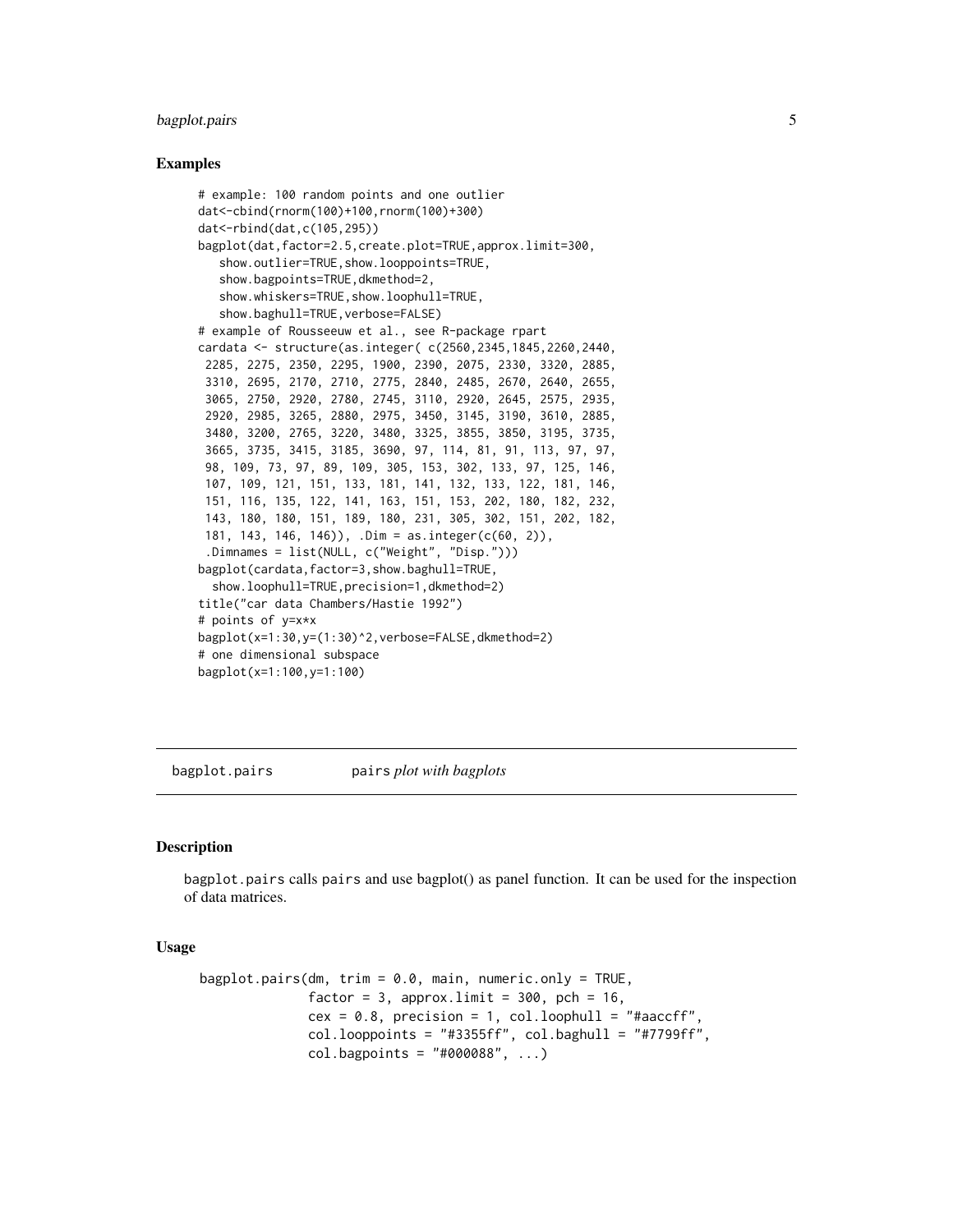## Arguments

| dm            | datamatrix, columns contain values of the variables                                                          |
|---------------|--------------------------------------------------------------------------------------------------------------|
| trim          | fraction or vector of fractions of data points that should be removed from the<br>variables before computing |
| main          | title of the plot                                                                                            |
| numeric.only  | if TRUE only numerical variables will be used. Otherwise an transformation to<br>numeric will be performed.  |
| factor        | see help of bagplot                                                                                          |
| approx.limit  | see help of bagplot                                                                                          |
| pch           | see help of bagplot                                                                                          |
| cex           | see help of bagplot                                                                                          |
| precision     | see help of bagplot                                                                                          |
| col.loophull  | see help of bagplot                                                                                          |
|               | col. looppoints see help of bagplot                                                                          |
| col.baghull   | see help of bagplot                                                                                          |
| col.bagpoints | see help of bagplot                                                                                          |
| $\cdots$      | further arguments to be passed to pairs                                                                      |

## Details

bagplot.pairs is a cover function which calls pairs and uses bagplot to display the data.

## Value

The data which has been used for the plot.

## Note

Feel free to have a look inside of bagplot.pairs and to improve it according to your ideas.

## Author(s)

Peter Wolf

## See Also

[bagplot](#page-1-1), [pairs](#page-0-0)

## Examples

```
# bagplot.pairs(freeny)
 # bagplot.pairs(trees,col.baghull="green", col.loophull="lightgreen")
```
<span id="page-5-0"></span>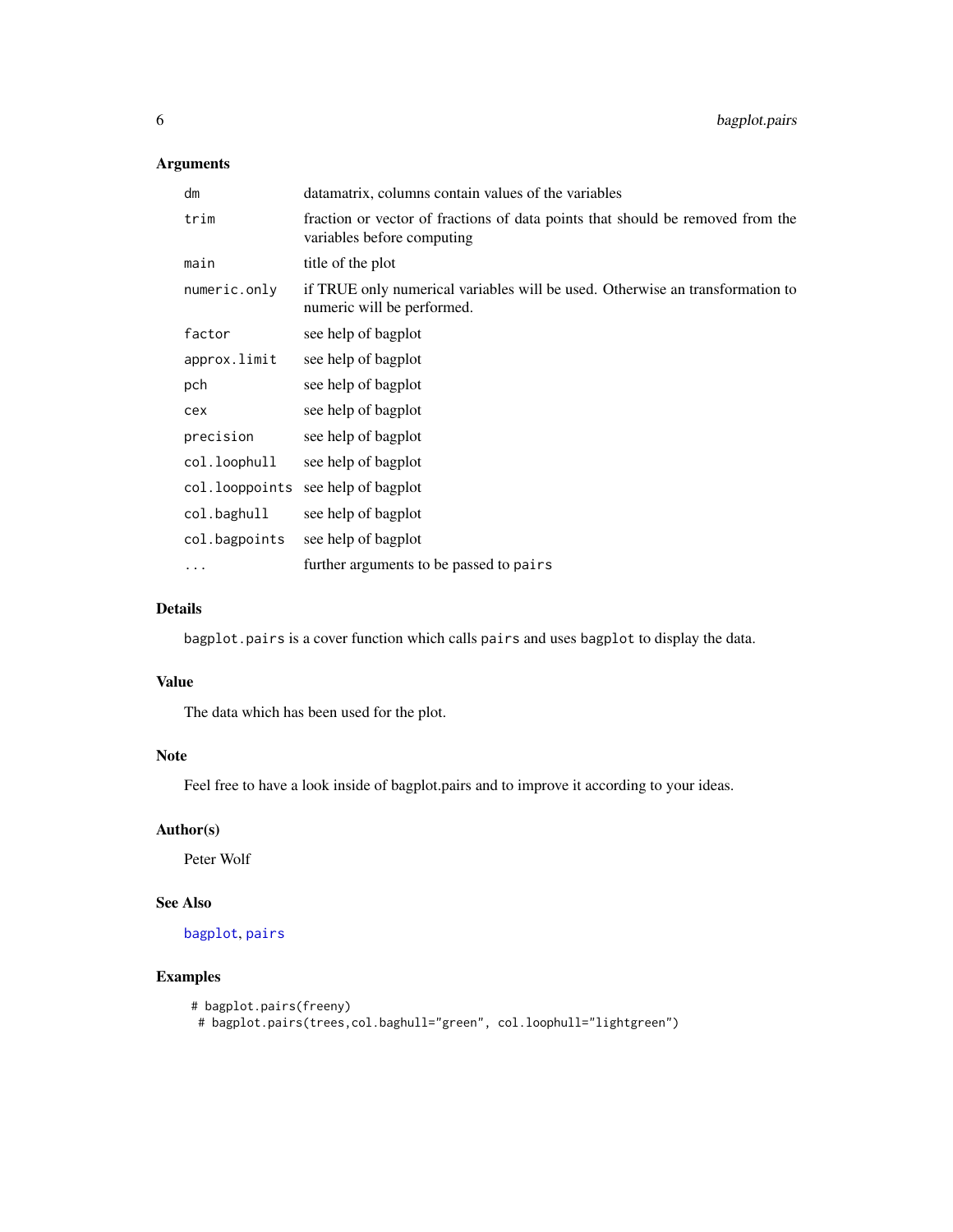<span id="page-6-0"></span>

### Description

boxplot2D computes summary statistics of a one dimensional projection of a two dimensional data set and plots a sloped boxplot of the statistics into the scatterplot of the two dimensional data set.

## Usage

```
boxplot2D(xy, add.to.plot = TRUE, box.size = 10, box.shift = 0,
angle = 0, angle.type = "0", tukey.style = TRUE, coef.out = 1.5,
coef.h.out = 3, design = "sl", na.rm=FALSE, ...)
```
## Arguments

| if TRUE the boxplot is added to the actual plot of the graphics device<br>height of the box (of the boxplot)<br>shift of boxplot perpendicular to the projection direction                |
|-------------------------------------------------------------------------------------------------------------------------------------------------------------------------------------------|
|                                                                                                                                                                                           |
|                                                                                                                                                                                           |
|                                                                                                                                                                                           |
| direction of projection in units defined by angle. type                                                                                                                                   |
| " $0$ ": angle in $(0,2^{*}pi)$ , "1": clock-like: angle.typ. $0 = 2^{*}pi^{*}$ angle.typ.1/12, "2":<br>degrees: angle.typ.0== $2*pi*angle.typ.2/360$ , "3": by fraction: delta.y/delta.x |
| if TRUE outliers are defined as described in Tukey (1977)                                                                                                                                 |
| outliers are values that are more than coef. out*boxwidth away from the box,<br>default: coef.out=1.5                                                                                     |
| heavy outliers are values that are more than coef.h.out*boxwidth away from<br>the box, default: coef.h.out=3                                                                              |
| if s1 then parallelogram else box                                                                                                                                                         |
| if TRUE 'NA' values are removed otherwise exchanged by mean                                                                                                                               |
| additional graphical parameters                                                                                                                                                           |
|                                                                                                                                                                                           |

#### Note

version 08/2003

## Author(s)

Peter Wolf

## References

Tukey, J. *Exploratory Data Analysis.* Addison-Wesley, 1977.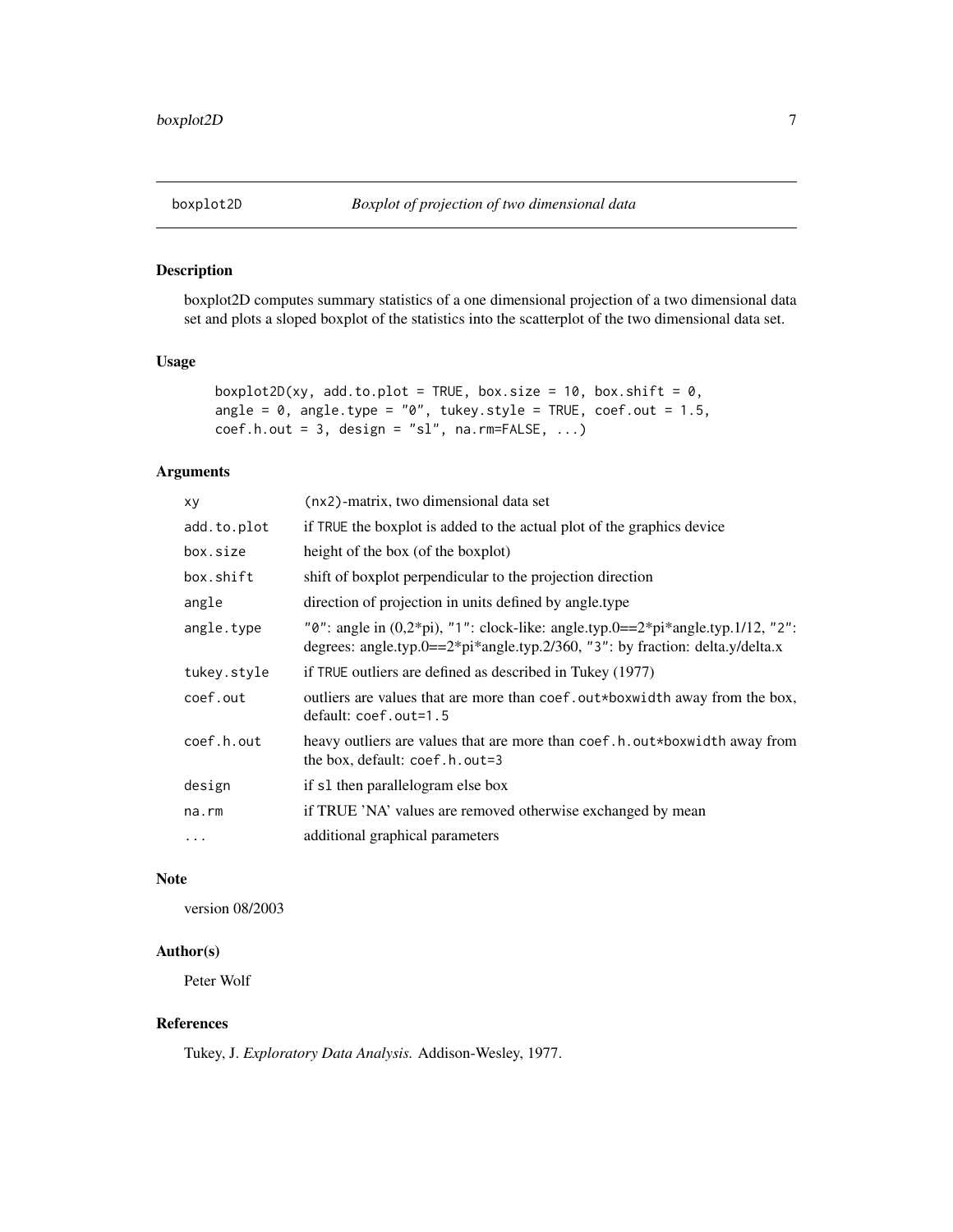8 faces and the set of the set of the set of the set of the set of the set of the set of the set of the set of the set of the set of the set of the set of the set of the set of the set of the set of the set of the set of t

#### See Also

[boxplot](#page-0-0)

#### Examples

```
xy<-cbind(1:100, (1:100)+rnorm(100,,5))
par(pty="s")
plot(xy,xlim=c(-50,150),ylim=c(-50,150))
boxplot2D(xy,box.shift=-30,angle=3,angle.typ=1)
boxplot2D(xy,box.shift=20,angle=1,angle.typ=1)
boxplot2D(xy,box.shift=50,angle=5,angle.typ=1)
par(pty="m")
```
faces *Chernoff Faces*

## **Description**

faces represent the rows of a data matrix by faces. plot.faces plots faces into a scatterplot.

#### Usage

```
faces(xy, which.row, fill = FALSE, face.type = 1, nrow.plot, ncol.plot,
   scale = TRUE, byrow = FALSE, main, labels, print.info = TRUE,
   na.rm = FALSE, ncolors = 20, col.nose = rainbow(ncolors),
   col.eyes = rainbow(ncolors, start = 0.6, end = 0.85),
   col.hair = terrain.colors(ncolors), col.face = heat.colors(ncolors),
   col.lips = rainbow(ncolors, start = 0, end = 0.2),
   col.ears = rainbow(ncolors, start = 0, end = 0.2), plot.faces = TRUE, cex = 2)
## S3 method for class 'faces'
plot(x, x.pos, y.pos, face-type = 1, width = 1, height = 1, labels,ncolors = 20, col.nose = rainbow(ncolors), col.eyes = rainbow(ncolors,
       start = 0.6, end = 0.85), col.hair = terrain.colors(ncolors),
       col.face = heat.colors(ncolors), col.lips = rainbow(ncolors,
       start = 0, end = 0.2), col.ears = rainbow(ncolors, start = 0,
       end = 0.2), cex = 2, ...
```

| XV        | xy data matrix, rows represent individuals and columns variables                                                                                          |
|-----------|-----------------------------------------------------------------------------------------------------------------------------------------------------------|
| which.row | defines a permutation of the rows of the input matrix                                                                                                     |
| fill      | if (fill==TRUE), only the first nc attributes of the faces are transformed, nc is<br>the number of columns of xy                                          |
| face.type | an integer between 0 and 2 with the meanings: $0 =$ line drawing faces, $1 =$ the<br>elements of the faces are painted, $2 =$ Santa Claus faces are drawn |
| nrow.plot | number of columns of faces on graphics device                                                                                                             |

<span id="page-7-0"></span>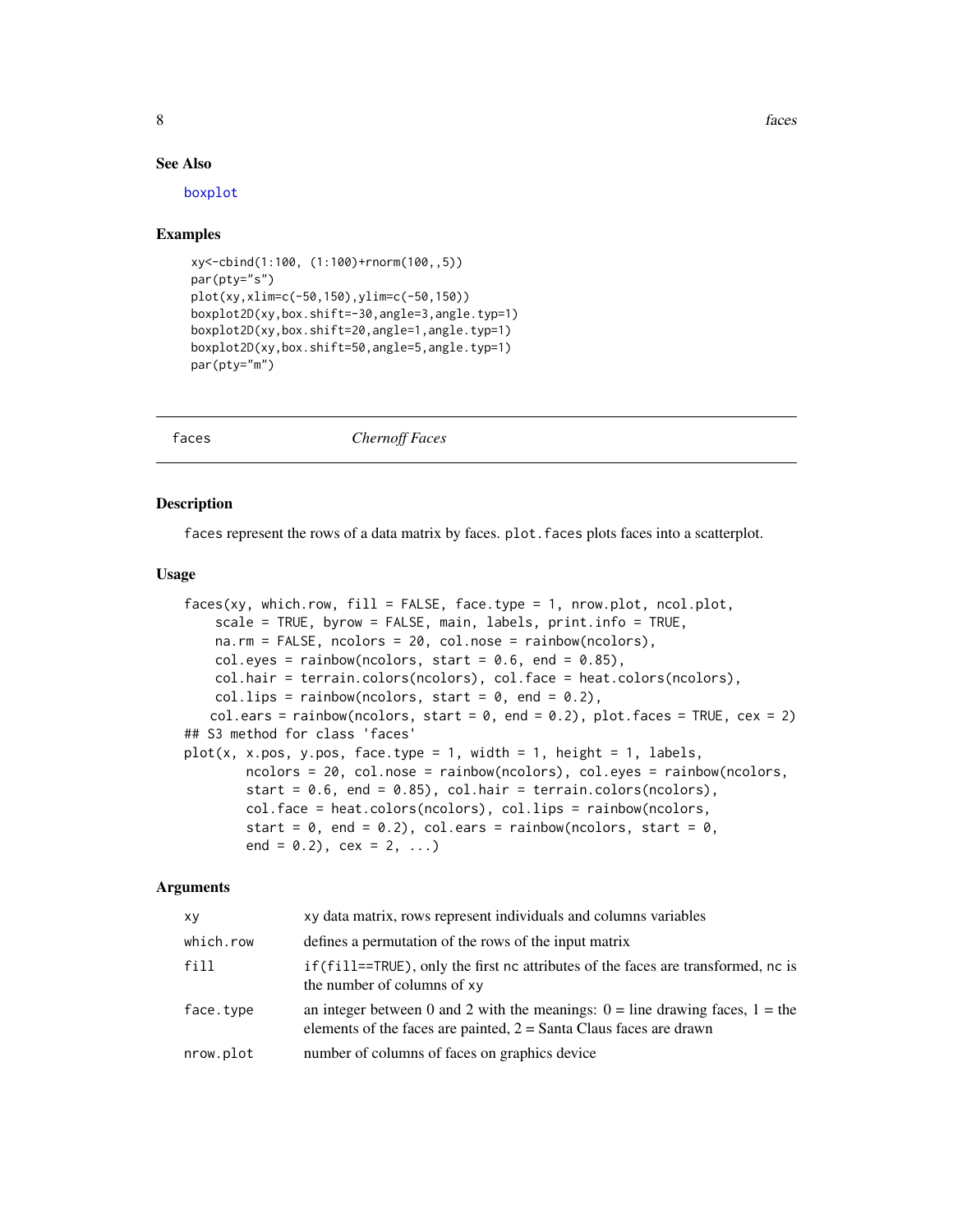#### faces and the set of the set of the set of the set of the set of the set of the set of the set of the set of the set of the set of the set of the set of the set of the set of the set of the set of the set of the set of the

| ncol.plot  | number of rows of faces                                                    |
|------------|----------------------------------------------------------------------------|
| scale      | if(scale==TRUE), variables will be normalized                              |
| byrow      | if(byrow==TRUE), xy will be transposed                                     |
| main       | title                                                                      |
| labels     | character strings to use as names for the faces                            |
| print.info | if TRUE information about usage of variables for face elements are printed |
| na.rm      | if TRUE 'NA' values are removed otherwise exchanged by mean of data        |
| plot.faces | if FALSE no face is plotted                                                |
| cex        | size of labels of faces                                                    |
| x          | an object of class faces computed by faces                                 |
| x.pos      | x coordinates of positions of faces                                        |
| y.pos      | y coordinates of positions of faces                                        |
| width      | width of the faces                                                         |
| height     | height of the faces                                                        |
| ncolors    | number of colors in the palettes for painting the elements of the faces    |
| col.nose   | palette of colors for painting the nose                                    |
| col.eyes   | palette of colors for painting the eyes                                    |
| col.hair   | palette of colors for painting the hair                                    |
| col.face   | palette of colors for painting the face                                    |
| col.lips   | palette of colors for painting the lips                                    |
| col.ears   | palette of colors for painting the ears                                    |
| $\cdots$   | additional graphical arguments                                             |

## Details

Explanation of parameters: 1-height of face, 2-width of face, 3-shape of face, 4-height of mouth, 5-width of mouth, 6-curve of smile, 7-height of eyes, 8-width of eyes, 9-height of hair, 10-width of hair, 11-styling of hair, 12-height of nose, 13-width of nose, 14-width of ears, 15-height of ears.

For painting elements of a face the colors of are found by averaging of sets of variables: (7,8) eyes:iris, (1,2,3)-lips, (14,15)-ears, (12,13)-nose, (9,10,11)-hair, (1,2)-face.

Further details can be found in the literate program of faces.

## Value

list of two elements: The first element out \$faces is a list of standardized faces of class faces, this object could be plotted by plot.faces; a plot of faces is created on the graphics device if plot.faces=TRUE. The second list is short description of the effects of the variables.

## Note

version 01/2009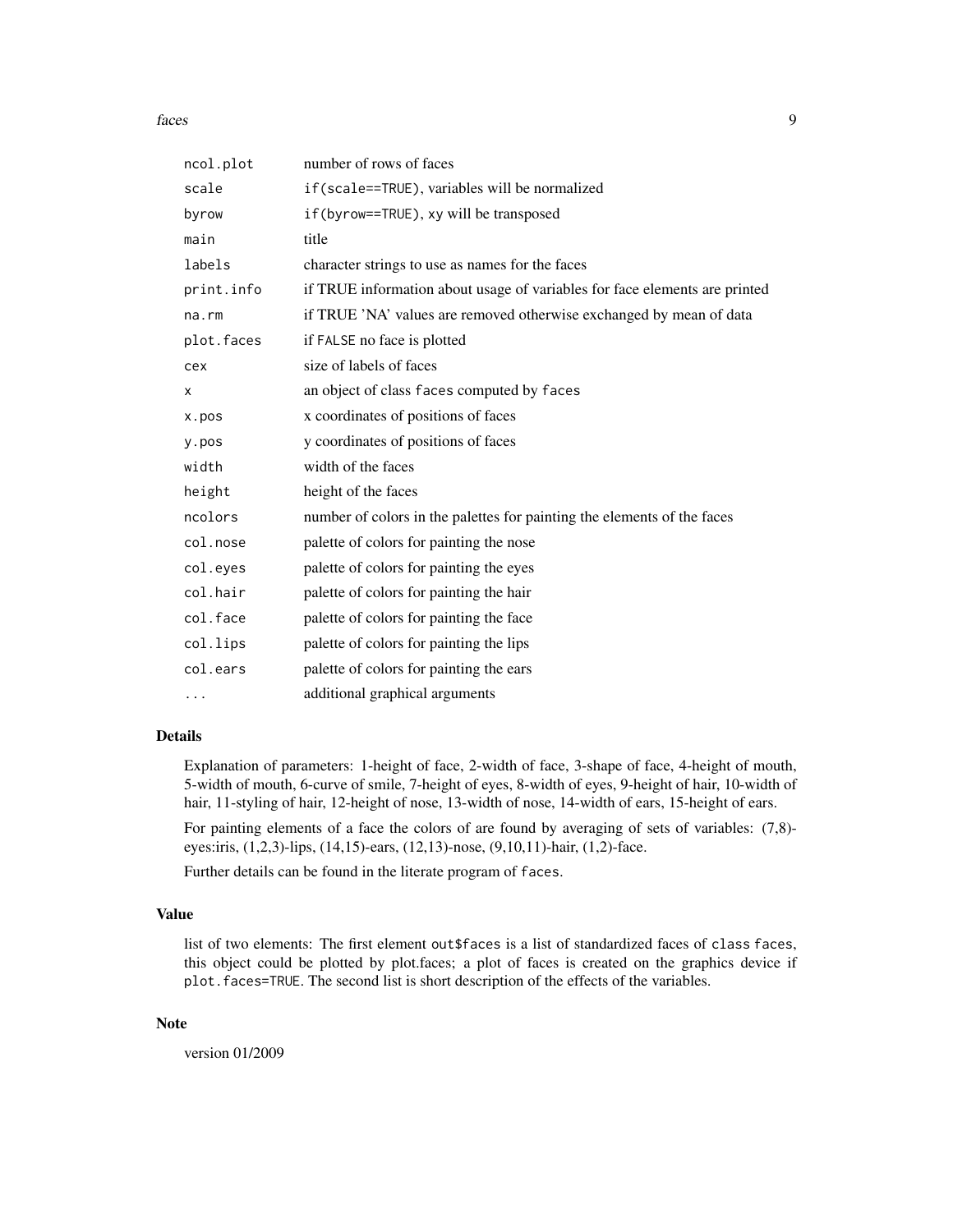#### <span id="page-9-0"></span>Author(s)

H. P. Wolf

#### References

Chernoff, H. (1973): The use of faces to represent statistiscal assoziation, JASA, 68, pp 361–368. The smooth curves are computed by an algorithm found in Ralston, A. and Rabinowitz, P. (1985): A first course in numerical analysis, McGraw-Hill, pp 76ff. [https://www.uni-bielefeld.de/](https://www.uni-bielefeld.de/fakultaeten/wirtschaftswissenschaften/fakultaet/lehrende-ehemalige/pwolf/wolf_aplpack/index.xml) [fakultaeten/wirtschaftswissenschaften/fakultaet/lehrende-ehemalige/pwolf/wolf\\_ap](https://www.uni-bielefeld.de/fakultaeten/wirtschaftswissenschaften/fakultaet/lehrende-ehemalige/pwolf/wolf_aplpack/index.xml)lpack/ [index.xml](https://www.uni-bielefeld.de/fakultaeten/wirtschaftswissenschaften/fakultaet/lehrende-ehemalige/pwolf/wolf_aplpack/index.xml)

## See Also

—

## Examples

```
faces()
faces(face.type=1)
faces(rbind(1:3,5:3,3:5,5:7))
data(longley)
faces(longley[1:9,],face.type=0)
faces(longley[1:9,],face.type=1)
plot(longley[1:16,2:3],bty="n")
a<-faces(longley[1:16,],plot=FALSE)
plot.faces(a,longley[1:16,2],longley[1:16,3],width=35,height=30)
set.seed(17)
faces(matrix(sample(1:1000,128,),16,8),main="random faces")
a<-faces(rbind(1:3,5:3,3:5,5:7),plot.faces=FALSE)
plot(0:5,0:5,type="n")
plot(a,x.pos=1:4,y.pos=1:4,1.5,0.7)
# during Christmastime
faces(face.type=2)
```
hdepth *hdepth of points*

## Description

hdepth() computes the h-depths of points.

## Usage

hdepth(tp, data, number.of.directions=181)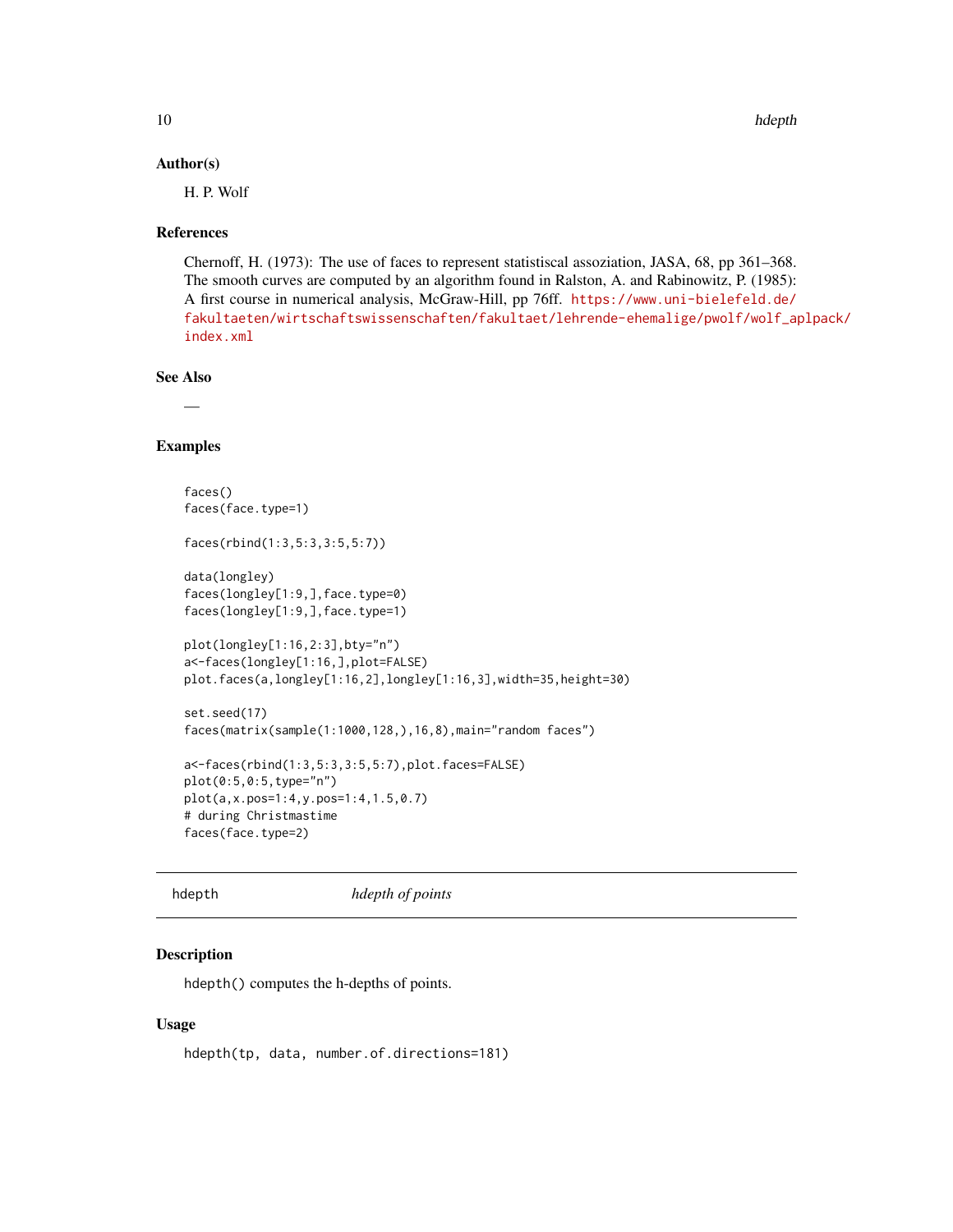#### <span id="page-10-0"></span>iconplot that is a set of the set of the set of the set of the set of the set of the set of the set of the set of the set of the set of the set of the set of the set of the set of the set of the set of the set of the set o

#### Arguments

| tp                                 | two column matrix of the coordinates of points which h-depths are needed |  |  |  |  |  |
|------------------------------------|--------------------------------------------------------------------------|--|--|--|--|--|
| data                               | two column matrix of the coordinates of the points of a data set         |  |  |  |  |  |
| number.of.directions               |                                                                          |  |  |  |  |  |
| number of directions to be checked |                                                                          |  |  |  |  |  |

## Details

The function hdepth computes the h-depths of the points tp relative to data set data. If data is missing tp will also be taken as data set.

## Value

the h-depths of the test points

## Note

Version of bagplot: 12/2012

#### Author(s)

Peter Wolf

## See Also

[bagplot](#page-1-1)

## Examples

```
# computation of h-depths
data <- cbind(rnorm(40), rnorm(40))
xy <- cbind(runif(50,-2,2),runif(50,-2,2))
bagplot(data); text(xy, as.character(hdepth(xy,data)))
```
iconplot *Icon Plots for Visualization of Contingency Tables*

## Description

An icon plot is a graphical representation of a contingency table. iconplot( computes a icon plot of a data matrix (matrix or data frame) or of an object of class table. Based on argument grp.xy the data set is split into groups. Similarly the graphics region is divided into panels. Then the elements of the groups are visualized within the associated panels.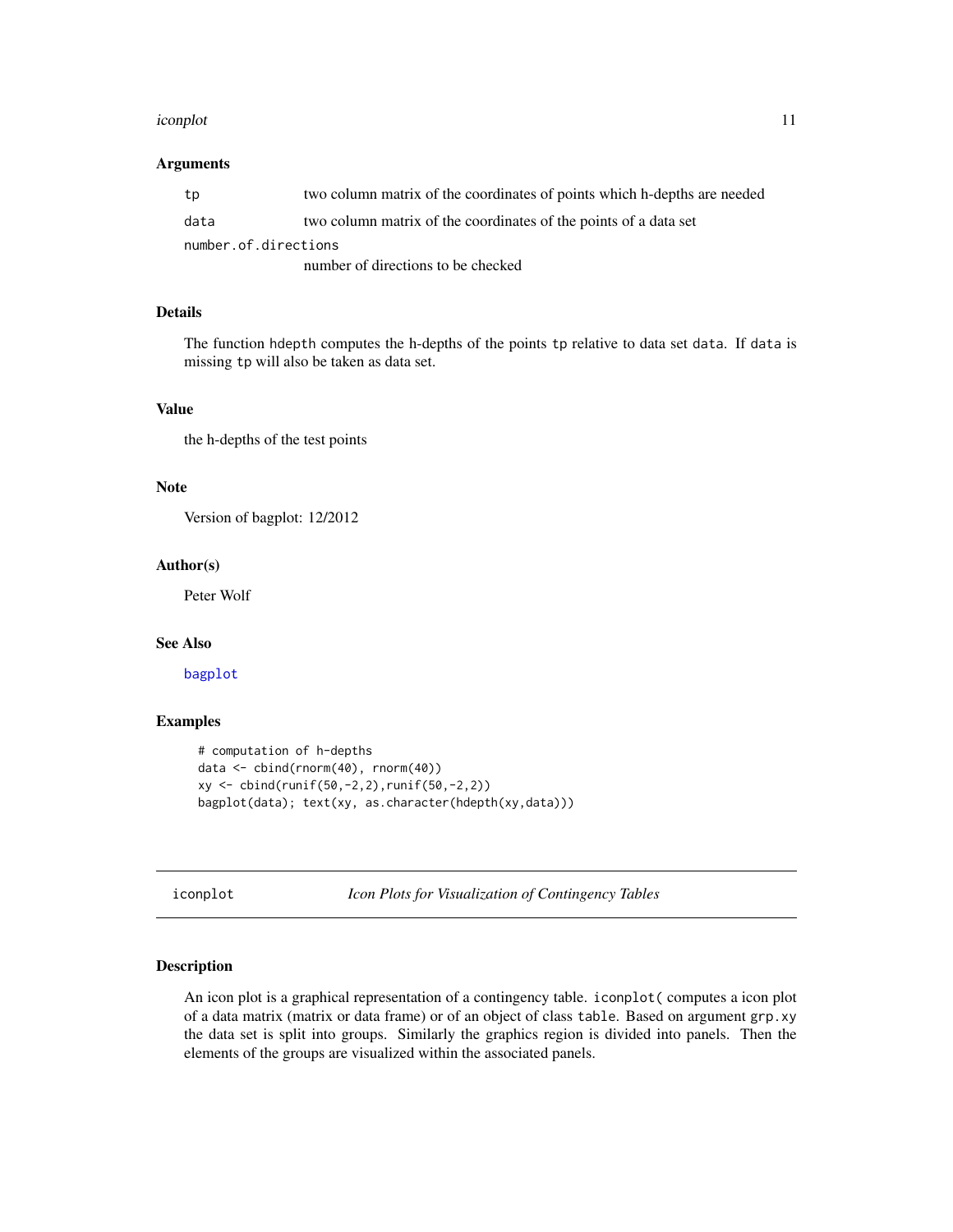## Usage

```
iconplot(data
, grp.xy = 2 \sim 1, grp.color = NULL
, grp.icon = NULL
 , colors
 , icons
, vars.to.factors
, panel.reverse.y = FALSE
, panel.space.factor = 0.05, panel.prop.to.size = c(FALSE, FALSE)
, panel.margin = 0.03, panel.frame = TRUE
, panel.adjust = c(0.5, 0.5), icon.horizontal = TRUE
, icon.stack.type = c("lt", "lb", "rt", "rb")[1], icon.cex = NA
 icon.aspect = 1, icon.stack.len = NA
, icon.space.factor = 0.3
, icon.grey.levels = 2
, icon.frame = TRUE
, icon.draft = TRUE
, lab.side = c("bl", "br", "tl", "tr")[1], lab.parallel = c(TRUE, TRUE)
  lab.cex = 1, lab.boxes = 2, lab.color = c("#CCCCCC", "white")
, lab.type = c("expanded", "compact")[2]
  lab.n.max = c(20, 30), lab.legend = c("cols","rows","skewed","horizontal","vertical")[2]
  , packer = c("icons", "numbers", "panel.legend", "stars")[1]
  , panel.text = NULL
  mar = rep(1, 4), main
, verbose = !TRUE
, ...)
```

| data   | a data matrix, a data frame or an object of class table. Note: If the column or<br>dimension names are elements of the following set of reserved names:<br>$\sigma$ .sign,.fraction,.color,.icon,.job.no,.x0,.x1,.y0,.y1                               |
|--------|--------------------------------------------------------------------------------------------------------------------------------------------------------------------------------------------------------------------------------------------------------|
|        | strange results may occur; therefore, avoid these variable names.                                                                                                                                                                                      |
| grp.xy | a formula specifying how the data set is divided into groups and defines in<br>which panel an element of the data is represented. The formula $y1 \sim x1$ means<br>that the data set is split according to the levels of the variables y1 and x1 into |
|        | groups. If n. level. y1 and n. level. x1 are the numbers of levels of the two                                                                                                                                                                          |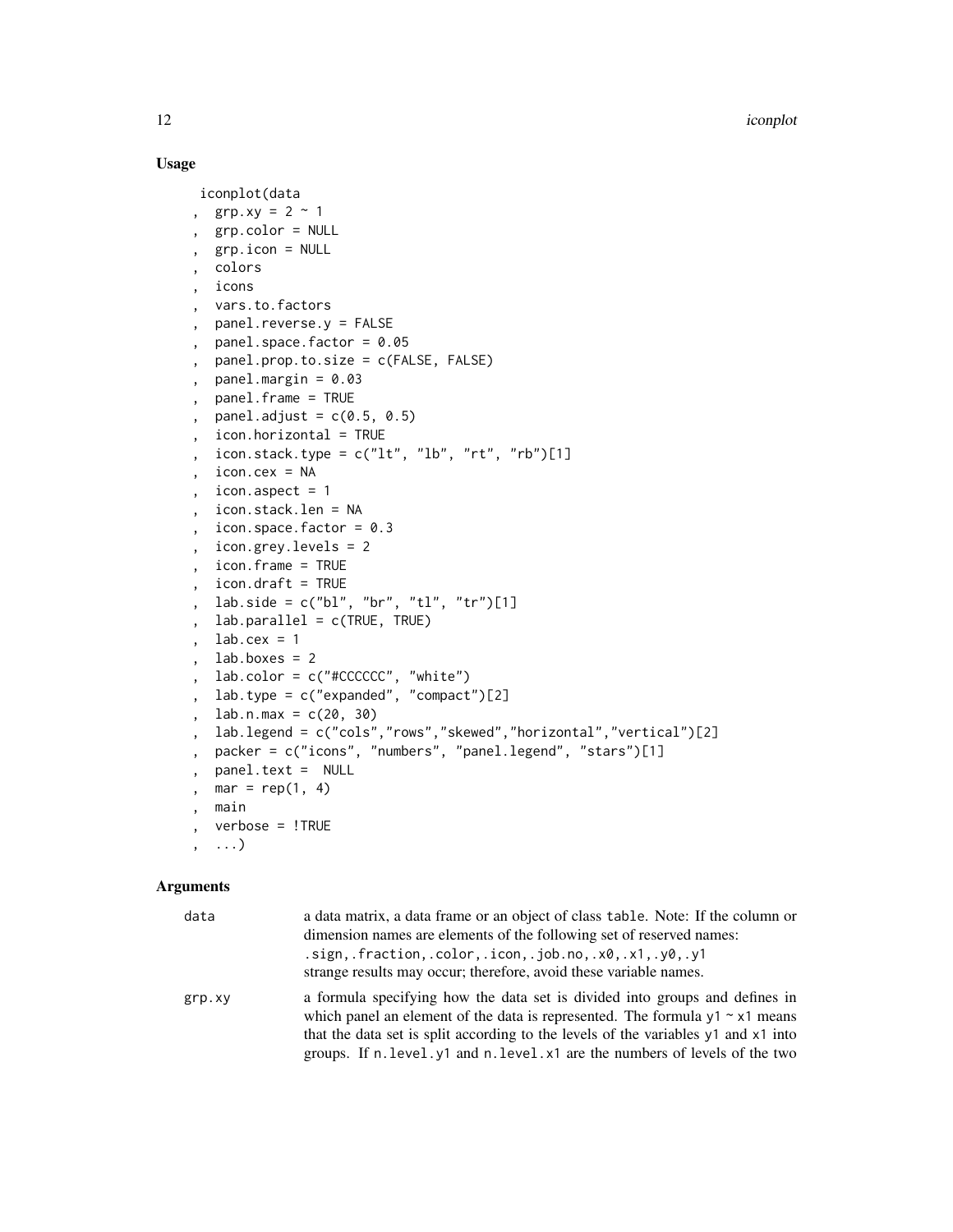|           | variables the plotting region is divided like a chessboard into n. level.y1 rows<br>and n. level. x1 columns. In this way we get n. level. y1 * n. level. x1 fields<br>that are called panels. In each of the panels the elements of the associated group<br>are represented by pictogram elements or icons.                                                              |
|-----------|---------------------------------------------------------------------------------------------------------------------------------------------------------------------------------------------------------------------------------------------------------------------------------------------------------------------------------------------------------------------------|
|           | If the argument grp. xy hasn't been set by default the first variable of the data<br>set defines the grouping of the data along the x-axis and the second one the<br>grouping along the y-axis.                                                                                                                                                                           |
|           | Instead of variable names the indices of the variables can be used.                                                                                                                                                                                                                                                                                                       |
|           | The definition of recursive groupings is allowed and is expressed by operator<br>"+": $y \sim 3 + 4$ means that the horizontal range of the graphical region is split<br>twice: At first the segmentation of the region is computed according to variable<br>3, in the second step the subranges of step 1 will be divided as a function of the<br>levels of variable 4.  |
|           | A " $\theta$ " on one side of the $\sim$ character indicates that no splitting of the correspon-<br>dent region is desired.                                                                                                                                                                                                                                               |
| grp.color | defines how the data are grouped with respect to coloring. The name of the<br>variable used for coloring the icons (or pictogram elements) has to be assigned<br>to grp.color. colors[i] defines the color of the icon belonging to the level i<br>of the variable fixed by grp.color.                                                                                    |
| grp.icon  | defines how the data are grouped with respect the associated icon. The name<br>of the variable used for selecting symbols or icons has to be fixed by argument<br>icons. The symbol (icon) representing an observation depends on its level of<br>the variable specified by grp.icon.<br>If additional variables – separated by $a +$ character – are found the values of |
|           | these variables will be used in the call of a icon generating function. For details<br>see paragraph 'Details'.                                                                                                                                                                                                                                                           |
| colors    | set of colors used for pictogram elements.                                                                                                                                                                                                                                                                                                                                |
| icons     | defines the icons or the set of icons used by iconplot. If icons is a vector<br>icons[i] is used to represent the observations whose level of the variable fixed<br>by grp. i con is i. There are some alternatives to define the icons or pictogram<br>elements:                                                                                                         |
|           | * default: the default symbol is a rectangle.<br>* vector of numbers: numbers specify plotting characters of the graphics system<br>similar to points $(\ldots, \text{pch} = 13)$ .                                                                                                                                                                                       |
|           | * list of raster images: the images are used as icons.<br>* character vector: icons[i] with an extension indicating a pnm, ppm, jpg or<br>png image file: i conplot tries to use the image of the file as icon.                                                                                                                                                           |
|           | Otherwise icons[i] is interpreted as the name of an internal icon generating<br>function.                                                                                                                                                                                                                                                                                 |
|           | * list of functions: icons[i] is interpreted as an icon generating function and is<br>called to compute the icon for level i.                                                                                                                                                                                                                                             |
|           | * list of icon descriptions. For details see paragraph "Details".<br>Note: If an image file is defined by an internet link it is temporarily downloaded<br>using tempfile() and download.file().<br>Note: Mixtures of these alternative definition don't work usually. Therefore, it<br>is recommended to use one type of definition only.                                |
|           |                                                                                                                                                                                                                                                                                                                                                                           |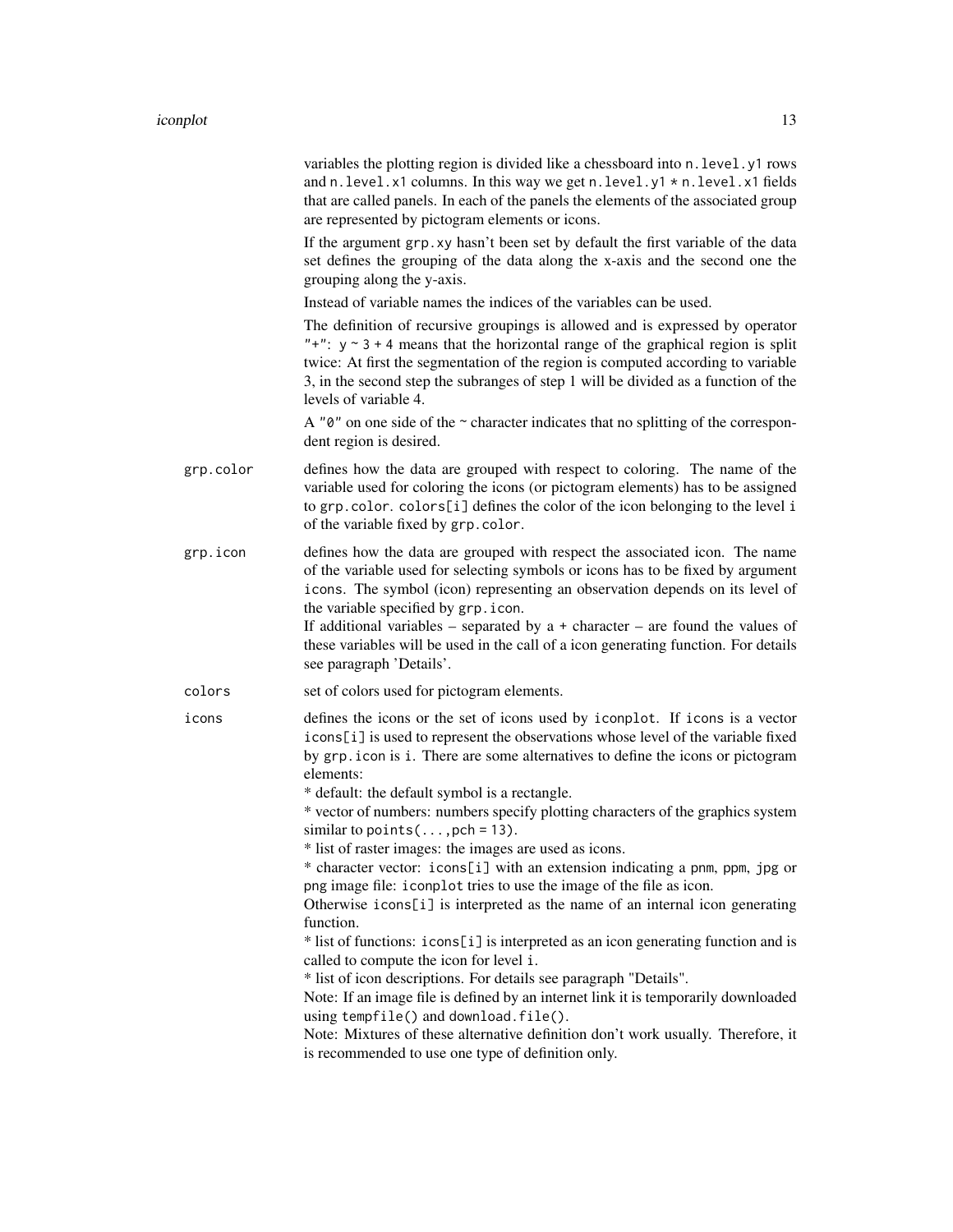```
vars.to.factors
```
controls the transformation of variables to factors. If missing it is set to TRUE for each of the relevant variables. If vars.to.factors is a vector and if its elements don't have names the variables 1:length(vars.to.factors) are transformed. If vars.to.factors consists of named elements the names indicate the variables to be transformed.

If vars. to. factors  $[i] ==$  FALSE variable i will not be transformed.

If vars.to.factors[i] == 1 variable i is transformed to a factor.

If vars.to.factors[i] < 1 the range of variable i is cut into groups in a way that we approximately get round(1/vars.to.factors[i]) groups and each of the groups approximately contain 100 \* vars.to.factors[i] percent of the data. If vars.to.factors[i] > 1 the range of variable i will be cut into floor(vars.to.factors[i]) subranges of equal size and you get a factor variable with floor(vars.to.factors[i]) levels.

#### panel.reverse.y

logical, if TRUE the vertical axis is reversed.

panel.space.factor

relative space inserted between the panels.

panel.prop.to.size

a vector containing two elements which controls the sizes of the panels. The first entry determines the widths of the panels and the second one their heights. panel.prop.to.size[1] ==  $\theta$  means all panels are of the same width. If panel.prop.to.size[2] ==  $\theta$  the panels are of the same height. A value of 1 indicates that sizes should be computed proportional to the frequencies of the levels. Otherwise the sizes of the panels are fixed proportional to: frequencies^panel.prop.to.size.

- panel.margin controls the margins around the regions of the panels. If this argument is a vector of length four the elements refer to the four sides of the plot: bottom, left, top, and right. If this argument is set to  $c(0,0.1,0.5,0)$  we get no additional margin below the panels and on the right-hand side. However, there will be an upper margin of size  $100 \times 0.5$  percent of the height of the area containing the panels and a margin of size code100 \* 0.1 percent of the width on the left-hand is provided.
- panel.frame logical, if TRUE a border line is drawn around each of the panels.
- panel.adjust controls the adjustment of the panels within their regions. This argument modifies the internal coordinates and do usually not change the appearance of the plot.
- panel.text vector of strings. The text panel.text[i] is written into panel[i]. The texts can be used for short describitions of the contents of the panels. To get an idea of the numbering of the panels you can set panel.text =  $1:20$ .

icon.horizontal

logical, if TRUE the stacks of icons or pictogram elements are plotted horizontally. This argument effects the way how icons are put into the panels.

icon.stack.type

defines the method of plotting the stacks of icons: "r" or "l" are shortcuts for "right" or "left". "t", "b" correspond to "top" and "bottom", respectively. Note: Fractional parts of frequencies are represented by smaller icons. Adding the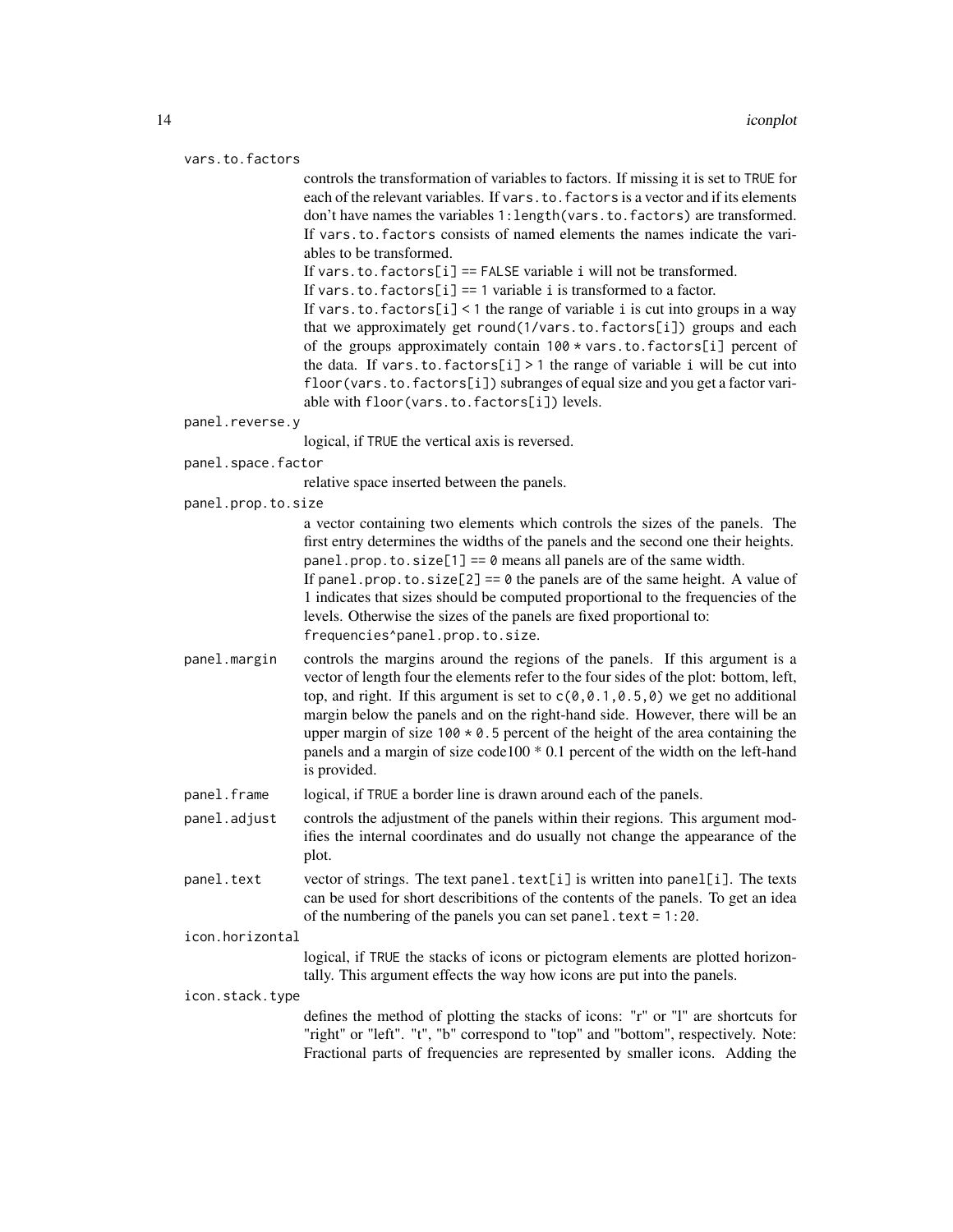|                   | letter "s" (as a abbreviation for "shrinkage") to the argument icon. stack. type<br>both dimensions of the icons are reduced. If icon.stack.type is a vector its<br>elements define the different types of stacking for the panels.                                                                                                                                                                                                                                                                                                                                                                                                                                                                                                                                                                                                                                                                                                                                                                                                                                                                                                                                                                                                                       |
|-------------------|-----------------------------------------------------------------------------------------------------------------------------------------------------------------------------------------------------------------------------------------------------------------------------------------------------------------------------------------------------------------------------------------------------------------------------------------------------------------------------------------------------------------------------------------------------------------------------------------------------------------------------------------------------------------------------------------------------------------------------------------------------------------------------------------------------------------------------------------------------------------------------------------------------------------------------------------------------------------------------------------------------------------------------------------------------------------------------------------------------------------------------------------------------------------------------------------------------------------------------------------------------------|
| icon.cex          | size of icons; this argument is similar to cex of points().                                                                                                                                                                                                                                                                                                                                                                                                                                                                                                                                                                                                                                                                                                                                                                                                                                                                                                                                                                                                                                                                                                                                                                                               |
| icon.aspect       | aspect ratio of icons: width / height.                                                                                                                                                                                                                                                                                                                                                                                                                                                                                                                                                                                                                                                                                                                                                                                                                                                                                                                                                                                                                                                                                                                                                                                                                    |
|                   | icon.stack.len maximal number of icons gathered to build a stack. If this length is decreased<br>the number of stacks (rows or columns of icons) will increase.                                                                                                                                                                                                                                                                                                                                                                                                                                                                                                                                                                                                                                                                                                                                                                                                                                                                                                                                                                                                                                                                                           |
| icon.space.factor |                                                                                                                                                                                                                                                                                                                                                                                                                                                                                                                                                                                                                                                                                                                                                                                                                                                                                                                                                                                                                                                                                                                                                                                                                                                           |
|                   | relative space between two icons.                                                                                                                                                                                                                                                                                                                                                                                                                                                                                                                                                                                                                                                                                                                                                                                                                                                                                                                                                                                                                                                                                                                                                                                                                         |
| icon.grey.levels  |                                                                                                                                                                                                                                                                                                                                                                                                                                                                                                                                                                                                                                                                                                                                                                                                                                                                                                                                                                                                                                                                                                                                                                                                                                                           |
|                   | controls the coloring of icons of class raster or images. An image from a file is<br>transformed to black-and-white and then recolored by color; if is.na(color)<br>the original image is used. icon.grey.levels defines the grey levels of the<br>black-and-white image as well as the recoloring. If icon.grey.levels is a<br>single decimal value and is in $(0,1)$ the pixels which levels are greater than<br>icon.grey.levels are recolored by color. If icon.grey.levels is a single<br>decimal value and is in $(-1,0)$ the pixels which levels are less than $abs(icon.grey. levels)$<br>are recolored by color. If icon.grey.levels consists of two decimal values<br>in $(0,1)$ pixels which level are within the intervall of the values are recolored<br>by color. If icon.grey.levels is an integer icon.grey.levels > 1 a vec-<br>tor of equal spaced fractions in $(0,1)$ is created. If icon.grey.levels is an<br>integer icon.grey.levels $\lt$ -1 a vector of limits in $(0,1)$ is created in a way<br>that the observed frequencies of the classes defined by the limits are equal. If<br>icon.grey.levels is a vector and all(icon.grey.levels < 1) puticon tries<br>to create different intensities of color for recoloring pixels. |
| icon.frame        | logical, if TRUE a border is drawn around each of the pictograms.                                                                                                                                                                                                                                                                                                                                                                                                                                                                                                                                                                                                                                                                                                                                                                                                                                                                                                                                                                                                                                                                                                                                                                                         |
| icon.draft        | logical, if TRUE raster images are generated by calling raster Image() with the<br>setting interpolate = TRUE.                                                                                                                                                                                                                                                                                                                                                                                                                                                                                                                                                                                                                                                                                                                                                                                                                                                                                                                                                                                                                                                                                                                                            |
| mar               | this argument is delivered to the graphics device via par () and manipulates the<br>margins of the plot.                                                                                                                                                                                                                                                                                                                                                                                                                                                                                                                                                                                                                                                                                                                                                                                                                                                                                                                                                                                                                                                                                                                                                  |
| main              | defines the title of the plot.                                                                                                                                                                                                                                                                                                                                                                                                                                                                                                                                                                                                                                                                                                                                                                                                                                                                                                                                                                                                                                                                                                                                                                                                                            |
| lab.side          | defines one or two sides that are used for margin information: "I" indicates the<br>"left" side, "b" identifies the "bottom" as well as "r" the "right" and "t" the "top"<br>side.                                                                                                                                                                                                                                                                                                                                                                                                                                                                                                                                                                                                                                                                                                                                                                                                                                                                                                                                                                                                                                                                        |
| lab.parallel      | logical, if FALSE margin labels are perpendicularly constructed to the axes. If<br>lab.parallel is a vector the first element is used for controlling the labels of<br>the bottom or top side and the second one specifies the orientation of the y-<br>labels. If one elements is set to 0.5 the labels of the last xy grouping variable are<br>printed perpendicularly only.                                                                                                                                                                                                                                                                                                                                                                                                                                                                                                                                                                                                                                                                                                                                                                                                                                                                            |
| lab.legend        | a character string indicating the kind of legend out of the vector<br>c("cols","rows","skewed","horizontal","vertical").<br>Assigning a number of the set 1:5 to the argument is interpreted as an index of<br>the set of the five types of legends.<br>"cols": vertical legends, side by side at the bottom side of the plot.<br>"rows": horizontal legends, line by line at the bottom side of the plot.                                                                                                                                                                                                                                                                                                                                                                                                                                                                                                                                                                                                                                                                                                                                                                                                                                                |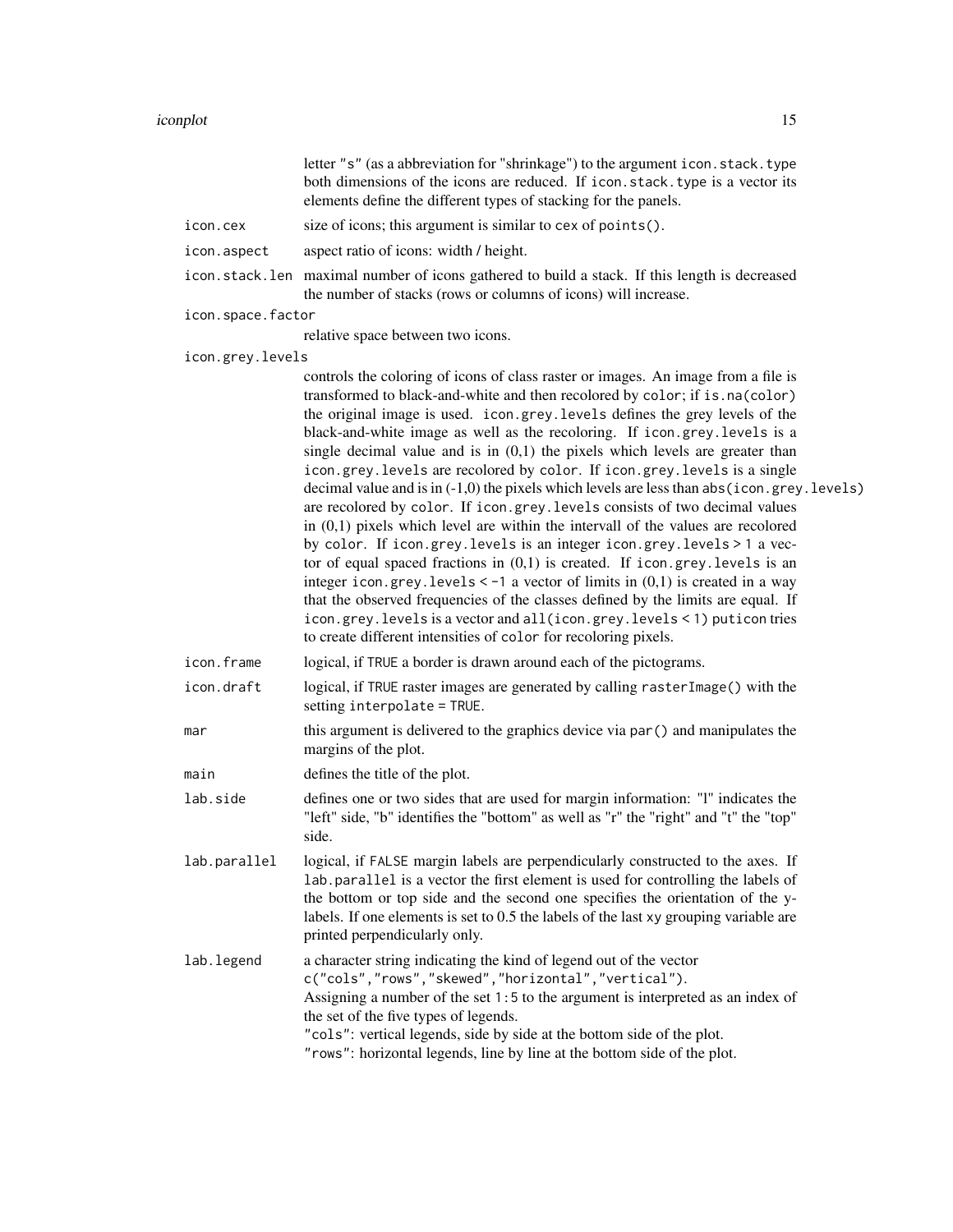|           | "skewed": horizontal legends, line by line and the level names are rotated.<br>"horizontal": horizontal legends, side by side at the bottom side of the plot.<br>"vertical": vertical legends, line by line at the right side of the plot.                                                                                                                            |
|-----------|-----------------------------------------------------------------------------------------------------------------------------------------------------------------------------------------------------------------------------------------------------------------------------------------------------------------------------------------------------------------------|
| lab.cex   | sets the size of the characters of the labels and the legends.                                                                                                                                                                                                                                                                                                        |
| lab.boxes | defines the types of boxes around the margin labels: $1ab \cdot b$ oxes == 0: no boxes<br>are drawn.<br>$lab. boxes \ge 1$ : small boxes around the labels are drawn.<br>lab.boxes >= 2: big boxes around the labels are drawn.<br>lab. boxes %% 1: defines the size of the separation line between the names of<br>the variables and the names of the levels.        |
| lab.color | The first element defines the color of the box containing the names of variables<br>or levels in the margins. The second element sets the color of the separation line<br>between the variable names and the level names within the margins.                                                                                                                          |
| lab.type  | defines the design style of margin labeling: "c" or "e" are shortcuts for "com-<br>pact" or "expanded".                                                                                                                                                                                                                                                               |
| lab.n.max | is an integer vector consisting of three elements. The first element sets the<br>number of characters during printing the labels of the levels. The second el-<br>ement defines the maximal number of level names to be plotted in the margins.<br>lab.n.max[3] limits the number of labels of the color- or icon-legend.                                             |
| packer    | defines the packer(s) which are used to fill the panels. If "icons" is an element<br>of packer the observations will be represented by icons, pictogram elements or<br>symbols.<br>If the character string "numbers" is found in packer in each of the panels the                                                                                                     |
|           | numbers of its observations will be printed into the areas of the panels.<br>The packer "panel.legend" plots the level combinations into the panels. This<br>may be a useful feature as long as the number of the panels is small. Other-<br>wise the texts of level combinations will overlap each other. The argument cex<br>controls the size of the text strings. |
| verbose   | logical, if TRUE internal information is printed during the computation.                                                                                                                                                                                                                                                                                              |
|           | arguments that will be passed to the graphics functions and suitable ones to the<br>icon generating functions.                                                                                                                                                                                                                                                        |

#### Details

iconplot() constructs an icon plot of a data matrix and a contingency table. In an icon plot each observation of the data set is represented by a small symbol or an image called pictogram or icon. A cell of a contingency table is visualized by a set of icons. The icons of a cell are plotted within a rectangular region which we call panel and an icon plot consists of a lot of panels containing the icons of the cells.

Similar to the layout of contingency tables the set of panels are arranged in a grid-like manner. Considering a high dimensional contingency table you can concentrate on some of the variables and can construct suitable margin tables. Equivalently you can build a lot of icon plots to emphasize your viewpoint. By varying the actual arguments of iconplot() a huge set of appearances of plots results and the nicest one for your purpose can be choosen. table, matrix or data frames can be used as data input of iconplot(). Tables are allowed to have fractional or negative entries; these cases may occur by computing the difference of two tables or by changing the units of counting.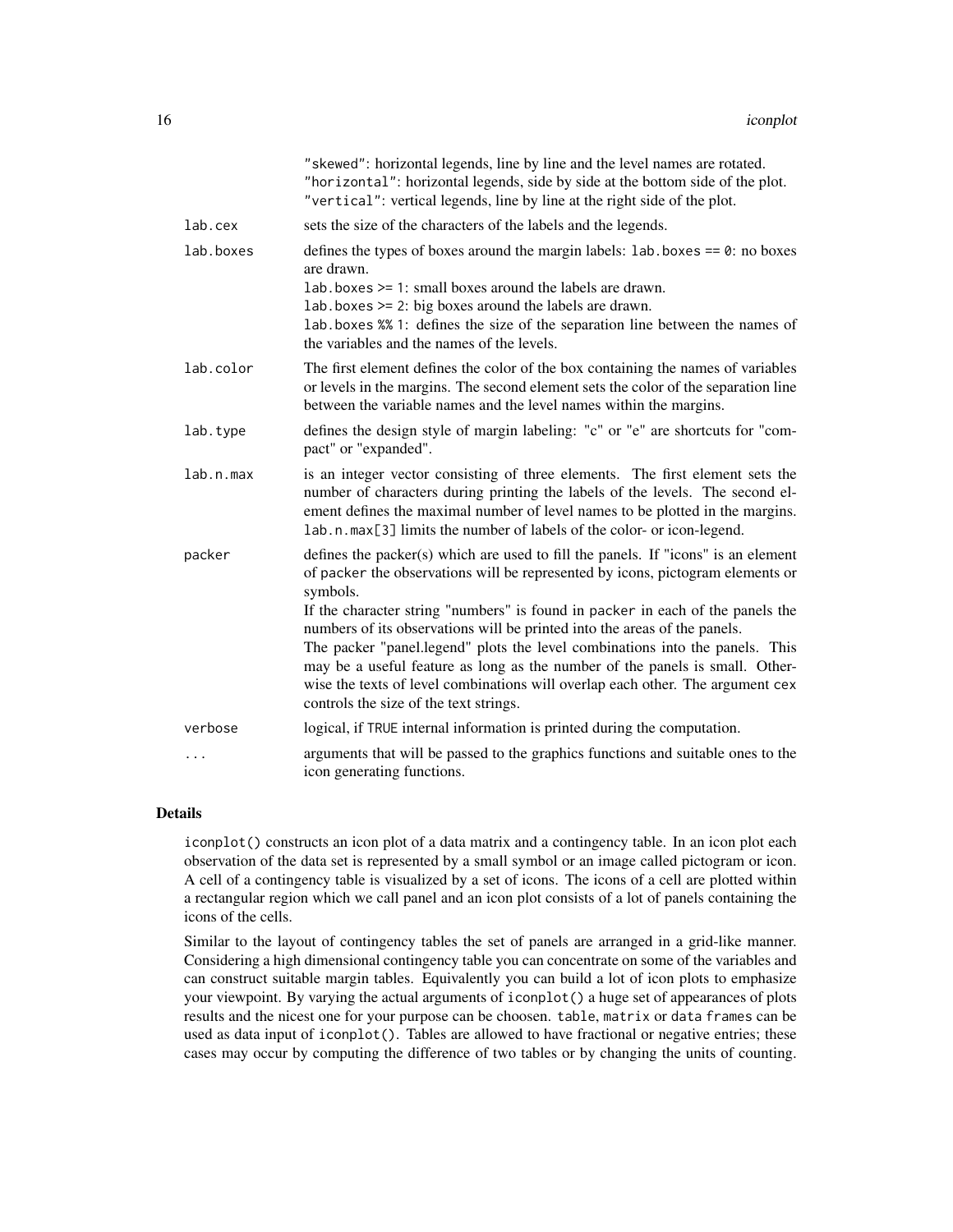#### iconplot that is a set of the set of the set of the set of the set of the set of the set of the set of the set of the set of the set of the set of the set of the set of the set of the set of the set of the set of the set o

Internally a table will be expanded to a data matrix. Fractional numbers are coded in a data matrix by the additional column or variable . fraction, to handle negative numbers the new variable . sign is added.

The argument grp.xy of iconplot defines the variables used for grouping and splitting the data dependent on the levels of the specified variables. Each group is represented within a panel as stated above. Let's have a look at an example: Consider you have a 2x3 contigency table and would like to represent it by an icon plot. So a plot to be constructed should have 2x3 panels and the number of icons of the panels should be given by the cell entries. To get an icon plot with desired panel structure you define the xy-grouping by  $grp$ . xy = 1  $\sim$  2. This means: The data set has to be split according to the two levels of the first variable and the y-range of the plot has to be divided in two rows of panels. On the other side the second variable defines the grouping concerning the the x-range and three columns of panels appear. As a result a icon plot is generated that consists of six panels arranged in two rows and three columns. The panels of a fixed level of the first variable are placed side by side, whereas the panels of a fixed level of the second variable are stacked one upon the other and a layout known from a chessboard results. As an example try:  $x < -a$ s.table(matrix(1:6,2,3)); iconplot(x,grp.xy = 1 ~ 2) grp.xy =  $0 \sim 1 + 2$  leads a double grouping on the x-axis and no vertical grouping.  $grp, xy = 1 + 2 \approx 3 + 4$  presums four or more variables and splits the graphics region twice along the x- and twice along the y-direction.

Within a panel the entry of one cell is represented. Several arguments control the way how the icons are placed in a panel. The absolute size of the icons can be defined by icon.cex. icon.aspect fixes the aspect ratio of the pictograms (width / height). The elements in a panel are assembled into stacks; the maximal length of these stacks can be set by icon.stack.len; horizontal stacks are plotted if icon.horizontal is TRUE. Framing icons and spacing between them is controlled by the arguments icon.frame and icon.space.factor.

The icons or pictogram elements may be colored dependent on the levels of a variable. The variable has to be established by argument grp.color. A set of colors can be defined by argument colors. Accordingly, the symbols or images are determined by grp. i con and icons.

An icon or pictogram element can be generated by an icon generating function. The result of an icon generating function describes a standardized icon by a set of segments, polygons, splines and texts which are combined in a list. segments: segments are defined by a matrix or a data frame of 5 or 6 columns: Columns 1 to 4 keep the coordinates of the starting and ending points of the segments:  $x.\vartheta, y.\vartheta, x.1, y.1$ .

The 5th column contains the widths of the segments. The coordinates and the widths have to be choosen in a way that the icon fits pretty well into a plotting field of size 100mm x 100mm assuming the coordinates of the world window defined by: usr =  $c(0,100,0,100)$ .

If the 6th column is available it defines the coloring of the segments. A value of "0" codes the color "white" and the other values are interpreted as usually: "1" means "black" and any other color is processed as col in points, for example. An NA value instead of a color instructs iconplot() to color the segment dependent on the associated level of the variable fixed by grp.color. Segment objects must have the class attribute "segments".

polygon: Polygons are defined by a matrix or data frame of 2 or 3 columns. Colums 1 and 2 store the coordinates of the vertices of the polygon. A third column fixes the coloring of the polygon. The class attribute of this kind of element has to be set to "polygon".

spline: Splines are defined by a matrix or data frame of 3 or 4 columns. Colums 1 and 2 store the coordinates of the points which form the basis of the spline. The third column keeps the line width of the curve. The optional fourth column shows how to color the spline. Splines are identified by class attribute "spline".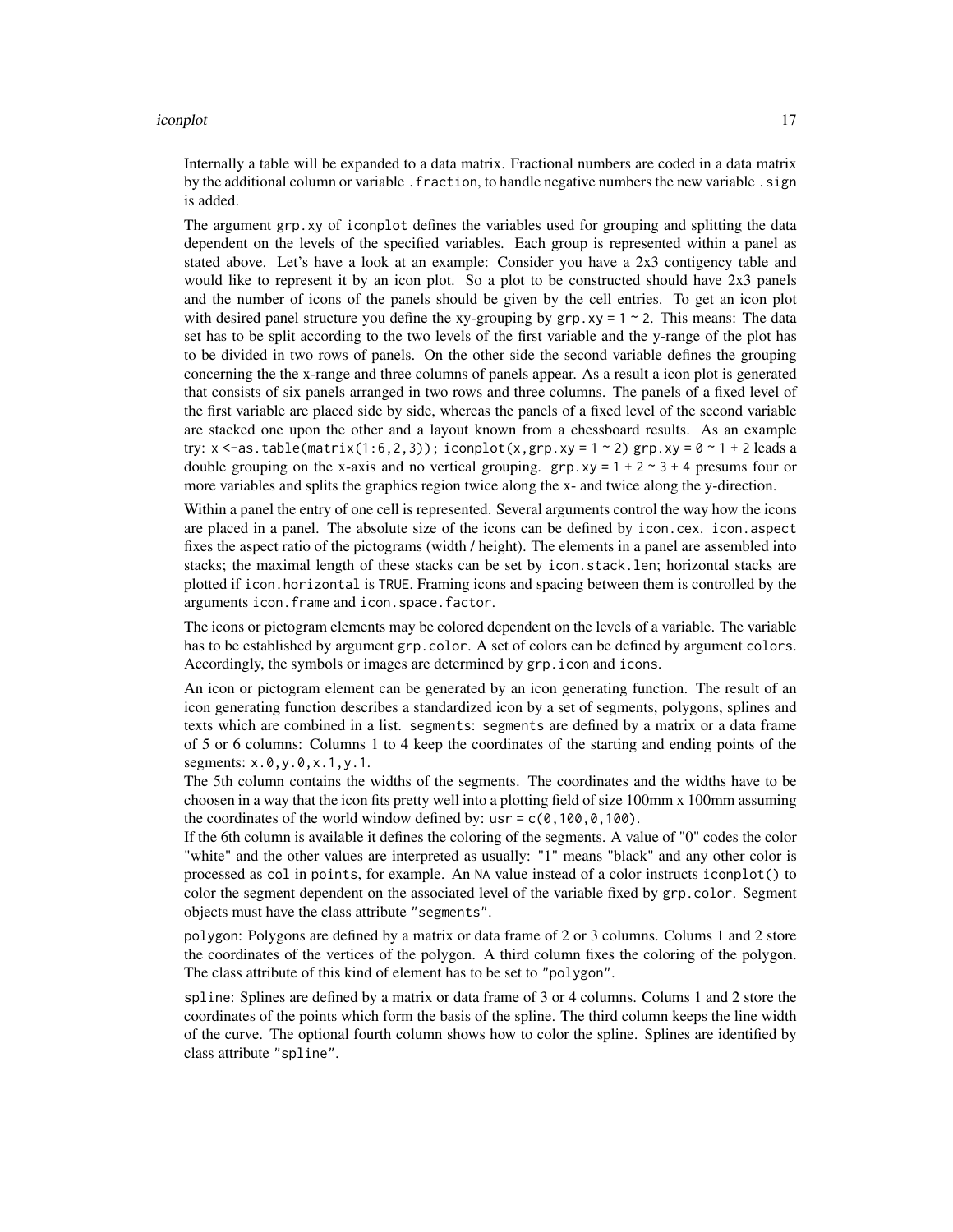#### 18 iconplot

text: Text elements of a generated icon are defined by a data frame of 3, 4 or 5 columns. The first two columns of the object store the coordinates of the positions of the text(s). The third element stores the text information and the fourth is used to set the size of the characters. The fifth fixes the coloring of the text. The class attribute of a text element is "text". There are some internal icon generating functions. Here is a list of them:

BI, TL, cross.simple, cross,circle.simple,circle, car.simple, car, nabla, walkman, smiley.blueeye, smiley.no bike2,heart,bend.sign,fir.tree,comet,coor.system.

#### Value

iconplot() returns a list consisting of three elements. The first element is the matrix jobs whose lines show some attributes of the panels. In a row of this matrix you find the number of the panel .job.no and the location of the panel (in user coordinates: xmins,xmaxs,ymins,ymaxs). The second element is a copy of the modified data matrix which is used for the construction of the icon plot: Besides the data delivered by the user there are columns showing the colors, icons and coordinates of the pictogram elements. The third element contains the output of par() and describes the graphics device during the computation; this list differs from the parameter settings after leaving iconplot() because the state of graphics parameter before calling iconplot() is restored. These three lists may be helpful if you want to add further graphical elements to the plot.

#### Note

Remark: the version of iconplot of this package is an experimental version. Therefore, in the future some of the features may be changed and it is not sure that the function works as described on all types of graphics devices. In case of errors feel free to write a mail. Additional information and examples are found on the web page

[https://www.uni-bielefeld.de/fakultaeten/wirtschaftswissenschaften/fakultaet/leh](https://www.uni-bielefeld.de/fakultaeten/wirtschaftswissenschaften/fakultaet/lehrende-ehemalige/pwolf/wolf_aplpack/index.xml)rende-ehemalige/ [pwolf/wolf\\_aplpack/index.xml](https://www.uni-bielefeld.de/fakultaeten/wirtschaftswissenschaften/fakultaet/lehrende-ehemalige/pwolf/wolf_aplpack/index.xml).

## Author(s)

Hans Peter Wolf

## See Also

mosaicplot, pairs, puticon

#### Examples

```
# HairEyeColor data, grouping by color
iconplot(HairEyeColor,
       grp.color = 1,grp xy = NULL,colors = c("black", "brown", "red", "gold"),icon.space.factor = 0,
       icon. aspect = 2,
       main = "grouping by color")
# HairEyeColor data, grouping by color and symbols
iconplot(HairEyeColor,
       grp.icon = "Sex",
       grp.color = "Hair",
```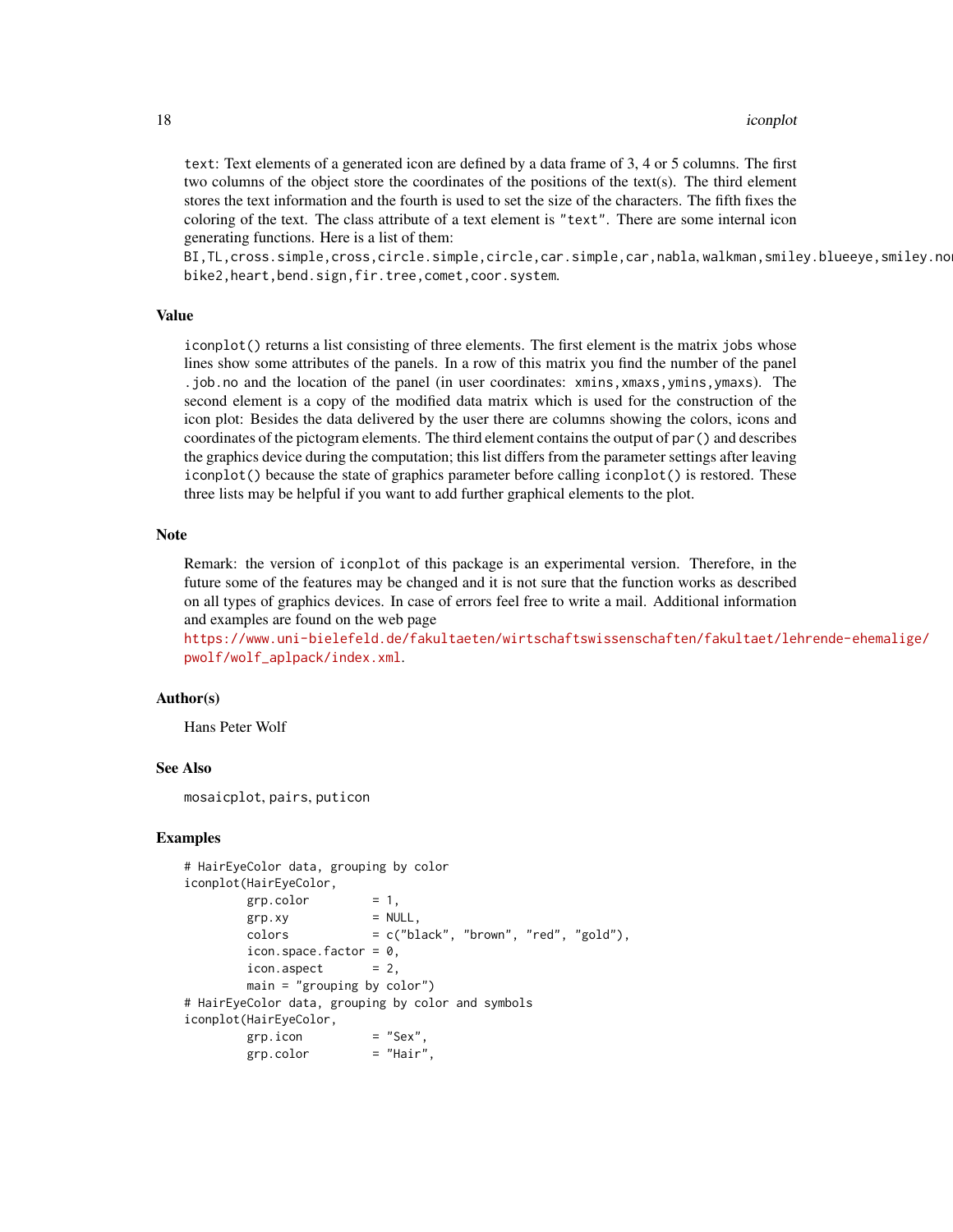```
grp xy = NULL,colors = c("black", "brown", "red", "gold"),
       icons = 18:17,
       icon.frame = FALSE,
       \text{lab. cex} = 0.8,
       icon.space.factor = 0,
       lab.parallel = !FALSE,
       main = "grouping by color and icons")
# HairEyeColor data, grouping by x and color
iconplot(HairEyeColor,
       grp.xy = "0 \sim 1",grp.color = 2,colors = c("black", "brown", "red", "gold"),
       icon.stack.type = "tr",
       icon.space.factor = c(0, 0.4),
       \text{lab. cex} =0.7,
       main = "grouping by x and by colors")
# 2-dim, 1 split in y, 1 split in x, grouping by color
iconplot(HairEyeColor,
       grp.xy = "1 \approx 3",grp.color = 2,colors = c("brown", "blue", "brown3", "green"),
       panel.frame = FALSE,
       icon.stack.type = "bl",
       lab.cex = 0.7,
       main = "grouping by x and y and by colors")# 3-dim, 2 splits in x, 1 split in x, margin labs on the right
iconplot(HairEyeColor,
       grp.xy = "2 \sim 1 + 3",<br>grp.color = 2,
       grp.color
       panel.space.factor = c(\theta, .1),
       panel.margin = c(.05,.03,.03,.01),icon.stack.type = "lb",icon.stack.len = 7,
       icon.frame = FALSE,
       icon.space.factor = .0,
       lab.parallel = c(TRUE, FALSE),lab.color = c("lightblue", "green"),lab.size = "br",
       \text{lab}.\text{boxes} = 0.2,
       \text{lab.type} = "compact",
       \text{lab. cex} = 0.8,main = "grouping: 2~1+3 and by color, margin labs variations")
# 3-dim, 3 splits in y, icon.aspect = NA
iconplot(HairEyeColor,
       grp.xy = "3 + 2 \sim 1",grp.color = 3,panel.margin = <math>0</math>,panel.space.factor = 0.1,
       icon.stack.type = "lb",icon.horizontal = TRUE,
       icon.stack.len = 5,
       icon.space.factor = c(.1, .3),
```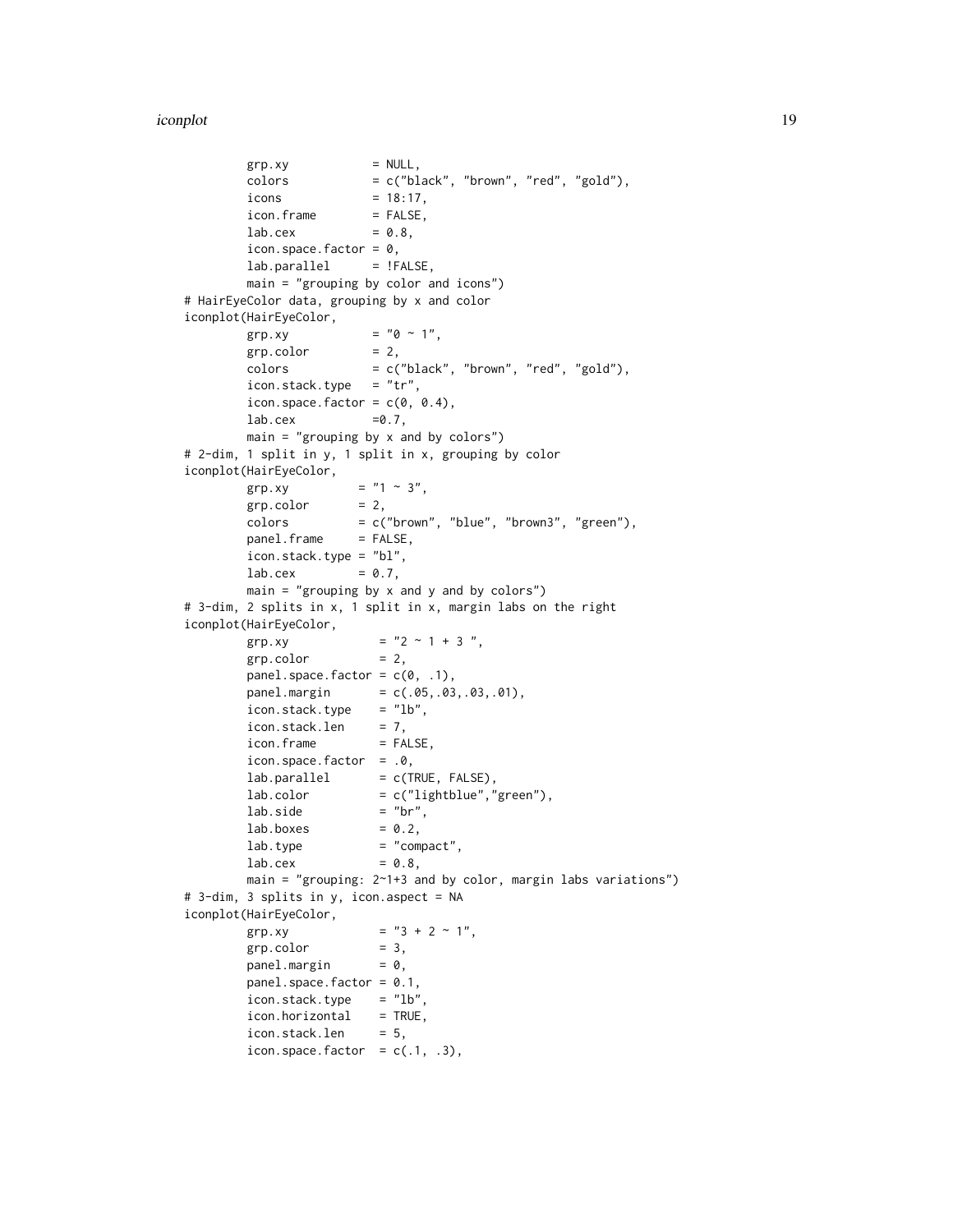```
icon aspect = NA,
       icon.frame = FALSE,
       \text{lab}.\text{boxes} = 0.3,
       \text{lab}.\text{color} = "grey",
       lab.size = "tl",
       lab.parallel = TRUE,
       \text{lab. cex} = 0.7,
       lab.type = "compact",main = "grouping: 3 + 2 \sim 1 and by color")
# 3-dim, plotting characters as icons
data <- as.table(array(0:23, 2:4))
iconplot(data,
       grp.xy = 1 + 2 \approx 3,<br>grb.color = 3,
       grp.color
       grp.icon = 2,
       icon aspect = 2,
       icon.horizontal = TRUE,
       icons = 15:18,
       icon.stack.type = c("lb", "lt", "rb", "rt")[3],icon.frame = FALSE,
       \text{lab. cex} = .6,
       lab.type = "compact",main = "1+2 ~ 3")# 3-dim contingency table: panels of different sizes, 1 split in y, 2 in x
# packer numbers
 ## because of computation time
iconplot(Titanic,
       grp xy = 1~3+2,grp.color = 1,packer = c("icons", "numbers"),
       panel.prop.to.size = 0.5,
       panel.frame = !TRUE,
       panel.margin = .01,
       icon aspect = 0.15,
       icon.stack.type = "lt",icon.space.factor = 0.0,
       icon.frame = FALSE,
       lab.size = c("bl","br","tl","tr")[1],
       lab.type = "compact",\text{lab. cex} = 0.8,\text{lab}.\text{boxes} = 1.1,
       lab.color = "lightgreen",
       lab.parallel = TRUE,main = "different sizes of panels")
# 3-dim contingency table: panels of different sizes, 3 splits in y
 ## because of computation time
iconplot(Titanic,
       grp.xy = "4 + 3 + 1 \sim 0",
       grp.color = 4,colors = c("green", "red"),packet = c("icons", "numbers"),panel.frame = FALSE,
```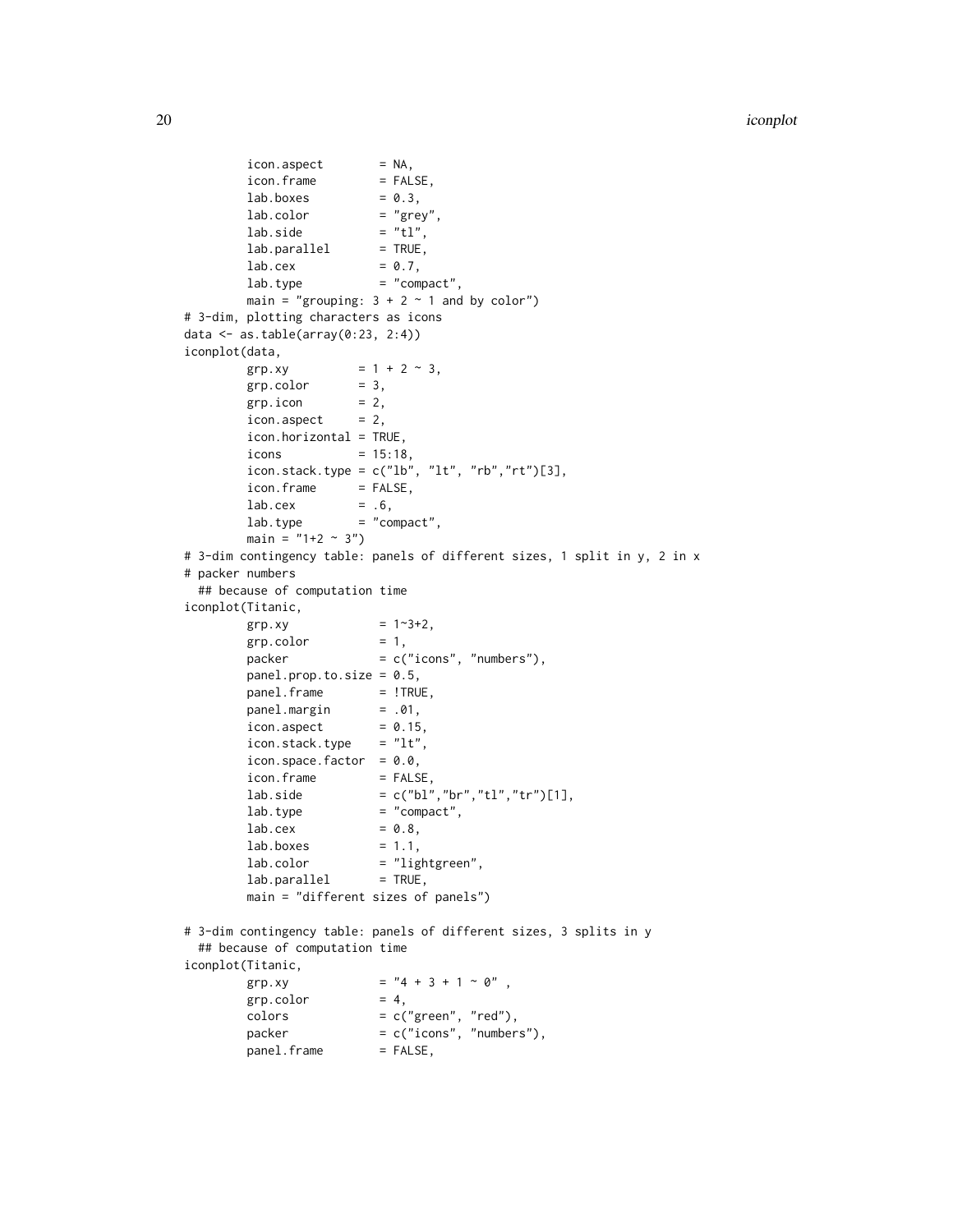iconplot 21

```
panel.margin = .01,
        panel.prop.to.size = .3,
        panel.space.factor = 0.05,
        panel. reverse.y = TRUE,icon.space.factor = 0.5,<br>lab.side = "l",lab.side \overline{\phantom{a}}lab.type = "compact",lab.parallel = c(FALSE, TRUE),\text{lab. cex} = 0.7,
        main = "Titanic data, different sizes of panels")
# 3-dim contingency table: panels of different sizes
 ## because of computation time
iconplot(Titanic,
        grp.xy = "0 \sim 4 + 3 + 1",
        grp.color = 4,colors = c("green", "red"),
        panel.frame = FALSE,<br>panel.margin = .01,
        panel.margin
        panel.prop.to.size = .2,
        panel.space.factor = 0.05,
        panel. reverse.y = TRUE,icon.space.factor = 0.5,<br>lab.side = "b",
        lab.side
        \text{lab. type} = "compact",
        \text{lab}.\text{boxes} = 0.2,
        lab.parallel = c(FALSE, TRUE),\text{lab. cex} = 0.6,
        lab.color = c("lightblue"),main = "Titanic data, different widths of panels")
# 3-dim contingency table: panels of different sizes, 3 splits in x
 ## because of computation time
iconplot(Titanic,
        grp.xy = 3 + 2 \approx 1,
        grp.color = 2,panel.prop.to.size = 0.66,
        icon.space.factor = 0.4,
        panel.space.factor = 0.1,
        \text{lab. type} = "c",
        \text{lab. cex} = 0.7,
        \text{lab}.\text{boxes} = 1.2,
        lab.color = c("lightblue"),main = "Titanic: panel.prop.to.size = 0.66")
# comparing iconplot and mosaic plot
# par(mfrow = 2:1)
iconplot(HairEyeColor,
        grp.xy = 2 \sim 1 + 3,
        lab.parallel = c(TRUE, TRUE),colors = "red",panel.reverse.y = TRUE,
        panel.prop.to.size = TRUE,
```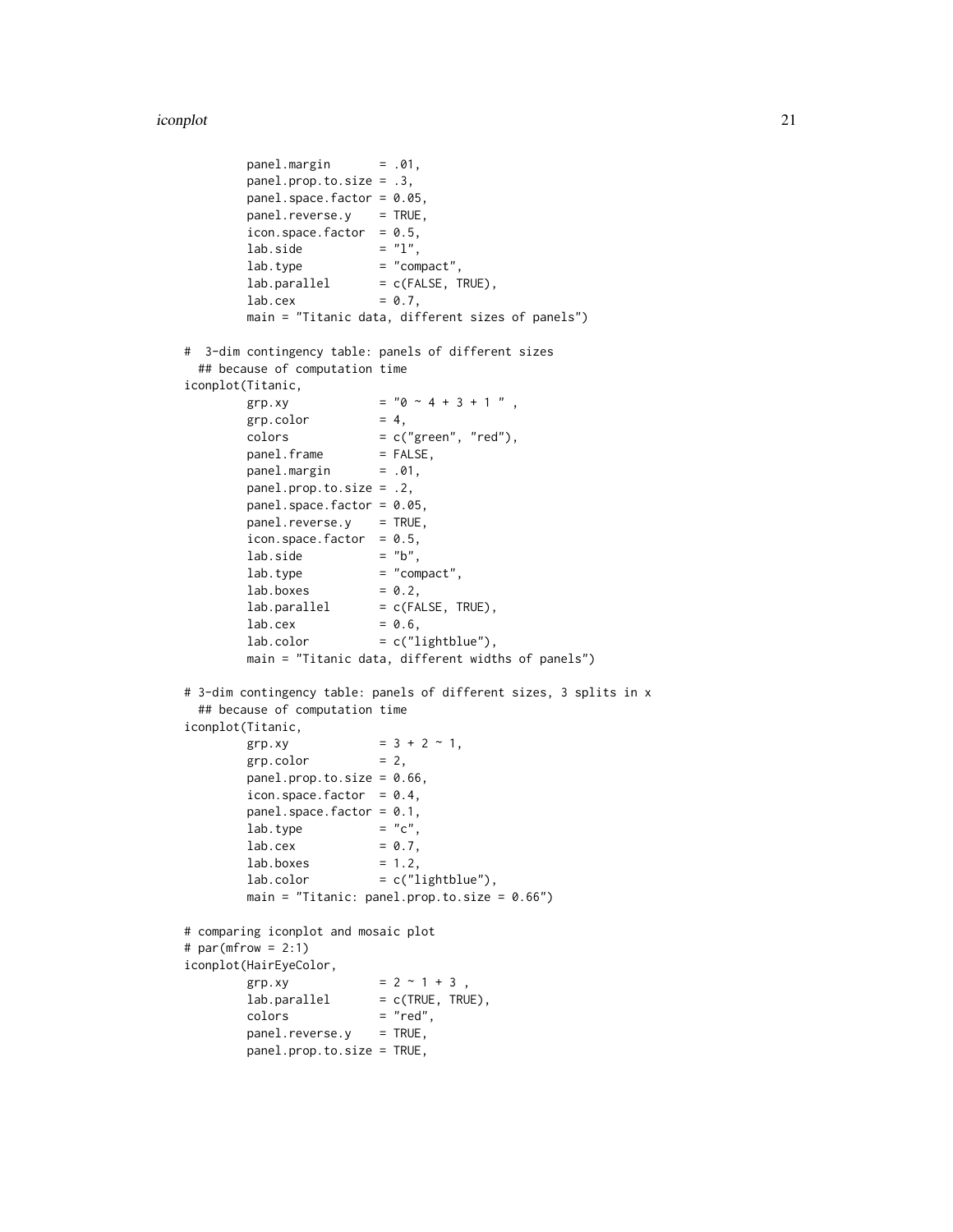```
icon.space.factor = 0.5,
        icon aspect = 2,
        \text{lab. cex} = .6,
        \text{lab}.\text{boxes} = 1,
        \text{lab}.\text{color} = "grey",
        # lab.side = "lt",panel.margin = c(0.00, .035, 0.0, .050),main = 'HairEyeColor: grp.xy = 2 \sim 1 + 3')
mosaicplot(HairEyeColor)
# par(mfrow = c(1,1))
# relative frequences
data <- as.table(Titanic / max(Titanic))
iconplot(data,
        grp.xy = 1 \sim 2 + 3,
        grp.color = 4,panel. frame = FALSE,
        panel.space.factor = 0.05,
        icon.horizontal = !TRUE,
        icon.space.factor = 0.103,
        icon.stack.type = "b",icon.aspect = 0.5,
        main = "Titanic: relative frequencies", colors = c("black", "green"))
# negative and fractional cell entries
 ## because of computation time
data <- HairEyeColor; Exp <- margin.table(data, 1)
for( d in 2:length(dim(data)) ){
 Exp <- outer( Exp, margin.table(data, d) ) / sum(data)
}
Diff <- Exp - data
cat("observed:\n"); print(data)
cat("expected:\n"); print(round(Exp, 3))
cat("deviation: expected - observed:\n"); print(round(Diff,3))
iconplot(Diff,
        grp.xy = 1 + .sign \sim 2 + 3,
        grp.color = ".sign",colors = c('red", "green"),panel.reverse.y = TRUE,
        panel.frame = FALSE,
        icon.stack.type = c("t", "b"),
        lab.boxes = 1.2,
        lab.color = "lightgreen",
        main = "deviations from expectation: HairEyeColor")
# relative differences of expectations, split according sign
data <- margin.table(Titanic, c(2,1,4)); pT <- prop.table(data)
eT <- outer(outer(margin.table(pT,1), margin.table(pT,2)), margin.table(pT,3))
data <- as.table(pT - eT); data <- data / max(data)
iconplot(data,
        grpxy = Survived + Sex + .sign ~ Class,grp.color = ".sign",panel.frame = FALSE,
        panel.reverse.y = TRUE,
        panel.space.factor = 0.05,
```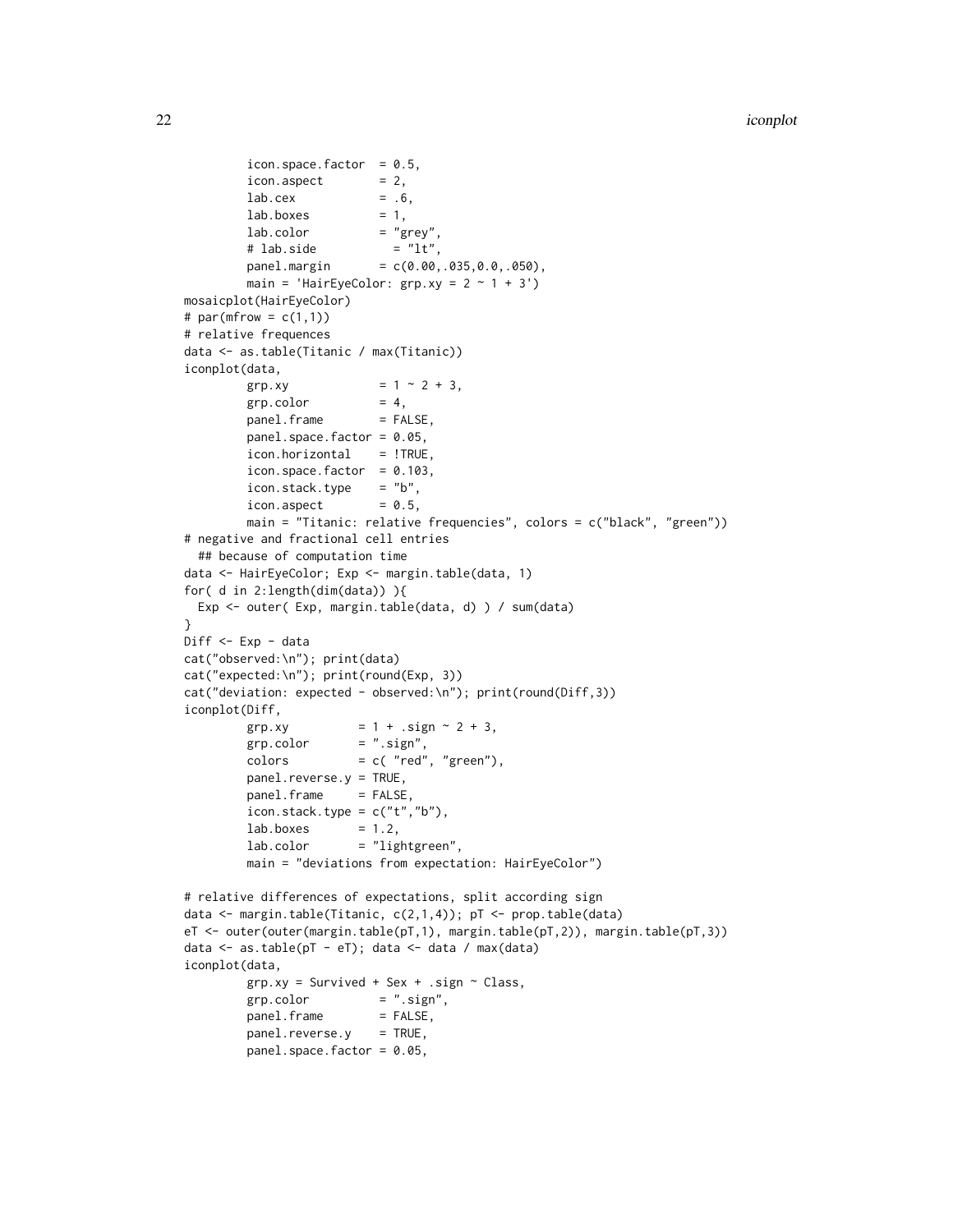```
icon.horizontal = !TRUE,
        icon.stack.type = rep(c("t", "b"), 2),icon aspect = 2,
        icon.space.factor = 0.1,
        \text{lab}.\text{boxes} = 1.2,
        lab.color = "lightgrey",main = "Titanic: difference to expectation")
# using a foto as icon, rentals of flats in Goettingen 2015/12
rentels <-
structure(list(Rooms = c(2, 3, 2, 2, 3, 2, 2, 3, 2, NA, 2, 2,
3, 4, 4, NA, 3, 2, 3, 2, 4, 2, 1, 2), qm = c(43.13, 86, 48, 66.62,
76, 49, 59, 97, 45, 87, 46.39, 71, 65, 100, 75, 178, 94.07, 56,
97, 70, 132, 43, 24, 48), Eur = c(365, 480, 480, 660, 500, 410,
440, 1200, 450, 696, 420, 710, 747.5, 1300, 450, 990, 900, 520,
1020, 1005, 924, 610, 375, 420)), class = "data.frame",
row.names = c(NA, 24L)fname <- system.file("src", "tm1.jpg", package="aplpack") # fname <- "tm1.jpg"
print(fname)
iconplot(rentels,
        grp.xy = Eur \sim qm,vars.to.factors = c(1, .5, .3),
        panel. frame = FALSE,panel.space.factor = 0.2,
        panel.prop.to.size = 0.7,
        i \text{cons} = fname,
        icon.frame = FALSE,
        icon.space.factor = 0.05,
        lab.parallel = c(TRUE, TRUE),<br>lab.legend = "cols",
        lab.legend
        main = "rentels of flats in Goettingen 2015/12")
# size by .fractions, color by rooms
data \le cbind(rentels, .fraction = (rentels[,3] / max(rentels[,3]))\land.5)
iconplot(data,
        grp.xy = Eur \sim qm,grp.color = Rooms,
        vars.to.factors = c(1, .5, .3),
        panel. frame = FALSE,panel.space.factor = 0.1,
        panel.prop.to.size = 0.7,
        i \text{cons} = fname,
        icon.stack.type = "s",icon.frame = FALSE,
        icon.space.factor = 0.05,
        lab.cex = 0.8,
        main = "size fby .fractions, color by rooms")
# jpg files as icons
 ## because of computation time
data <- as.table(Titanic[2:3,,,,drop=FALSE]) / 10
fname1 <- system.file("src", "walkman-r.jpg", package="aplpack") # fname1 <- "walkman-r.jpg"
fname2 <- system.file("src", "pw-esch.jpg", package="aplpack") # fname2 <- "pw-esch.jpg"
p.set <- c(fname1, fname2)
iconplot(data,
        grp.xy = 2 \approx 3+1,
```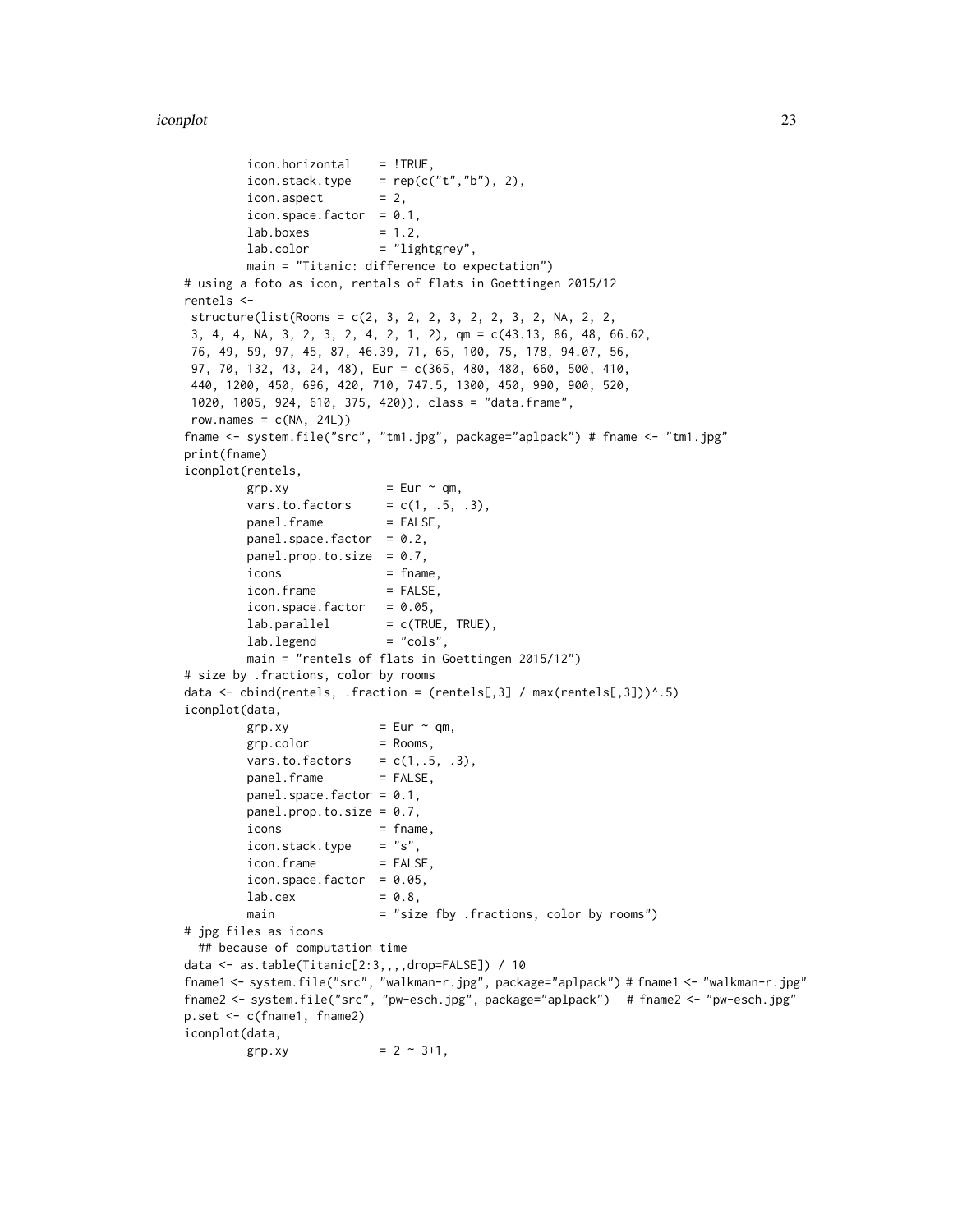```
grp.color = 1,grp.icon = 3,
        icons = p.set,
        colors = c("blue", "green"),panel.space.factor = 0.05,
        panel.prop.to.size = c(.5, .5, 1),
        icon. aspect = 1,
        icon.space.factor = .10,
        icon.horizontal = TRUE,
        icon.draft = FALSE,
        icon.stack.type = c("lb", "lt", "rb", "rt")[1],icon.grey. levels = list(2, 10),lab.side = "t", lab.cex = .7,
        main = "walkman and pw icons, scaled subset of Titanic")
# files of different types as icons
 ## because of computation time
fname3 <- system.file("src", "pw-esch.ppm", package="aplpack") # fname3 <- "pw-esch.ppm"
fname4 <- system.file("src", "pw-esch.png", package="aplpack") # fname4 <- "pw-esch.png"
p.set <- c(fname2, fname3, fname4)
iconplot(trees,
        grp.xy = Girth ~ H \text{eight},grp.icon = Height,
        grp.color = Volume,
        vars.to.factors = c(Volume = 4, Girth = 3, Height = 3),panel.space.factor = 0.05,
        panel.prop.to.size = c(.7, .45),
        panel. frame = FALSE,icons = p.set,
        icon.cex = 14,
        icon.grey.levels = 6, icon.space.factor = 0.05)
# using raster graphics objects as icons
data <- as.table(Titanic[1:2,,,,drop=FALSE])/10
image1 \leq -as.raster( matrix(c(1, 0, 1, 1, 0, 1, 1, 0, 1), ncol = 3, nrow = 3))image2 \leq 1 as.raster( matrix( c(1, 0, 1, 0, 0, 0, 1, 0, 1), ncol = 3, nrow = 3))
iconplot(data,
        grp.xy = 2 \sim 4+1,
        grp.color = 1,grp.icon = 4,
        colors = c("blue", "green"),icons = list(image1, image2),<br>icon.aspect = 1,
        icon.aspect
        icon.space.factor = .10,
        icon.horizontal = TRUE,
        icon.draft = FALSE,
        icon.stack.type = c("lb", "lt", "rb", "rt")[1],icon.grey. levels = list(2, 10),lab.side = "t", lab.cex = .7, main = "some Titanic data")
# using internal generator "fir.tree"
 ## because of computation time
data <- trees
iconplot(data,
```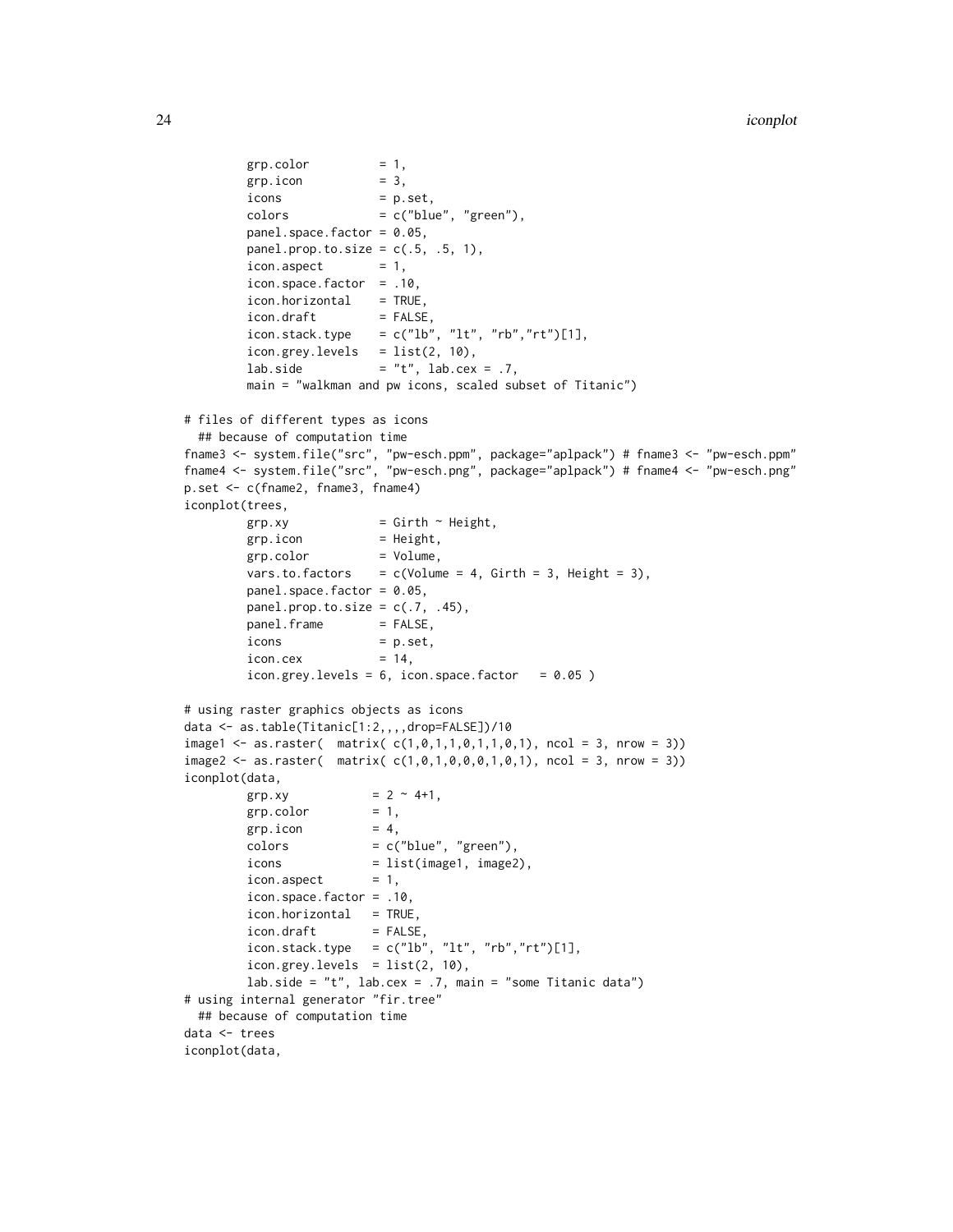iconplot 25

```
grp.color = 3,grp.xy = 1 \approx 2,
        vars.to.factor = c(5, 5, 8),
        icons = "fir.tree",
        colors = rainbow(8, start = .1, end = .5),
        icon.frame = FALSE,
        lab.legend = 2,\text{lab. cex} = 0.7,
        main = "grouping by vars and by colors")
# using different internal generators
data <- trees
iconplot(data,
        grp.color = 1,grp.xy = 1 \approx 2,
        grp.icon = 2,
        colors = c("orange", "green", "orange", "red"),
        icons = c("nabla", "BI", "walkman", "car.simple", "bike", "circle"),
        vars.to.factor = c(3,6),
        lab.legend = 2,
        \text{lab. cex} = 0.7,
        main = "grouping by vars, by icons and by colors")
# Traveller plot proposed by M. Mazziotta and A. Pareto
Mazzi.Pareto <-
structure(list(Region = c("Piemonte", "Valle d'Aosta", "Lombardia",
"Trentino-Alto Adige", "Veneto", "Friuli-Venezia Giulia", "Liguria",
"Emilia-Romagna", "Toscana", "Umbria", "Marche", "Lazio", "Abruzzo",
"Molise", "Campania", "Puglia", "Basilicata", "Calabria", "Sicilia",
"Sardegna"), Mean = c(98.74, 104.07, 101.38, 106.1, 104.38, 105.55,
102.76, 103.62, 101.84, 103.52, 102.05, 97.88, 102.9, 91.43,
94.12, 96.78, 93.55, 92.59, 96.29, 100.45), Penalty = c(0.43,
4.23, 0.64, 0.63, 0.77, 0.34, 0.29, 0.46, 0.27, 0.22, 0.15, 0.82,
1.3, 1.02, 0.37, 0.21, 2.37, 0.51, 0.31, 0.76), MPI = c(98.3,
99.84, 100.74, 105.47, 103.61, 105.21, 102.47, 103.16, 101.57,
103.3, 101.9, 97.06, 101.6, 90.42, 93.75, 96.58, 91.18, 92.08,
95.98, 99.69)), .Names = c("Region", "Mean", "Penalty", "MPI"
), row.name = c(NA, -20L), class = "data-frame")dm <- cbind(Mazzi.Pareto,
           col = as.factor(rep(1:4, 5)), # as.factor!!
           row = as.factor(rep(1:5, each = 4))) # as.factor!!
iconplot(dm, verbose = !TRUE, x.text = 60, y.text = -10, #t3sgrp xy = row \sim col,grp.icon = 0 + Mean + Penalty + Region,
        vars.to.factor = FALSE,
        icons = "mazz.man",
        panel.reverse.y = TRUE,
        icon.space.factor = 0,
        icon.frame = FALSE,
        lab.parallel = TRUE,lab.side = c("", ""),
        main = "Traveller plot")
# definition of a check list, tally or 'Krebholz'
check.list <- function(x, colors = rainbow(length(x))){
```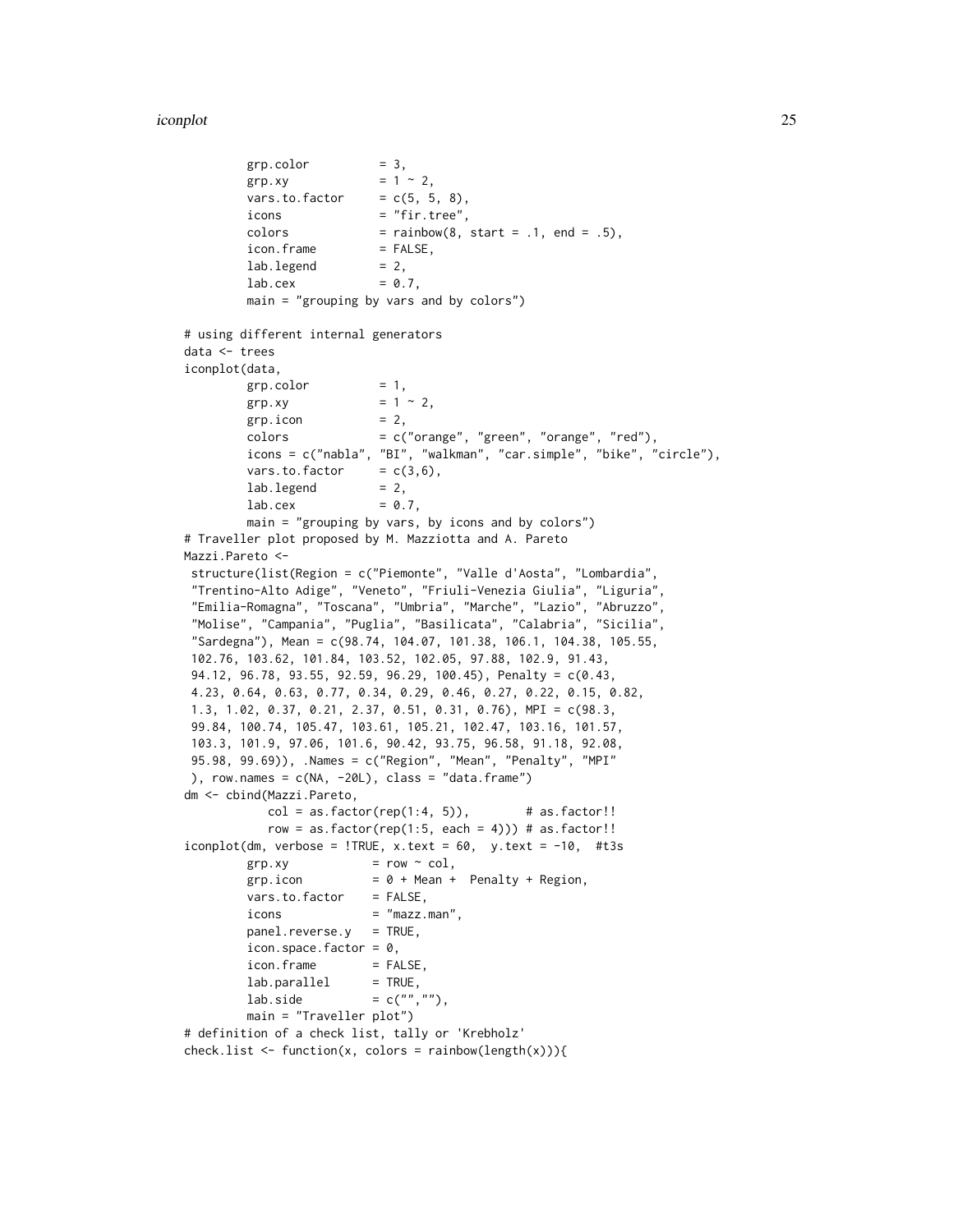```
num.split \le function(x, div = 5){
   x.name <- as.character(substitute(x))
   xn <- lapply( x, function(x)
      c(rep(div, x %/% div), if( 0 < (h < x %% div) ) h )
   \lambdalen <- max(sapply(xn, length))
   xn <- lapply( xn, function(x) c(x, rep(0, len - length(x) )))
   xn <- matrix( unlist(xn), ncol = len, byrow = TRUE )
   xn <- as.table(xn)
   dimnames(xn) <- list( seq( along = x ), 1:len)
   names(dimnames(xn)) <- c(x.name, "Blocks")
   xn
 }
 x.split \leftarrow num.split(x)rownames(x.split) <- paste(sep = ":", 1:length(x), x)
 iconplot(x.split,
          grp.xy = 1 \sim 2,
          grp.col = 1,
          colors = colors,
          panel.space.factor = c(0.4, 0.3),
          panel.frame = FALSE,
          icon.stack.len = 5,
          icon.space.factor = c(0.4, 0),
          icon.asp = NA,
          icon.frame = FALSE,
          lab.size = "l",\text{lab. cex} = 0.7,
          main = paste("score of", substitute(x)))
 x.split
}
set.seed(13); data <- sample(1:50, size = 15)
check.list(data)
```
plothulls *plothulls for data peeling*

#### Description

plothulls plots convex hulls of a bivariate data set.

#### Usage

```
plothulls(x, y, fraction, n.hull = 1, main, add = FALSE, col.hull,lty.hull, lwd.hull, density = 0, ...)
```

| two column matrix of the coordinates of points of x-values of a data set |
|--------------------------------------------------------------------------|
| if x is one dimensional then y contains the y-values of the data set     |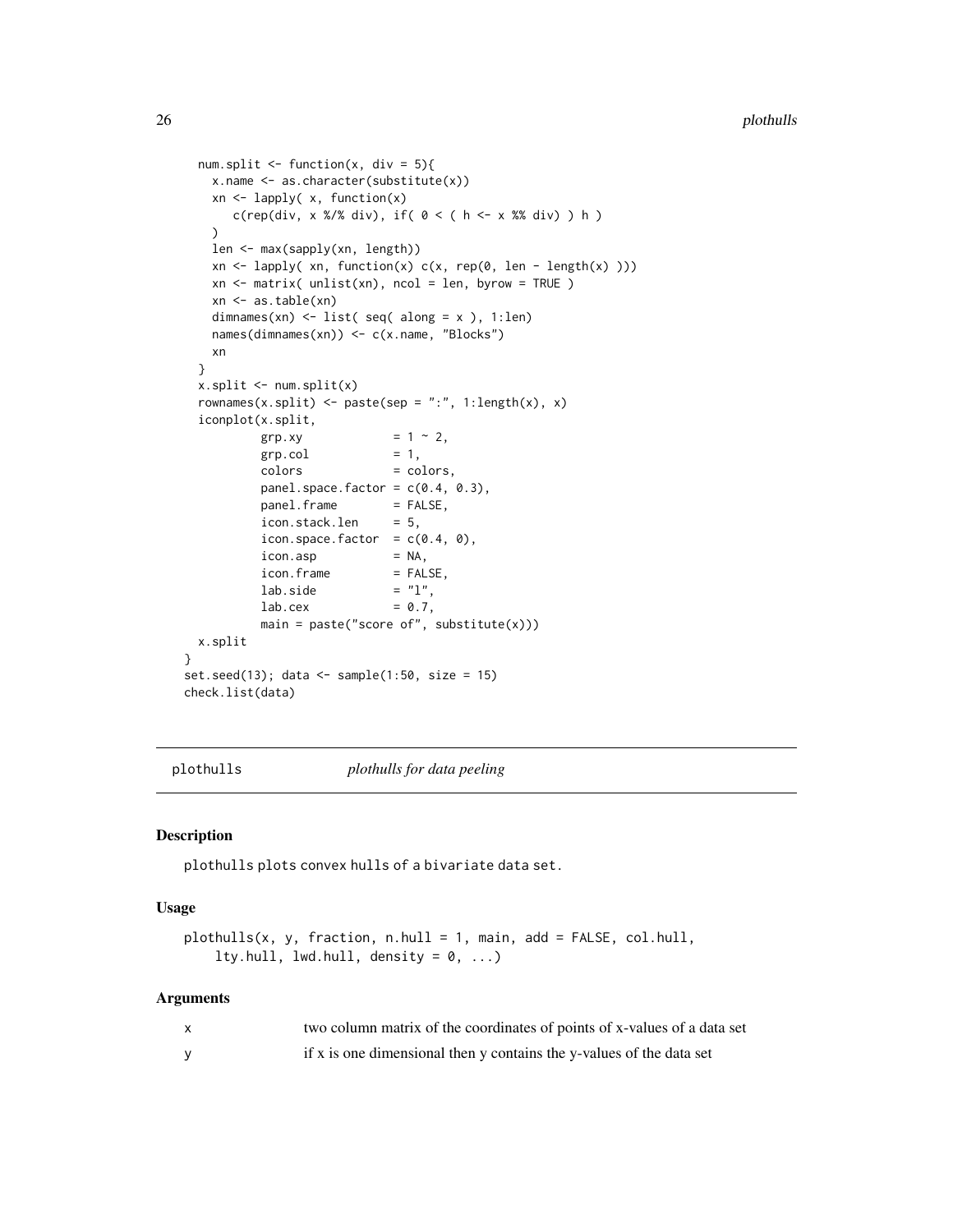#### <span id="page-26-0"></span>plothulls 27 and 27 and 28 and 28 and 28 and 28 and 28 and 28 and 28 and 28 and 27 and 27 and 27 and 27 and 28

| fraction | of points that lies inside the hull to be plotted            |
|----------|--------------------------------------------------------------|
| n.hull   | number of directions sequential hulls to be plotted          |
| main     | title for the graphics                                       |
| add      | if TRUE no new plot is initialized                           |
| col.hull | $color(s)$ of the hull $(s)$                                 |
| lty.hull | line type(s) of the hull(s)                                  |
| lwd.hull | line width(s) of the hull(s)                                 |
| density  | density argument of polygon() that draws the hulls           |
|          | further arguments used in the call of $plot()$ or $points()$ |

## Details

The function plothulls computes hulls of a bivariate data set using the function chull. After finding a hull the hull maybe plotted. Then the data points of the hull will be removed and the hull of the remaining points is computed. The style of plotting a hull depends on the setting of col.hull, lty.hull, lwd.hull and density. density=NA has the effect that the regions of the hulls are filled by a color. Using fraction you can plot a single hull. n.hull defines the number of hull that should be drawn one after the other.

## Value

The hull(s) are stored as a list of matrices with two columns, the innermost first and so on.

## Note

Version of plothulls: 10/2013

## Author(s)

Peter Wolf

## References

Green, P.J. (1981): Peeling bivariate data. In: Interpreting Multivariate Data, V. Barnett (ed.), pp 3-19, Wiley. Porzio, Giovanni C., Ragozini, Giancarlo (2000): Peeling multvariate data sets: a new approach. Quanderni di Statistica, Vol. 2.

#### See Also

[bagplot](#page-1-1)

## Examples

# 10 hulls computed from the faithful data and plotted plothulls(faithful, n.hull=10, lty.hull=1) # plotting additionally a hull with 90 percent of points within the hull plot(faithful) plothulls(faithful, fraction=.90, add=TRUE, col.hull="red", lwd.hull=3)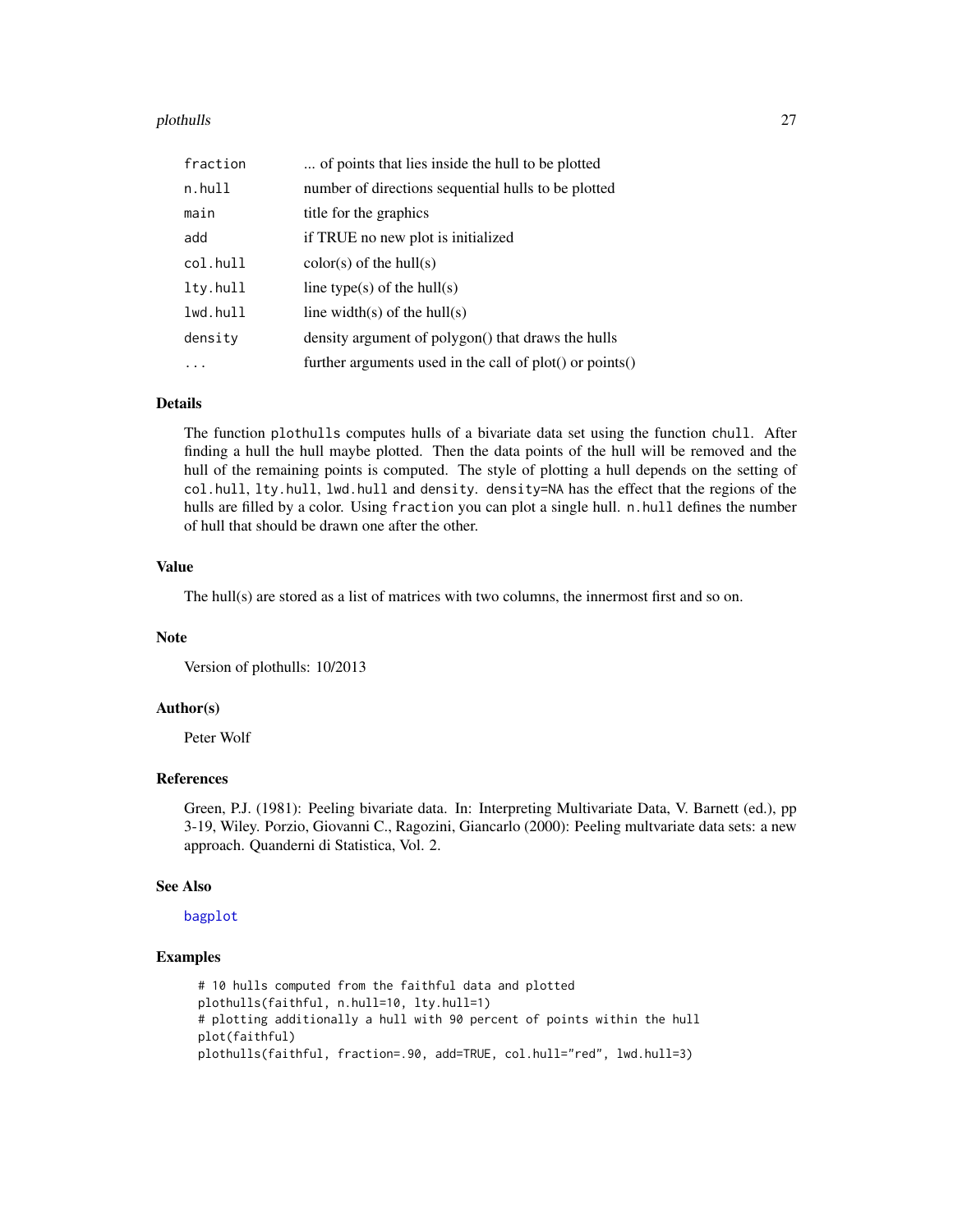```
# hull with 10 percent of points within the hull
plothulls(faithful, fraction=.10, col.hull="red", lwd.hull=3)
# first 3 hulls of the cars data set
n < -3plothulls(cars, n.hull=n, col.hull=1:n, lty.hull=1:n)
# 5 hulls represented by colored regions
n \le -5cols <- heat.colors(9)[3:(3+n-1)]
plothulls(cars, n.hull=n, col.hull=cols, lty.hull=1:n, density=NA, col=0)
points(cars, pch=17, cex=1)
# 6 hulls: regions colored and boundaries shown
n \le -6cols <- rainbow(n)
plothulls(cars, n.hull=n, col.hull=cols, lty.hull=1:n, density=NA, col=0)
plothulls(cars, n.hull=n, add=TRUE, col.hull=1, lwd.hull=2, lty=1, col=0)
```
plotsummary *graphical summaries of variables of a data set*

## Description

plotsummary shows some important characteristics of the variables of a data set. For each variable a plot is computed consisting of a barplot, an ecdf, a density trace and a boxplot.

#### Usage

plotsummary(data, trim =  $0$ , types = c("stripes", "ecdf", "density", "boxplot"), y.sizes = 4:1, design = "chessboard", main, mycols = "RB")

| data    | Data set for computing a graphical summary.                                                                                                                                                                       |
|---------|-------------------------------------------------------------------------------------------------------------------------------------------------------------------------------------------------------------------|
| trim    | trim defines the fraction of observation for trimming on both ends of the data.                                                                                                                                   |
| types   | vector of types of representation of the data set. The elements of the vector will<br>induce small plots which are stacked in vertical order. The first letter of the types<br>is sufficient for defining a type. |
| y.sizes | defines the relative sizes of the small plots. The values are divided by their sum<br>to get percentages.                                                                                                         |
| design  | if design is chessboard the graphics device is fragmented into rows and cols.<br>Otherwise the images of a variable build vertical stripes.                                                                       |
| main    | defines a title for the graphics.                                                                                                                                                                                 |
| mycols  | allows to define some colors for the showing the regions separated by the quar-<br>tils.                                                                                                                          |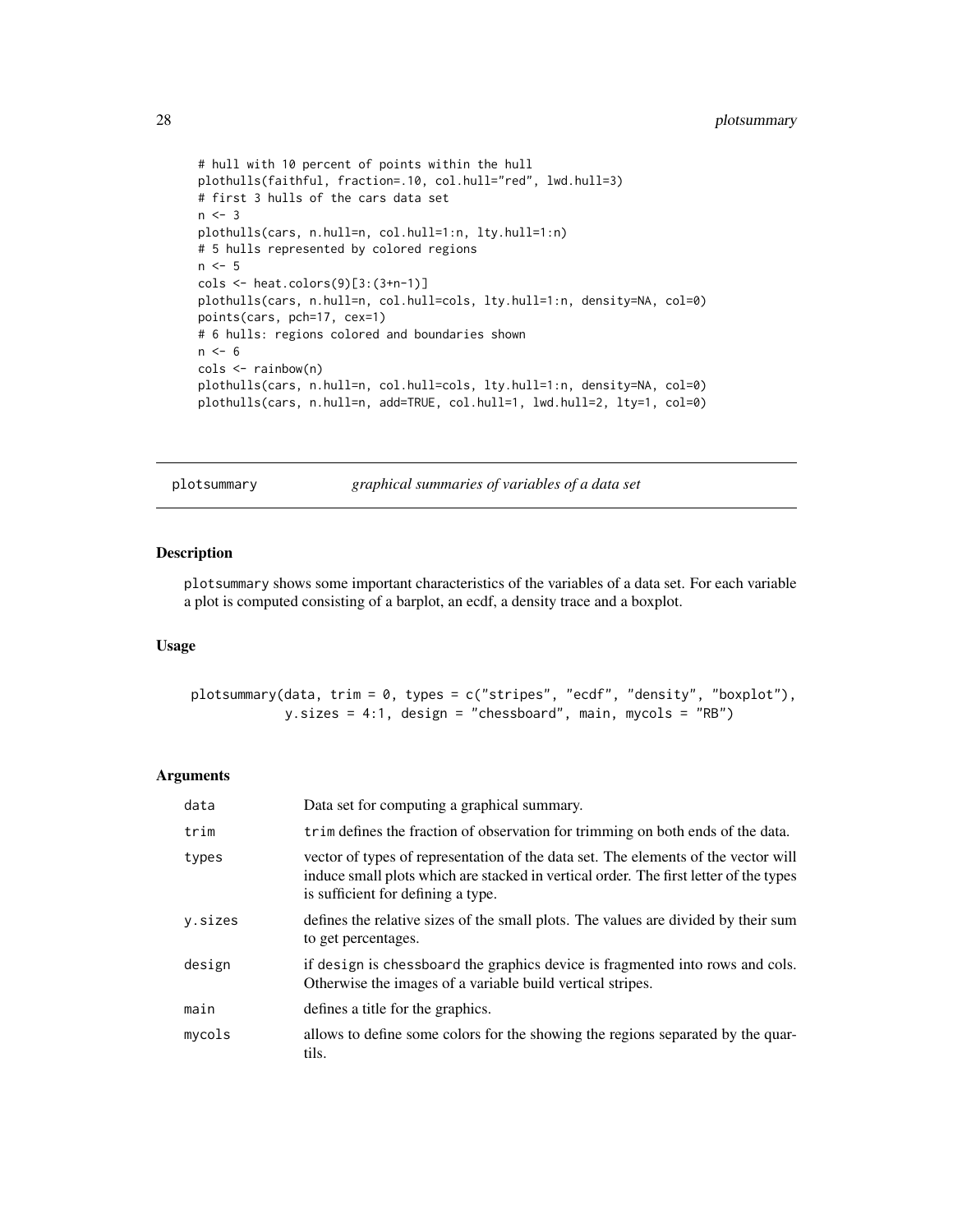## <span id="page-28-0"></span>plotsummary 29

## Details

plotsummary can be use for a quick and dirty inspection of a data matrix or a list of variables. Without further specification some representation of each of the variables is built and stacked into a plot. The sizes of the types of representation can be set as well as the layout design of the graphics device. It is helpful to trim the data before processing because outliers will often hide the interesting characteristics.

## Author(s)

Peter Wolf, pwolf@wiwi.uni-bielefeld.de

#### See Also

[pairs](#page-0-0), [summary](#page-0-0), [str](#page-0-0)

#### Examples

```
##---- Should be DIRECTLY executable !! ----
##-- ==> Define data, use random,
##--\tor do help(data=index) for the standard data sets.
plotsummary(cars)
plotsummary(cars, types=c("ecdf", "density", "boxplot"),
            y.sizes = c(1,1,1), design ="stripes")
plotsummary(c(list(rivers=rivers, co2=co2), cars), y.sizes=c(10,3,3,1), mycols=3)
plotsummary(cars, design="chessboard")
# find all matrices in your R
ds.of.R <- function(type="vector"){
  dat <- ls(pos=grep("datasets",search()))
  dat.type <- unlist(lapply(dat,function(x) {
     num <- mode(x<-eval(parse(text=x)))
     num <- ifelse(is.array(x),"array",num)
     num <- ifelse(is.list(x),"list",num)
     num <- ifelse(is.matrix(x),"matrix",num)
     num <- ifelse(is.data.frame(x),"matrix",num)
     num <- ifelse(num=="numeric","vector",num)
     num }))
  return(dat[dat.type==type])
}
namelist <- ds.of.R("matrix")
# inspect the matrices one after the other
for(i in seq(along=namelist)){
  print(i); print(namelist[i])
  xy <- get(namelist[i])
  # plotsummary(xy,y.sizes=4:1,trim=.05,main=namelist[i])
  # Sys.sleep(1)
}
```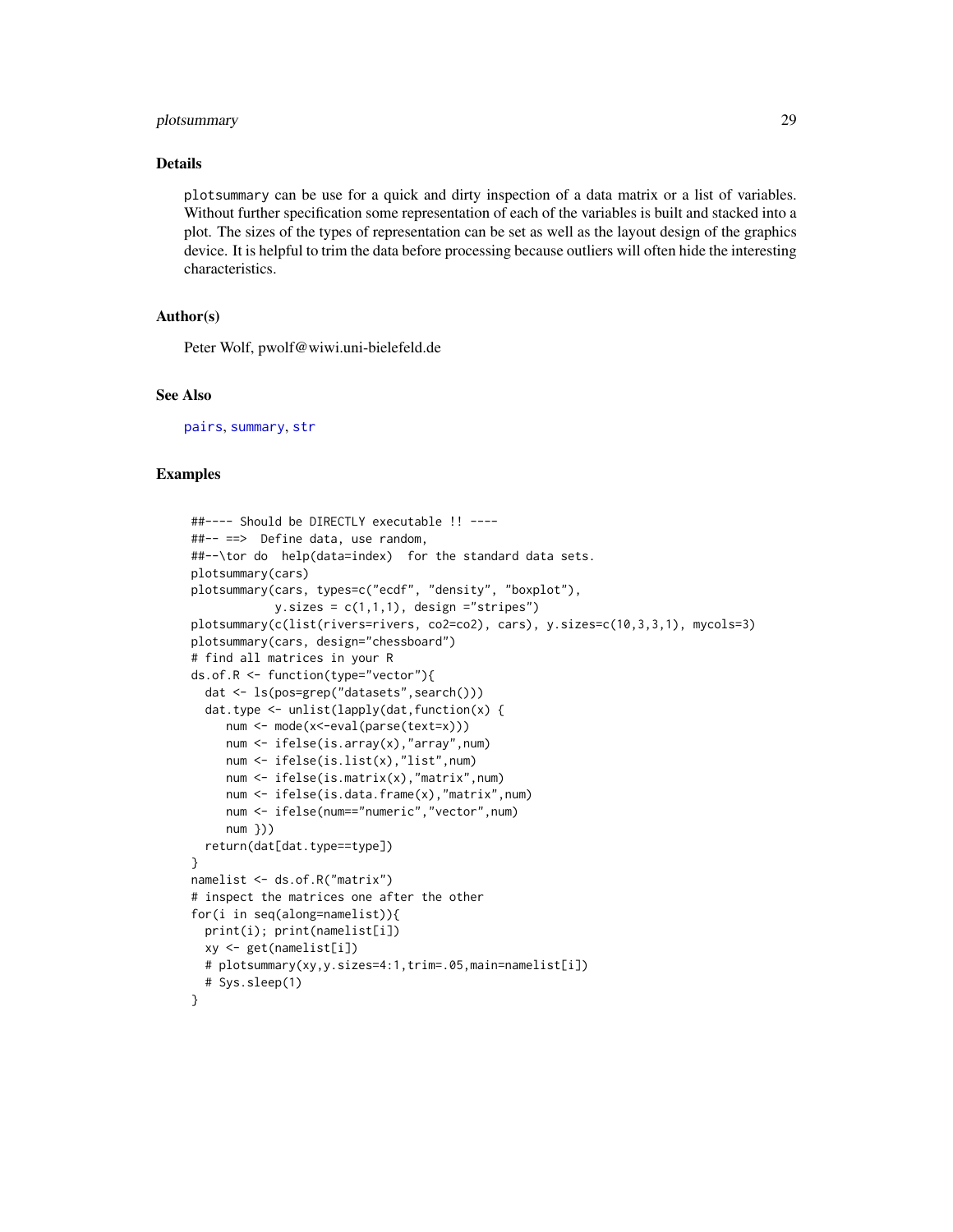<span id="page-29-0"></span>

## Description

puticon() draws icons at the coordinates given by x and y.

## Usage

```
puticon(x = 0, y = 0, icon = "", grey.levels = 0.5, icon.cex = 10,
        color = "red", ..., adj = c(0.5, 0.5), xpd = NA)
```

| x, y        | numeric vectors of coordinates where to plot icon(s). If x is missing some infor-<br>mation about internal icon generators are printed or plotted.                                                                                                                                                                                                                                                                                                                                                                                                                                                                                                                                                                                                                                                                                                                                                                                                                                                                                                                                                                                            |
|-------------|-----------------------------------------------------------------------------------------------------------------------------------------------------------------------------------------------------------------------------------------------------------------------------------------------------------------------------------------------------------------------------------------------------------------------------------------------------------------------------------------------------------------------------------------------------------------------------------------------------------------------------------------------------------------------------------------------------------------------------------------------------------------------------------------------------------------------------------------------------------------------------------------------------------------------------------------------------------------------------------------------------------------------------------------------------------------------------------------------------------------------------------------------|
| icon        | icon to use. There are several ways to define an icon: If i con is a file name with<br>one of the extensions c(".jpg",".JPG",".pnm",".PNM",".png",".PNG") puticon()<br>tries to use the graphics file to plot the icon(s). To read jpeg and png files the<br>functions jpeg and png of the packages jpeg and png are called. Note: If<br>an image file is defined by an internet link it is temporarily downloaded using<br>tempfile() and download.file().                                                                                                                                                                                                                                                                                                                                                                                                                                                                                                                                                                                                                                                                                   |
|             | If icon is a number a central symbol is plotted by invoking points. Remark:<br>Usually the width of central symbols are a little bit smaller than par ( $\frac{1}{2}$ ). 75.<br>Therefore, it may be necessary to increase icon.cex to get an icon of a suitable<br>size. If i con is a raster graphics object this object is used as icon. If i con is a<br>string and if it is the name of an in internal icon generator (function) this gener-<br>ator is used to generate the icon(s). In the moment the following generators are<br>implemented:<br>BI, TL, cross.simple, cross, circle.simple, circle, car.simple, car, nabla,<br>walkman, smiley.blueeye, smiley.normal, smiley, smiley.sad, mazz.man, bike,<br>bike2, heart, bend. sign, fir. tree, comet, coor. system. If icon is a func-<br>tion it is used as an icon generating function.                                                                                                                                                                                                                                                                                        |
| grey.levels | An image from a file is transformed to black-and-white and then recolored by<br>color; if is.na(color) the original image is used. grey.levels defines the<br>grey levels of the black-and-white image as well as the recoloring. If grey. levels<br>is a single decimal value and is in $(0,1)$ the pixels which levels are greater than<br>grey. levels are recolored by color. If grey. levels is a single decimal value<br>and is in $(-1,0)$ the pixels which levels are less than abs $(grey. levels)$ are re-<br>colored by color. If grey. levels consists of two decimal values in $(0,1)$ pix-<br>els which level are within the intervall of the values are recolored by color. If<br>grey. levels is an integer grey. levels > 1 a vector of equal spaced fractions<br>in $(0,1)$ is created. If grey. levels is an integer grey. levels $\lt$ -1 a vector of<br>limits in $(0,1)$ is created in a way that the observed frequencies of the classes de-<br>fined by the limits are equal. If grey. levels is a vector and all (grey. levels<br>< 1) puticon tries to create different intensities of color for recoloring pixels. |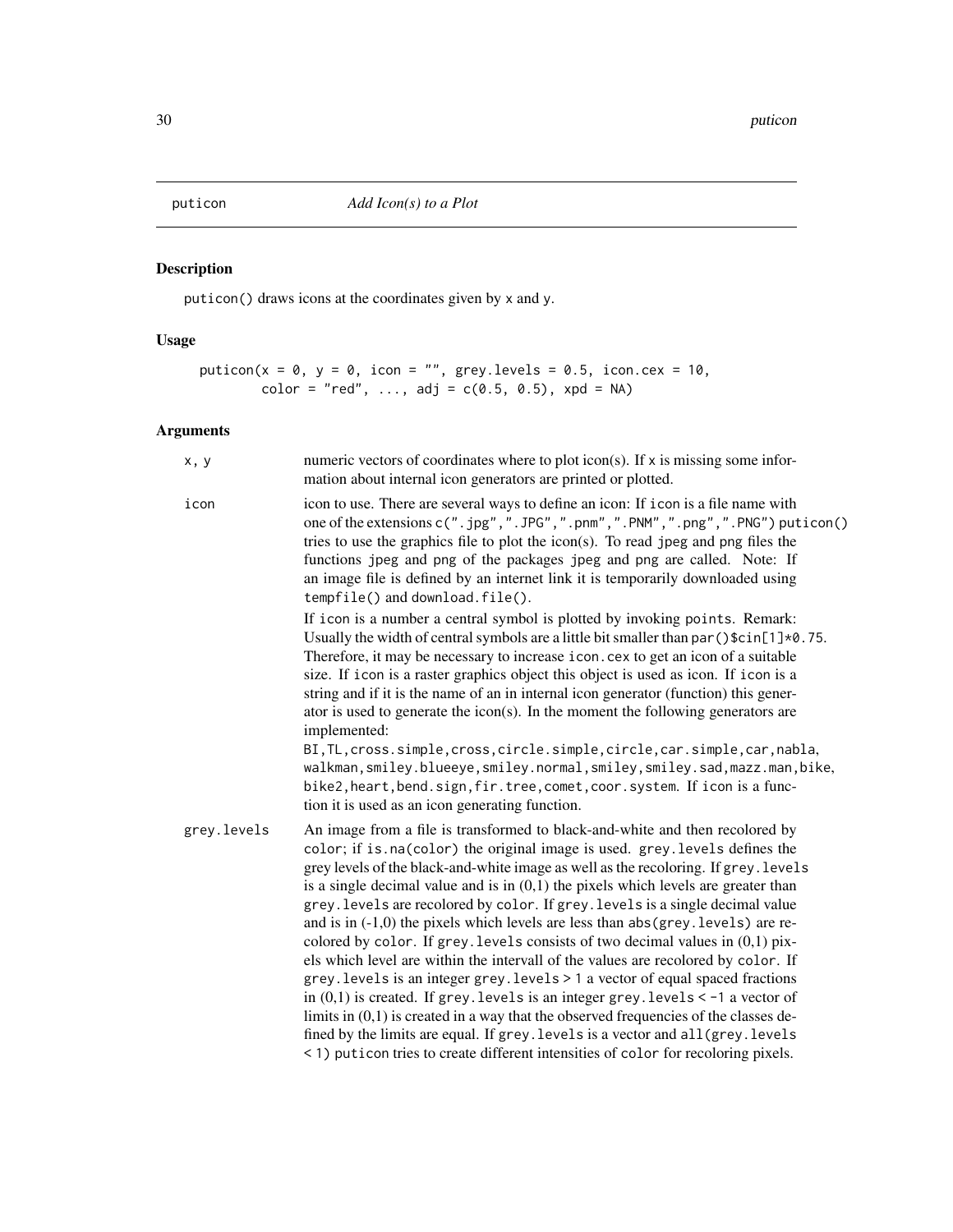#### puticon 31

| icon.cex | $size(s)$ of icon(s) in mm. If icon.cex < 1 it is interpreted as ratio (width of icon)<br>/ (width of plotting area (par () $\phi$ [1])) and is transformed to mm. |
|----------|--------------------------------------------------------------------------------------------------------------------------------------------------------------------|
| color    | $color(s)$ to be used for the pictogram(s). color can be a color code or name, for<br>details see section Color Specification of the help of par.                  |
| $\cdot$  | Further parameters to be passed to the icon generating function.                                                                                                   |
| adi      | adj one or two values usually lying in [0, 1] and which specify the x (and y)<br>adjustment of the icon(s).                                                        |
| xpd      | controls clipping. See help of par for further explainations.                                                                                                      |

#### Details

For details concerning icon generating function see the help of iconplot(). If puticon() is called without argument x and icon is an empty string a list of internal generators will be returned. If x is missing and icon is the name of an internal generator a standardized version of the icon is plotted and the arguments of the generator (function) are printed.

#### Value

Usually Null is returned. However, if no coordinates are set and the name of an internal generator is assigned to icon puticon returns the definition of the generator function.

#### Note

Remark: the version of puticon of this package is an experimental version. Therefore, in the future some of the features may be changed and it is not sure that the function works as described on all types of graphics devices. In case of errors feel free to write a mail. Additional information and examples are found on the web page

[https://www.uni-bielefeld.de/fakultaeten/wirtschaftswissenschaften/fakultaet/leh](https://www.uni-bielefeld.de/fakultaeten/wirtschaftswissenschaften/fakultaet/lehrende-ehemalige/pwolf/wolf_aplpack/index.xml)rende-ehemalige/ [pwolf/wolf\\_aplpack/index.xml](https://www.uni-bielefeld.de/fakultaeten/wirtschaftswissenschaften/fakultaet/lehrende-ehemalige/pwolf/wolf_aplpack/index.xml).

#### Author(s)

Peter Wolf

#### References

under construction

#### See Also

points, rasterImage, iconplot

## Examples

```
# representation of data set "trees" by plotting characters
x \leftarrow \text{trees[,1], } y \leftarrow \text{trees[,2], colors} \leftarrow \text{rainbow(100)[floor(trees[,3])]}plot(x, y, type = "n")puticon(x, y, icon = 1, color = colors, icon.cex = 15, lwd = 6)
for(i in seq(along = x)){
```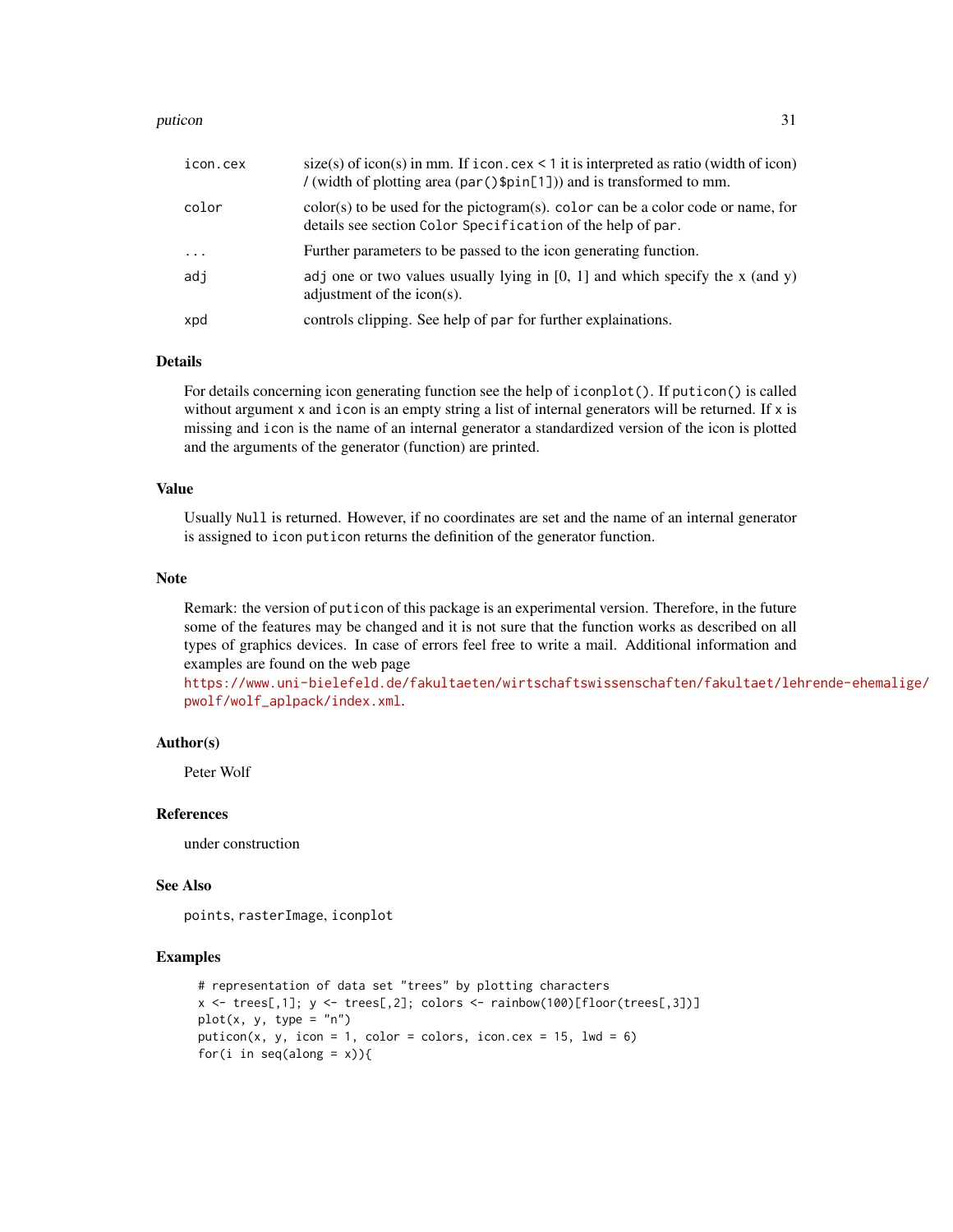```
puticon(x[i], y[i], icon = i - 25 \star ( i > 25),
          color = "red", icon.cex = 7, lwd = 4)}
# representation of data set "trees" by fir.tree icons
x \leftarrow \text{trees}[,1], y \leftarrow \text{trees}[,2], colors \leftarrow \text{rainbow}(100)[floor(trees[,3])]plot(x, y, type = "n")puticon(x, y, icon = "fir.tree", icon.cex = 10, color = colors,
        height = y / 50, width = x / 10)
# standardized design of icon generator "fir.tree" and its definition
puticon( icon = "fir.tree" )
# list of implemented icon generators / generator functions
puticon()
# demo of internal icon generator functions
h <- puticon(); n \leq length(h); y \leq -1 + ((1:n)-1)plot(1:n, xlim = c(0, n + 4), ylim = c(0, n / 2 + 4), type = "n")
for(i in 1:n)
  puticon(i, y[i] + (0:1), h[i], icon.cex = 3 + (1:2), color = 3:4)
text(1:n - 0.3, y - 1, h, adj = c(0, 0.5))
# some smileys and Bielefeld logos of different colors and different sizes
plot(1:100, type = "n")n <- 15; set.seed(26); x <- seq(10, 90, length = n); y <- runif(n, 10, 90)
sizes \le 5 + (1:n) / 4; my.color \le rainbow(n); h \le 2 + (1:n)^0.5
puticon(x, y, icon = "BI", icon.cex = sizes, color = my.color)
puticon(x + h, y + h, icon = "smiley", color = my.color, icon.cex = sizes)
# icons with some letters
n \le -150; plot(1:n, 1:n, type = "n", xlab = "", ylab = "")x \le runif(n, 1, n); y \le runif(n, 1, n); colors \le sample(rainbow(n))
for(i in 1:n)
  puticon(x[i], y[i], icon = "TL", icon.cex = 20,
          shiftY = runif(1, -10, 10), color = colors[i],
          L = paste(sample(leters, sample(1:5, size = 1)), collapse = ""))# a modern painting
plot(1:20, xlim = c(-7, 22), ylim = c(-7, 22), type = "n", axes = FALSE,xlab = "", ylab = "")rect(-7, -7, 22, 22, col = "gray")n <- 100; set.seed(13); colors <- sample(rainbow(n)); CEX <- sort(runif(n, 2, 21))
for(i in 1:n){
  icon <- c("cross.simple", "cross", "circle.simple", "circle")[[sample(1:4, 1)]]
  puticon(runif(1, -5,20), runif(1, -5, 20), icon,
          icon.cex = CEX[i], z = runif(1, 0.20, 0.45),
          whole = runif(1, 0.1, 0.6), color = colors[i])}
# Traveller plot proposed by M. Mazziotta and A. Pareto.
# M. Mazziotta, A. Pareto (2016):
# Non-compensatory Aggregation of Social Indicaters: An Icon Representation.
# url{http://link.springer.com/chapter/10.1007/978-3-319-05552-7_33}
Mazzi.Pareto <-
 structure(list(Region = c("Piemonte", "Valle d'Aosta", "Lombardia",
 "Trentino-Alto Adige", "Veneto", "Friuli-Venezia Giulia", "Liguria",
 "Emilia-Romagna", "Toscana", "Umbria", "Marche", "Lazio", "Abruzzo",
 "Molise", "Campania", "Puglia", "Basilicata", "Calabria", "Sicilia",
```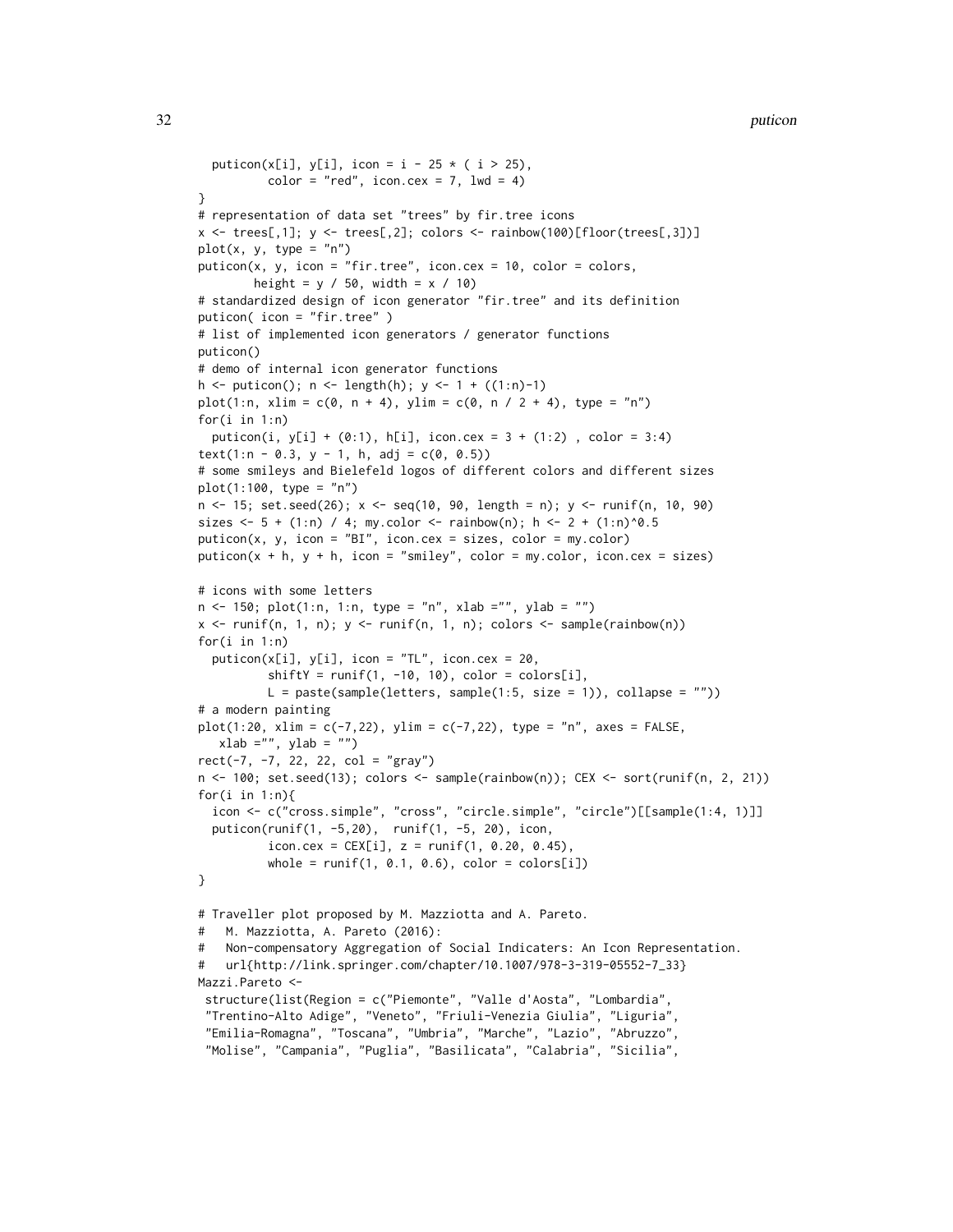#### puticon and 33 and 33 and 33 and 33 and 33 and 33 and 33 and 33 and 33 and 33 and 33 and 33 and 33 and 33 and 33 and 33 and 33 and 33 and 33 and 33 and 33 and 33 and 34 and 35 and 35 and 35 and 35 and 35 and 35 and 35 and

```
"Sardegna"), Mean = c(98.74, 104.07, 101.38, 106.1, 104.38, 105.55,
  102.76, 103.62, 101.84, 103.52, 102.05, 97.88, 102.9, 91.43,
  94.12, 96.78, 93.55, 92.59, 96.29, 100.45), Penalty = c(0.43,
  4.23, 0.64, 0.63, 0.77, 0.34, 0.29, 0.46, 0.27, 0.22, 0.15, 0.82,
  1.3, 1.02, 0.37, 0.21, 2.37, 0.51, 0.31, 0.76), MPI = c(98.3,
  99.84, 100.74, 105.47, 103.61, 105.21, 102.47, 103.16, 101.57,
  103.3, 101.9, 97.06, 101.6, 90.42, 93.75, 96.58, 91.18, 92.08,
  95.98, 99.69)), .Names = c("Region", "Mean", "Penalty", "MPI"
  ), row.names = c(NA, -20L), class = "data.frame")
 plot(0, xlim = c(0.5, 4.5), ylim = c(0.83, 4.9),axes = FALSE, xlab = ''', ylab = '''')x \leq rep(1:4,5) - 1; y \leq rep(5:1, each = 4)puticon(x, y, "mazz.man", icon.cex = 15, color = 1,
          Mean = Mazzi.Pareto$Mean, Penalty = Mazzi.Pareto$Penalty,
          Region = Mazzi.Pareto$Region, x.text = 70, y.text = -10 )
 # some cars
 plot(1:1000, type = "n", axes = FALSE, xlab = "", ylab = "")n <- 200; set.seed(13); x <- runif(n, -100, 1100); y <- runif(n, -100, 1100)
 colors <- sample(rainbow(n))
 for( i in 1:n ){
   puticon(x[i], y[i], icon = "car", icon.cex = runif(1, 10, 20),
            width = runif(1, \theta, 1), height = runif(1, \theta, 1), color = colors[i])
 }
 # fuzzy scatter plots as icons
 plot(-30:120, -30:120, type = "n", axes = FALSE, xlab = "", ylab = "")
 set.seed(13)
 puticon(50, 50, icon = "coor.system", icon.cex = .8, color = "blue",
         xxx = list(rnorm(20, 50, 15)), yyy = list(rnorm(100, 50, 15)*1000),
          axes = TRUE)
 puticon(x = c(20, 100, 95), y = c(100, 110, -45), icon = "coor.system",
          icon.cex = c(20, 30), color = c("green", "red", "magenta"),xxx = list(c(30, 50, 70), c(10, 20), c(80, 90, 10)),
         yyy = list(c(20, 60, 30), c(10, 20), c(10, 80, 90)), pcex = 10)
 # Marilyn Monroe or R icons via internet
 plot(1:20, type = "n", axes = FALSE, xlab = "", ylab = "")f1 <- "http://www.radiopaula.cl/wp-content/uploads/2014/03/marilyn-monroe-3-andrew-fare.jpg"
 ## Not run: puticon(15, 17, icon = f1, icon.cex = 40, color = NA)
 ## Not run: puticon( c(6, 9, 12, 15), c(15, 13, 11, 9), icon = f1, icon.cex = 20,
    color = rainbow(4), grey. levels = 20)## End(Not run)
 ## Not run: puticon( 4, 8, icon = f1, icon.cex = 40, color = "green", grey.levels = c(0.5, 0.9))
 ## Not run: puticon(10, 4, icon = f1, icon.cex = 40, color = "blue", grey.levels = c(0.0, 0.6))
 plot(1:20, type = "n", axes = FALSE, xlab = "", ylab = "")f1 <- "https://developer.r-project.org/Logo/Rlogo-4.png"
 ## Not run: puticon(15, 17, icon = f1, icon.cex = 40, color = NA)
 ## Not run: puticon( c(6, 9, 12, 15), c(15, 13, 11, 9), icon = f1, icon.cex = 20,
    color = rainbow(4), grey. levels = 20)## End(Not run)
 ## Not run: puticon(4, 8, icon = f1, icon.cex = 40, color = "green", grey.levels = c(0.5, 0.9))
 ## Not run: puticon(10, 4, icon = f1, icon.cex = 40, color = "blue", grey.levels = c(0.0, 0.6))
 # simple raster graphics
 plot(1:20, pch = 1:20)
 pution(1:20, sample(1:20), icon = 15, icon.csv = 20)
```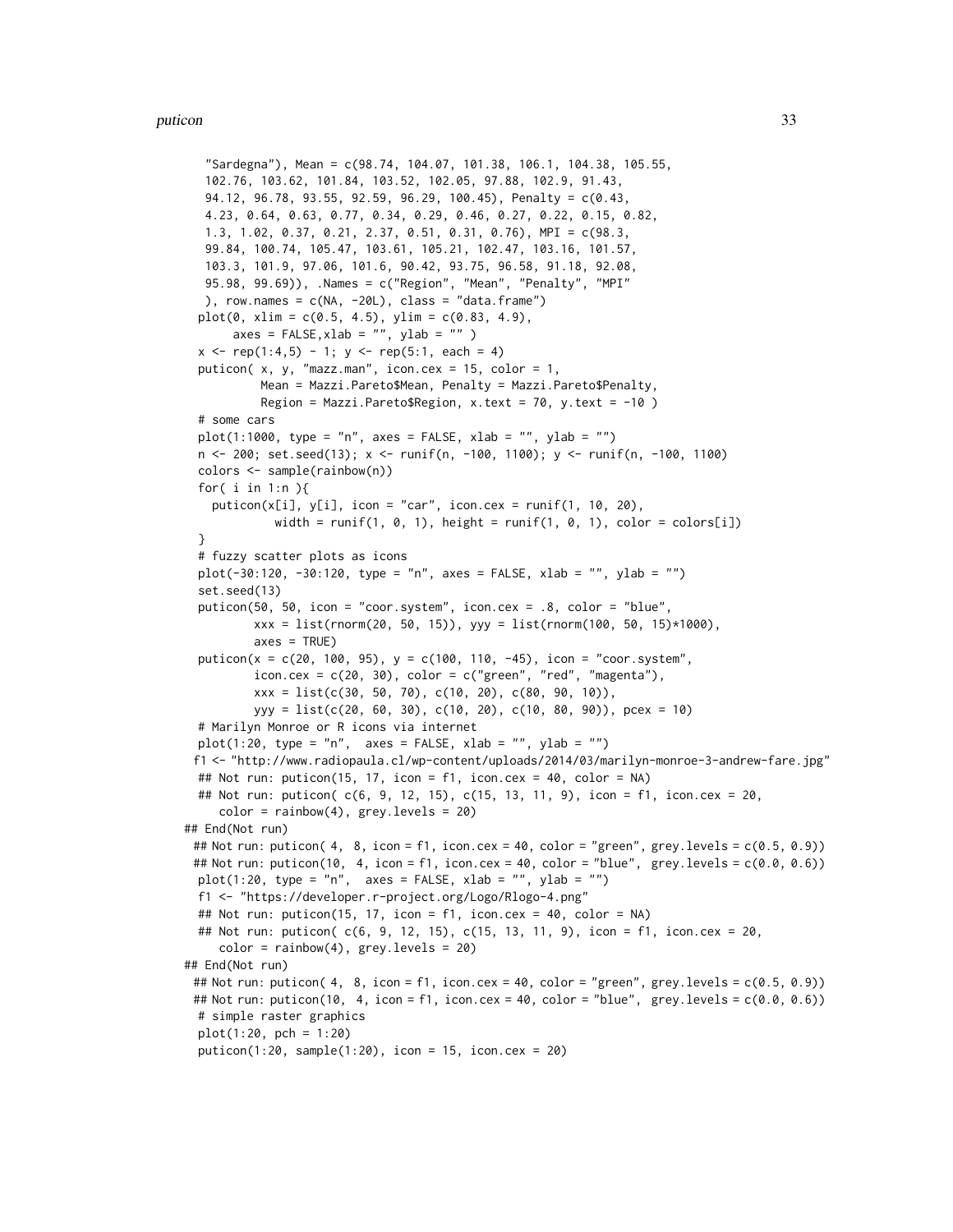```
image1 \leq -as.raster( matrix(c(1,1,1,1,0,1,1,1,1), ncol = 3, nrow = 3))image2 \leq 1 as.raster( matrix( c(0,1,0,1,0,1,0,1,0), ncol = 3, nrow = 3))
images < - as.raster( matrix(c(0,0,0,0,1,0,0,0,0), ncol = 3, nrow = 3))puticon( 7, 14, icon = image1, icon.cex = .5, col = "orange")
puticon( c(5, 10), c(5,5), icon = image2, icon.cex = c(.1, .2), color = 3:4)
puticon( 17, 10, icon = image3, icon.cex = .30, col = "yellow")
# demo "my.house" of writing a generator function to generate icons
my.house \le function(col1 = 2, col2 = 3, col3 = 4){
  # initialize result object
  result <- NULL
  # compose object of type "polygon" consisting of
  # x-, y-values and colors
  x \leq -c(0, 1, 1, 0, 0, 1, 0.5, 0, 1) \times 55 + 20y \leq -c(0, 0, 1, 1, 0, 1, 1.65, 1, 0) * 55 + 5res <- data.frame( x, y, color = col2)
  # add class "polygon" to the object and store it in "result"
  class(res) <- c(class(res), "polygon"); result <- c(result, list(res))
  # compose another object of type "polygon"
  res <- data.frame(x[c(1, 3, 4, 2)], y[c(1, 3, 4, 2)], color = col3)
  # add class "polygon" to the object and store it in "result"
  class(res) <- c(class(res), "polygon"); result <- c(result, list(res))
  n \leftarrow length(x)# compose object of type "segments" consisting of
  # x1-, y1-, x2-, y2-values, line widths and colors
  res \le data.frame(x[-n], y[-n], x[-1], y[-1], lw1mm = 5, color = col1)# add class "segments" to the object and store it in "result"
  class(res) <- c(class(res), "segments"); result <- c(result, list(res))
  # output result object
  result
}
plot(1:100, type = "n")n <- 50; x <- runif(n, 10, 90); y <- runif(n, 10, 90)
colors \le rainbow(n); sizes \le 5 + sample(1:n) / 2
putation(x, y, icon = my.house, icon.csv = sizes,col1 = sample(colors), col2 = sample(colors), col3 = sample(colors) )
# demo "my.star" of writing a generator function to generate icons
my.star <- function(xx = 1:5, max.xx, star.txt = "..."){
  if(missing(max.xx)) max.xx \leq max(xx)
  n \leq length(xx); xx \leq 50 * xx / max.xx
  colors <- rainbow(n); result <- NULL
  # compose object of type "segments" consisting of
  # x1-, y1-, x2-, y2-values, line widths and colors
  if( n > 1 ){
    x \le -\sin(2 \times \pi) \times (1:\pi) / \pi \times xx + 50
    y \le -\cos(2 \times \pi) \times (1:n) / n \times xx + 50res \le data.frame( 50, 50, x, y, lwd.mm = 2, color = colors)
  } else {
    res \le data.frame( 50, 50, x, y, width = 30, color = colors)
  }
  # add class "segments" to the object and store it in "result"
  class(res) <- c(class(res), "segments"); result <- c(result, list(res))
  # compose object of type "text" consisting of
  # x-, y-values, text, sizes of the text and colors
```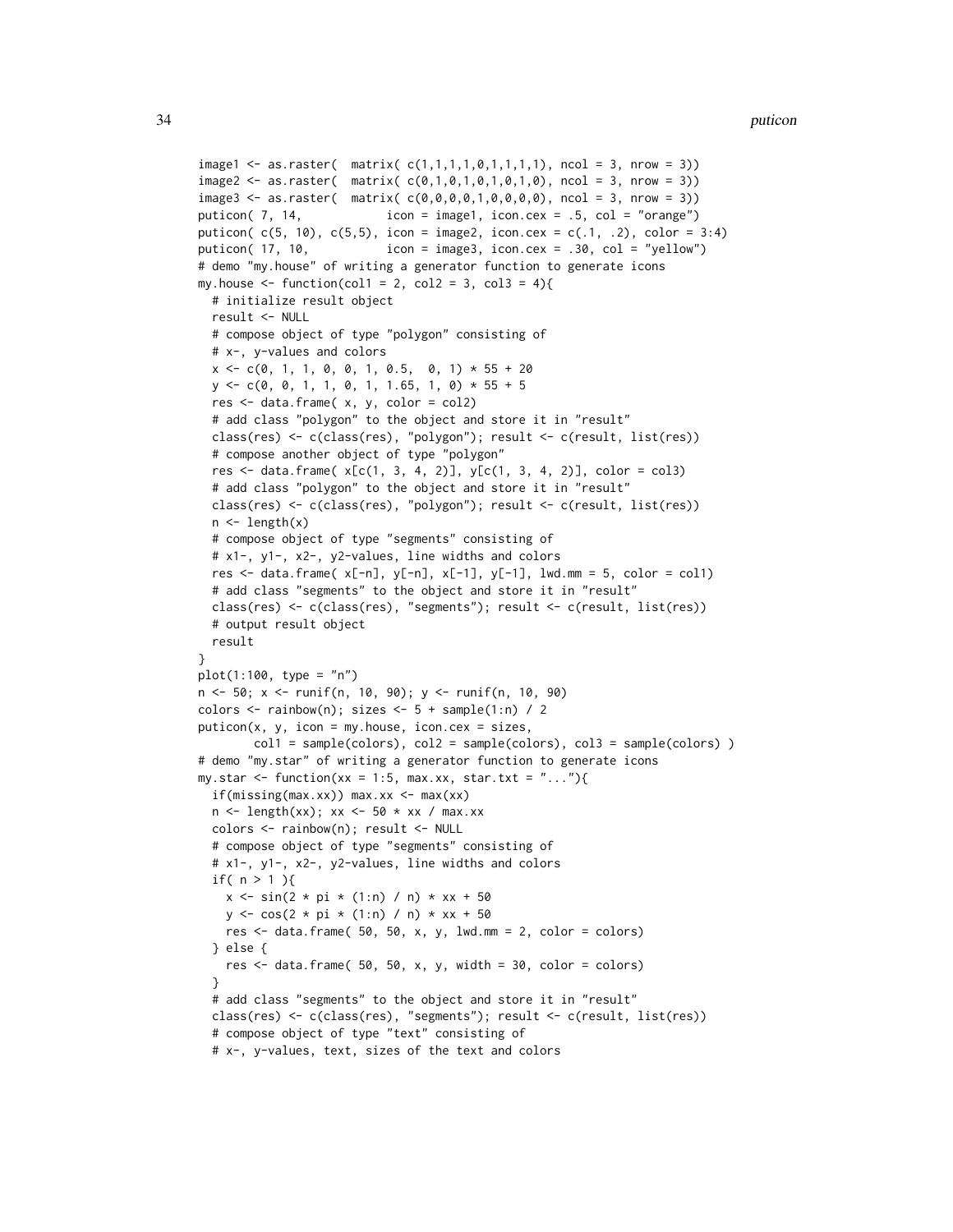## <span id="page-34-0"></span>skyline.hist 35

```
res \le data.frame( 85, 20, txt = star.txt, t.cex.mm = 20, color = "blue")
  # add class "text" to the object and store it in "result"
  class(res) <- c(class(res), "text"); result <- c(result, list(res))
  # output result object
 result
}
plot(1:100, type = "n")for(i in 1:10){
 puticon( runif(1, 0, 100), runif(1, 0, 100), icon = my.star, icon.cex = 20,
          xx = list(runif(14, 2, 10)), max.xx = 10, star.txt = letters[i])
}
```
skyline.hist skyline.hist *computes a skyline plot which is special histogram.*

## Description

The function skyline.hist draws several histograms in one plot. The resulting image may look like a skyline.

#### Usage

```
skyline.hist(x, n.class, n.hist = 1, main, ylab="density",
             night = FALSE, col.bars = NA, col.border = 4, lwd.border = 2.5,n.shading = 6, lwd.shading = 2, col.shading = NA, lty.shading = 3,
           pcol.data = "green", cex.data = 0.3, pch.data = 16, col.data = 1,
            lwd.data = .2, permutation = FALSE,
             xlab, xlim, ylim, new.plot=TRUE, bty="n", ...)
```

| X           | one dimensional data set.                                                                                                                  |
|-------------|--------------------------------------------------------------------------------------------------------------------------------------------|
| n.class     | number of classes that should be used to find the width of the bars of the his-<br>$togram(s)$ .                                           |
| n.hist      | number of histograms that should be plotted.                                                                                               |
| main        | used for call of title.                                                                                                                    |
| ylab        | text for y axis.                                                                                                                           |
| night       | If TRUE the background will be colored blue. If FALSE there will be no colored<br>background. Otherwise night is used as background color. |
| col.bars    | defines the color of the bars. If is na(col.bars) and night==TRUE the bars<br>will be colored gray.                                        |
| col.border  | color of the borders of the bars.                                                                                                          |
| lwd.border  | line width of the borders of the bars.                                                                                                     |
| n.shading   | number of vertical lines for filling the bars of the histograms.                                                                           |
| lwd.shading | line width of the vertical lines for shading the bars.                                                                                     |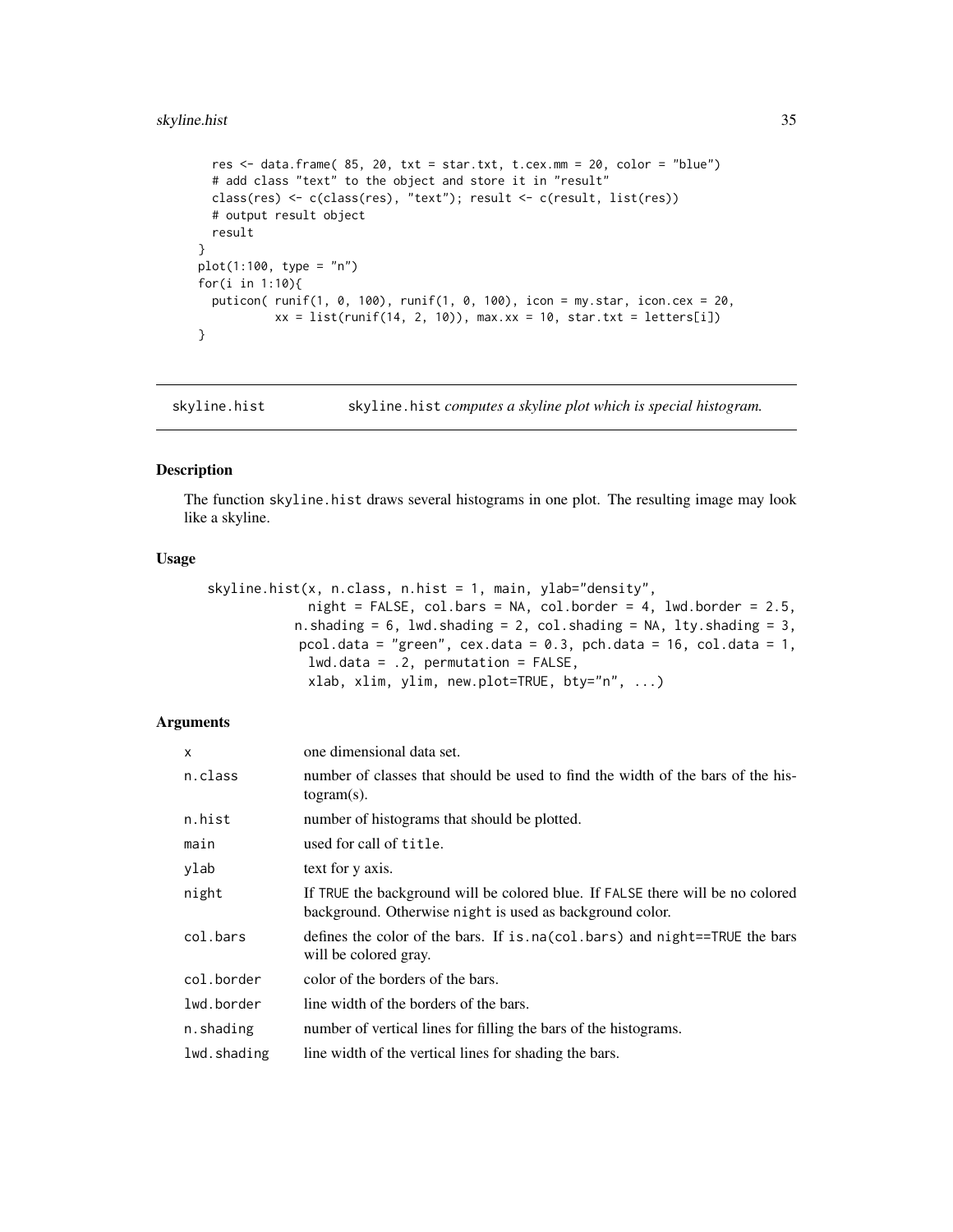| col.shading | color for the vertical lines for shading. If NA heat colors are used. |
|-------------|-----------------------------------------------------------------------|
| lty.shading | line type for the vertical lines for shading.                         |
| pcol.data   | color of data points.                                                 |
| cex.data    | character size of plotting character.                                 |
| pch.data    | plotting character of data points.                                    |
| lwd.data    | line width for segments between data points.                          |
| col.data    | color for segments between data points.                               |
| permutation | if not FALSE a permutation of the data set is erformed.               |
| xlab        | text for y axis.                                                      |
| xlim        | range of x.                                                           |
| ylim        | range of y.                                                           |
| new.plot    | logical. If TRUE a new plot is constructed.                           |
| bty         | box type, used by plot.                                               |
| .           | further graphical parameters passed to plot.                          |

#### Details

skyline.hist computes several histograms and plots them one upon the other. The histograms differ in the positions of the first cells, but all cells have the same width. The parameters n.class and n.hist have the greatest effect on the design of the result. col.border allows to color the border of the rectangular boxes of the histogram bars. col.bars defines the fill color of the bars. n.shading defines the number of vertical lines of type lty.shading and width lwd.shading that are drawn within the boxes. Another feature of skyline.hist is to represent the data points. The data points of a cell are plotted according their x-values and their ranks (within the points of the cell). The resulting points are connected by line segments and you will see a time series running from bottom to top in each cell. The points and lines can be specified by pcol.data, cex.data, pch.data, lwd.data, col.data. To get rid of the original order of the data you can permutated them (permutation=1). The "skyline" of the plot may be similar to the skyline of a town and the vertical lines may look like small windows of buildings. In Young et. al. you find "shaded histograms". These histograms have triggered the idea of skyline.hist and the representation of a one dimensional data set by laying histograms on top of otheroverlied histograms.

#### Value

The result of a call of hist is returned.

#### Author(s)

Peter Wolf, pwolf@wiwi.uni-bielefeld.de

## References

F.W. Young, R.M. Valero-Mora, M. Friendly (2006): Visual Statistics. Wiley, p207–208.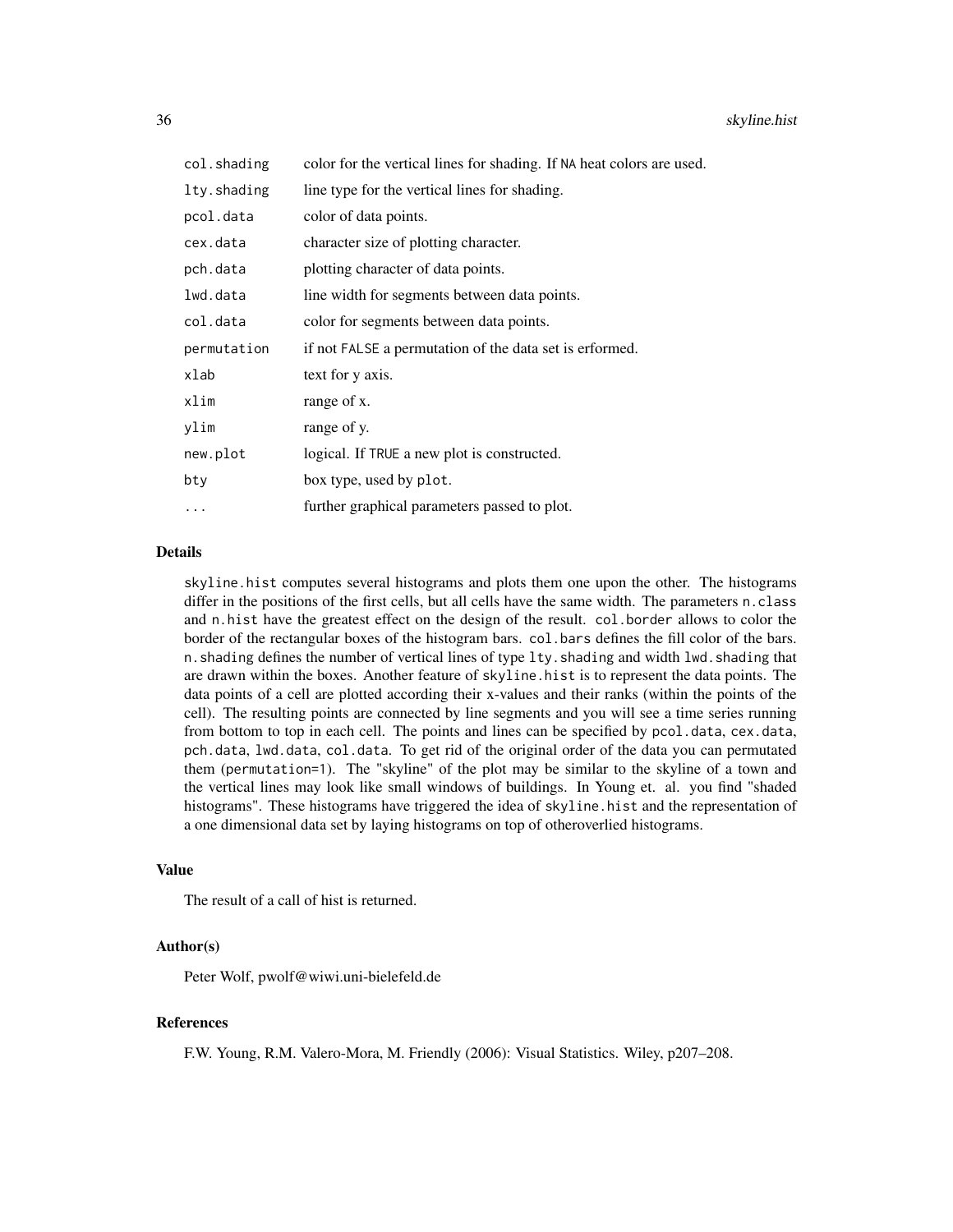<span id="page-36-0"></span>slider 37

## See Also

[hist](#page-0-0), [density](#page-0-0)

## Examples

```
# dev.off()
print(par())
 par(mfrow=c(1,1))
 for(n.c in c(2,4,8)){ # some values for n.class
    for(n.h in c(2,4,3)){# some values for number of n.hist
        n.s <- 9 # value for number of vertical lines
        skyline.hist(co2, n.shading = n.s, n.hist = n.h ,n.class = n.c,
                    night = n.h==3, col.border = n.h!=4)
   }
 }
 par(mfrow = c(1,1))skyline.hist(x=rivers, n.class=4, n.hist=2, n.shading=0, main="rivers",
            cex.data=.5, 1wd.data = .2, col.data = "green", pool.data = "red",col.border=NA, night=FALSE, ylab="density")
  skyline.hist(x=rivers, n.class=4, n.hist=5, n.shading=0, main="rivers",
            cex.data=.5, lwd.data = 1, col.data = "green", pcol.data = "red",
            col.border=NA, night="blue" , ylab="density", col.bars =NA)
  skyline.hist(x=rivers, n.class=10, n.hist=2, n.shading=0, main="rivers",
            cex.data=.5, lwd.data = 1, col.data = "green", pcol.data = "red",
            col.border=NA, night=FALSE , ylab="density", col.bars = "lightblue")
  skyline.hist(x=rivers, n.class=10, n.hist=1, n.shading=0, main="rivers",
            cex.data=1, lwd.data = 0, col.data = "green", pcol.data = "red"
            col.border=NA, night=FALSE , ylab="density", col.bars = "lightblue" )
  skyline.hist(x=rivers, n.class=6, n.hist=1, n.shading=0, main="rivers",
             cex.data=0.1, lwd.data = 2, col.data = "red", pool.data = "green",night="orange" , ylab="density", col.bars = "white", col.border=1 )
  skyline.hist(x=rivers, n.class=6, n.hist=1, n.shading=0, main="rivers",
            cex.data=0.1, lwd.data = 2, col.data = "red", pcol.data = "green",
            col.border=NA, night=FALSE , ylab="density", col.bars = "lightblue")
  skyline.hist(x=rivers, n.class=6, n.hist=1, n.shading=5, col.shading = "blue",
            main="rivers",
            cex.data=0.1, lwd.data = 1, col.data = "black", pcol.data = "green",
            col.border=NA, night=FALSE , ylab="density", col.bars = "green")
  skyline.hist(x=rivers, n.class=6, n.hist=3, n.shading=5, col.shading = "blue",
            main="rivers", col.bars = "green",
            cex.data=0.1, lwd.data = 1, col.data = "black", pcol.data = "green",
            col.border="white", night="magenta" , ylab="density")
  skyline.hist(x=rivers, n.class=6, n.hist=4, n.shading=5, col.shading = "blue",
            main="rivers",
            cex.data=0.8, lwd.data = 1, col.data = "blue", pcol.data = "red",
            col.border=NA, night=FALSE , ylab="density", col.bars = "green")
```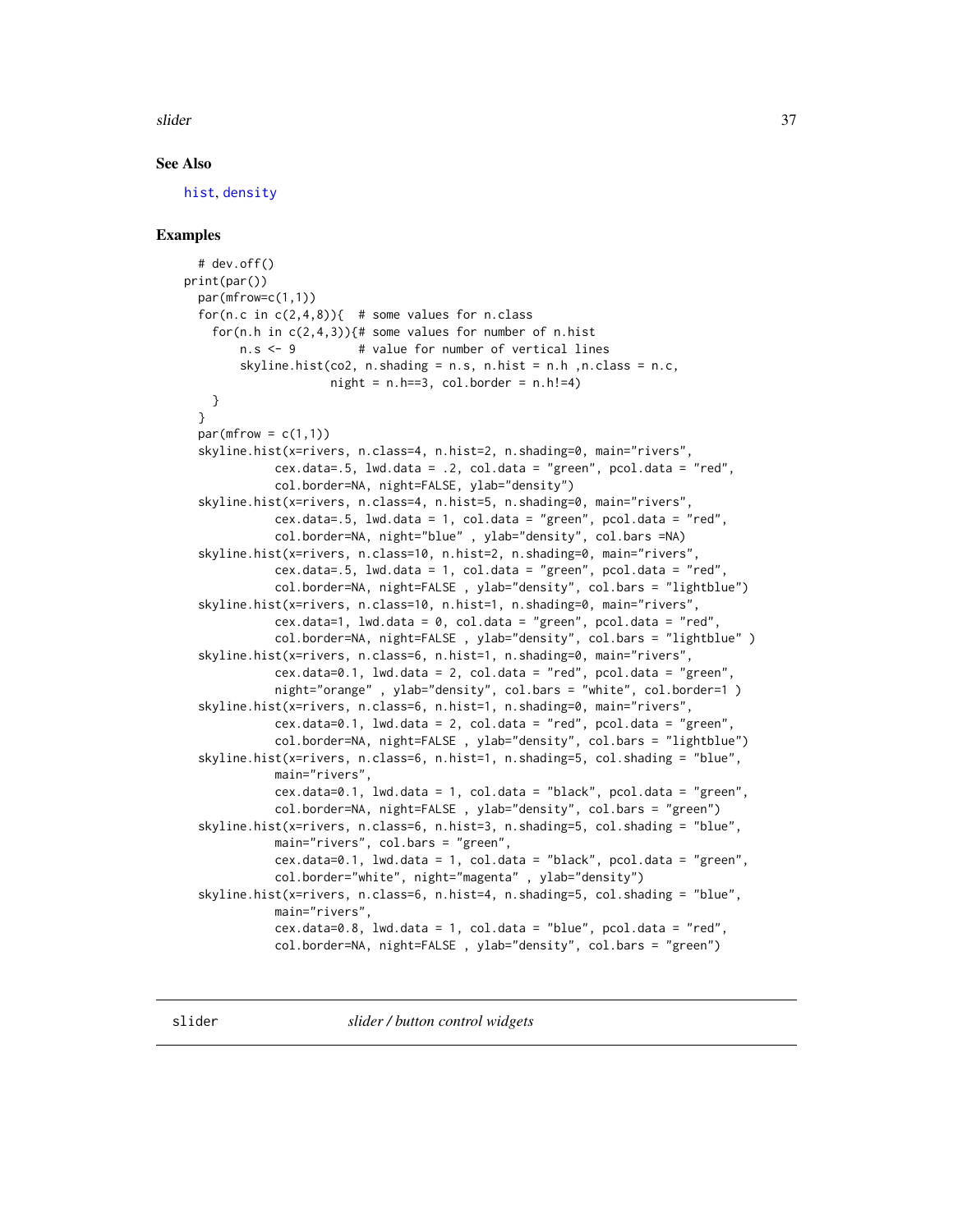## Description

slider and gslider construct a Tcl/Tk-widget with sliders and buttons to demonstrate the effects of variation of parameters on calculations and plots.

#### Usage

- slider(sl.functions, sl.names, sl.mins, sl.maxs, sl.deltas, sl.defaults, but.functions, but.names, no, set.no.value, obj.name, obj.value, reset.function, title, prompt=FALSE, sliders.frame.vertical=TRUE)
- gslider(sl.functions, sl.names, sl.mins, sl.maxs, sl.deltas, sl.defaults, but.functions, but.names, no, set.no.value, obj.name, obj.value, reset.function, title, prompt=FALSE, sliders.frame.vertical=TRUE, hscale=1, vscale=1, pos.of.panel = c("bottom","top","left","right")[1])

| sl.functions           | set of functions or function connected to the slider(s)                                                                          |
|------------------------|----------------------------------------------------------------------------------------------------------------------------------|
| sl.names               | labels of the sliders                                                                                                            |
| sl.mins                | minimum values of the sliders' ranges                                                                                            |
| sl.maxs                | maximum values of the sliders' ranges                                                                                            |
| sl.deltas              | change of step per click                                                                                                         |
| sl.defaults            | default values for the sliders                                                                                                   |
| but.functions          | function or list of functions that are assigned to the button(s)                                                                 |
| but.names              | labels of the buttons                                                                                                            |
| no                     | slider(no=i) requests slider i                                                                                                   |
| set.no.value           | slider(set.no.value=c(i,val)) sets slider i to value val                                                                         |
| obj.name               | slider(obj.name=name) requests the value of variable name from environment<br>slider.env                                         |
| obj.value              | slider(obj.name=name,obj.value=value) assigns value to variable name<br>in environment slider.env                                |
|                        | reset. function function that induce a reset. button and contains the commands of it.                                            |
| title                  | title of the control window                                                                                                      |
| prompt                 | if TRUE slider functions are called by moving a slider, if FALSE slider functions<br>are called after releasing the mouse button |
| sliders.frame.vertical |                                                                                                                                  |
|                        | if TRUE the sliders are stacked one above the other; otherwise they are posi-<br>tioned side by side                             |
| hscale                 | horizontal scale factor for image size; compare tkrplot in package tkrplot                                                       |
| vscale                 | vertical scale factor for image size; compare tkrplot in package tkrplot                                                         |
| pos.of.panel           | position of the panel field for sliders and buttons. Value of pos. of. panel: bot-<br>tom, top, left or right.                   |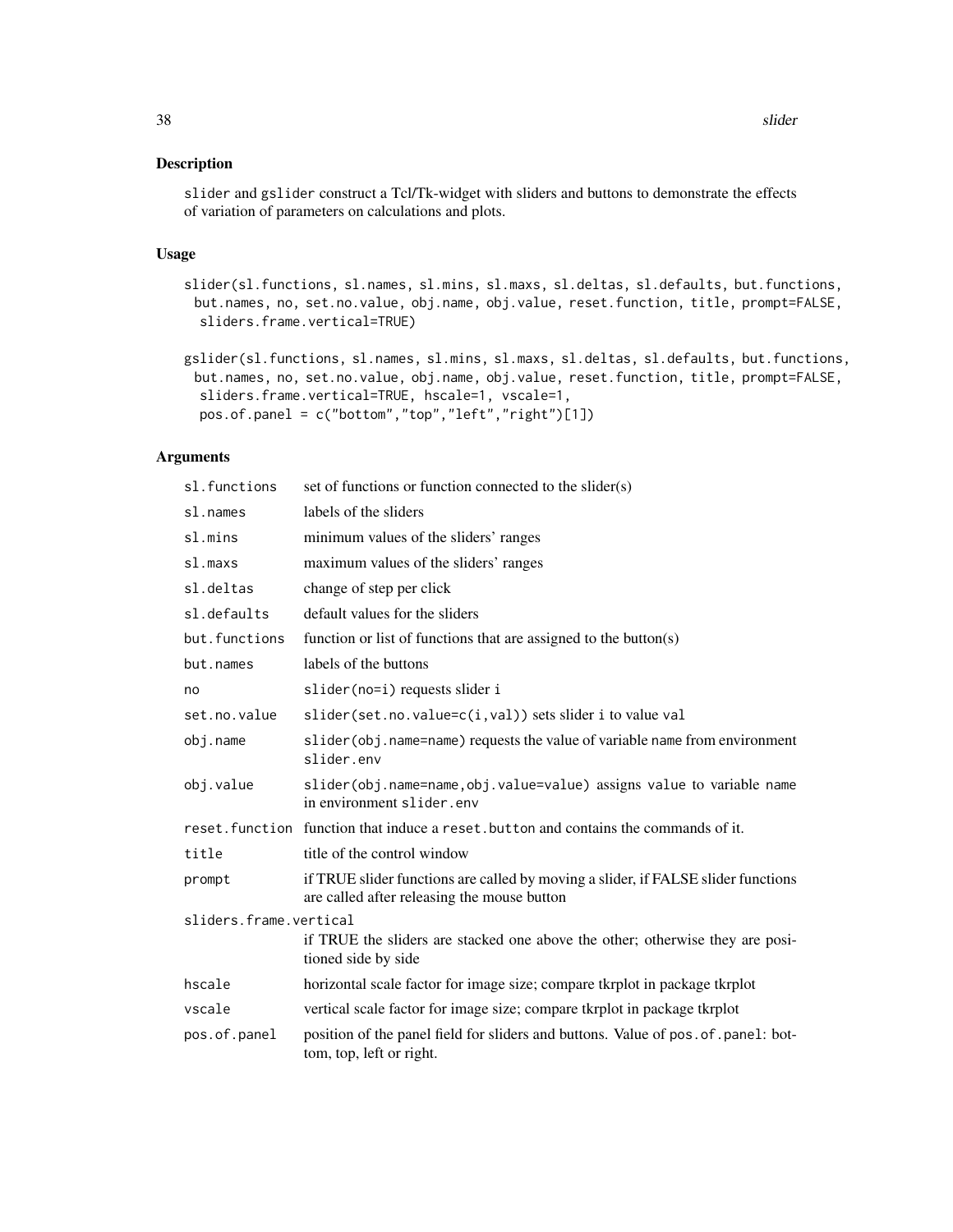slider and the state of the state of the state of the state of the state of the state of the state of the state of the state of the state of the state of the state of the state of the state of the state of the state of the

#### Details

slider constructs a separated panel for controlling the parameters whereas gslider integrates a graphical device and buttons and sliders within one window.

The following actions can be done: a) definition of (multiple) sliders and buttons, b) request or specification of slider values, and c) request or specification of variables in the environment slider. env. The management takes place in the environment slider.env. If slider.env is not found it is generated.

**Definition** ... of sliders: First of all you have to define sliders, buttons and the attributes of them. Sliders are established by six arguments: sl.functions,sl.names,sl.minima,sl.maxima,sl.deltas, and sl.defaults. The first argument, sl. functions, is either a list of functions or a single function that contains the commands for the sliders. If there are three sliders and slider 2 is moved with the mouse the function stored in sl. functions  $[[2]]$  (or in case of one function for all sliders the function sl.functions) is called.

**DEFINITION** ... of buttons: Buttons are defined by a vector of labels but.names and a list of functions: but.functions. If button i is pressed the function stored in but.functions[[i]] is called.

**REQUESTING** ... a slider: slider(no=1) returns the actual value of slider 1, slider(no=2) returns the value of slider 2, etc. You are allowed to include expressions of the type slider (no=i) in functions describing the effect of sliders or buttons.

**... a slider: slider(set.no.value=c(2,333)) sets slider 2 to value 333. slider(set.no.value=c(i,value))** can be included in the functions defining the effects of moving sliders or pushing buttons.

VARIABLES ... of the environment slider.env: Sometimes information has to be trransferred back and forth between functions defining the effects of sliders and buttons. Imagine for example two sliders: one to control p and another one to control q, but they should satisfy: p+q=1. Consequently, you have to correct the value of the first slider after the second one was moved. To prevent the creation of global variables store them in the environment slider.env. Use slider(obj.name="p.save",obj.value=1 to assign value 1-slider(no=2) to the variable p.save . slider(obj.name=p.save) returns the value of variable p.save.

Dependencies The function gslider depends on package tkrplot.

#### Value

Using slider in definition mode slider returns the value of new created the top level widget. slider(no=i) returns the actual value of slider i. slider(obj.name=name) returns the value of variable name in environment slider.env. gslider return in definition mode the result of tkrplot which was called to construct the widget.

#### Author(s)

Hans Peter Wolf

## Examples

```
# example 1, sliders only
if(interactive()){
## This example cannot be run by examples() but should work in an interactive R session
```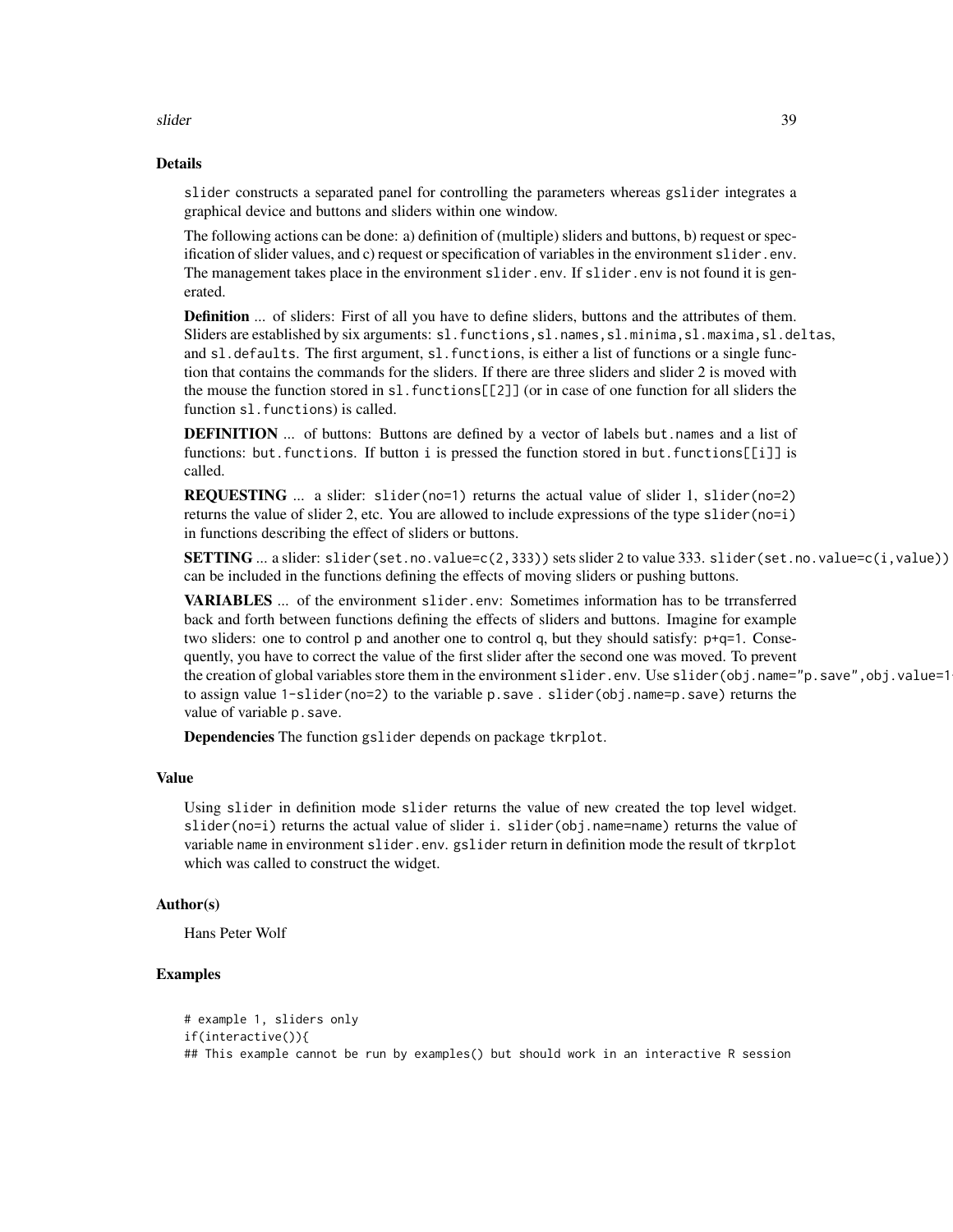```
plot.sample.norm<-function(){
refresh.code<-function(...){
  mu<-slider(no=1); sd<-slider(no=2); n<-slider(no=3)
  x<-rnorm(n,mu,sd)
  plot(x)
}
 slider(refresh.code,sl.names=c("value of mu","value of sd","n number of observations"),
    sl.mins=c(-10,.01,5),sl.maxs=c(+10,50,100),sl.deltas=c(.01,.01,1),sl.defaults=c(0,1,20))
}
plot.sample.norm()
}
# example 2, sliders and buttons
if(interactive()){
## This example cannot be run by examples() but should work in an interactive R session
plot.sample.norm.2<-function(){
refresh.code<-function(...){
  mu<-slider(no=1); sd<-slider(no=2); n<-slider(no=3)
   type= slider(obj.name="type")
  x<-rnorm(n,mu,sd)
  plot(seq(x),x,ylim=c(-20,20),type=type)
 }
 slider(obj.name="type",obj.value="l")
 slider(refresh.code,sl.names=c("value of mu","value of sd","n number of observations"),
    sl.mins=c(-10,.01,5),sl.maxs=c(10,10,100),sl.deltas=c(.01,.01,1),sl.defaults=c(0,1,20),
      but.functions=list(
              function(...){slider(obj.name="type",obj.value="l");refresh.code()},
              function(...){slider(obj.name="type",obj.value="p");refresh.code()},
              function(...){slider(obj.name="type",obj.value="b");refresh.code()}
      ),
      but.names=c("lines","points","both"))
}
plot.sample.norm.2()
}
# example 2a, sliders and buttons and graphics in one window
if(interactive()){
## This example cannot be run by examples() but should work in an interactive R session
plot.sample.norm.2<-function(){
refresh.code<-function(...){
  mu<-slider(no=1); sd<-slider(no=2); n<-slider(no=3)
   type= slider(obj.name="type")
  x<-rnorm(n,mu,sd)
  plot(seq(x),x,ylim=c(-20,20),type=type)
 }
 slider(obj.name="type",obj.value="l")
gslider(refresh.code,sl.names=c("value of mu","value of sd","n number of observations"),
    sl.mins=c(-10,.01,5),sl.maxs=c(10,10,100),sl.deltas=c(.01,.01,1),sl.defaults=c(0,1,20),
      but.functions=list(
              function(...){slider(obj.name="type",obj.value="l");refresh.code()},
              function(...){slider(obj.name="type",obj.value="p");refresh.code()},
              function(...){slider(obj.name="type",obj.value="b");refresh.code()}
      ),
```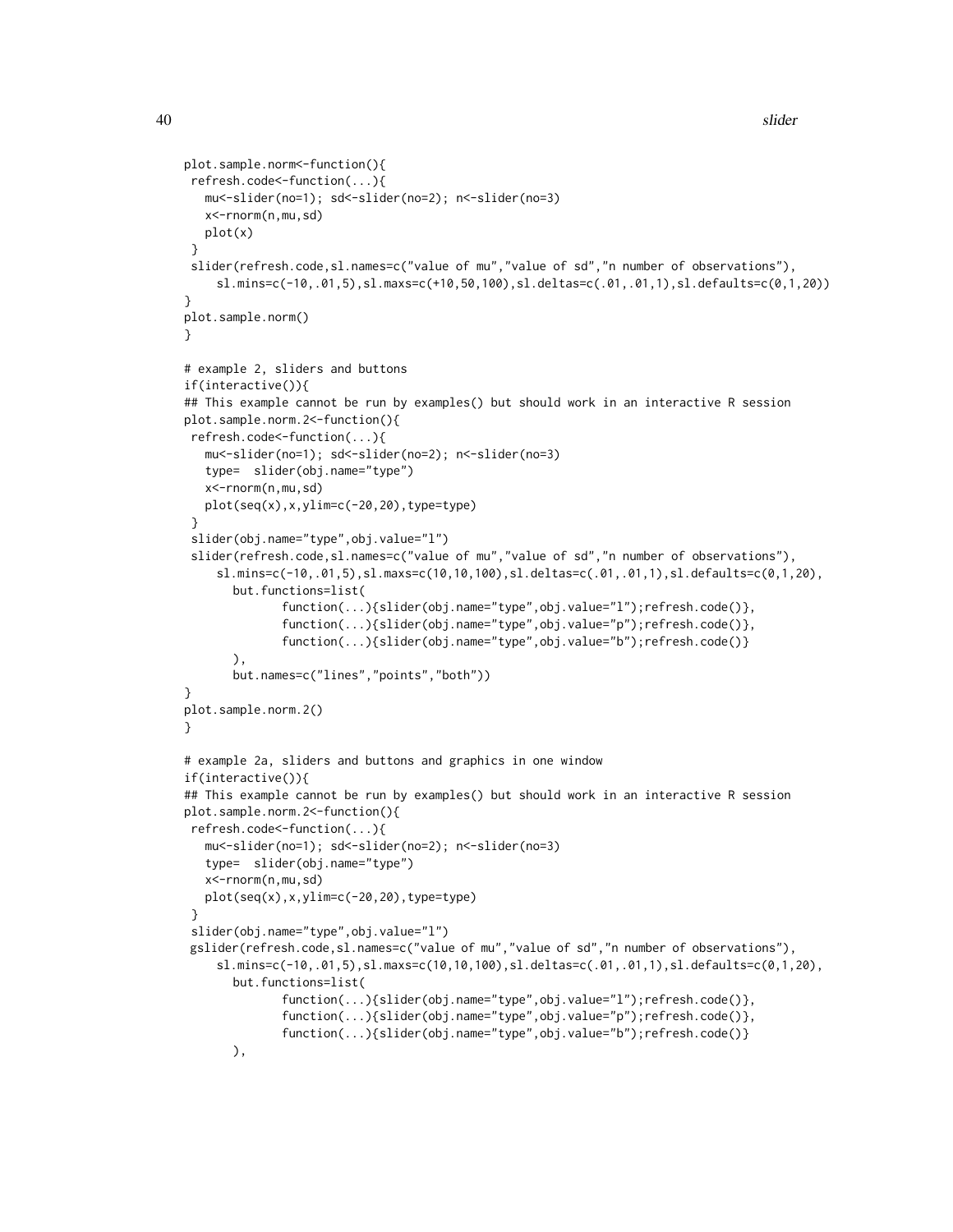```
but.names=c("lines","points","both"))
}
plot.sample.norm.2()
}
# example 3, dependent sliders
if(interactive()){
## This example cannot be run by examples() but should work in an interactive R session
print.of.p.and.q<-function(){
 refresh.code<-function(...){
   p.old<-slider(obj.name="p.old")
   p<-slider(no=1); if(abs(p-p.old)>0.001) {slider(set.no.value=c(2,1-p))}
   q<-slider(no=2); if(abs(q-(1-p))>0.001) {slider(set.no.value=c(1,1-q))}
   slider(obj.name="p.old",obj.value=p)
  cat("p=",p,"q=",1-p,"\n")
 }
 slider(refresh.code,sl.names=c("value of p","value of q"),
       sl.mins=c(0,0),sl.maxs=c(1,1),sl.deltas=c(.01,.01),sl.defaults=c(.2,.8))
 slider(obj.name="p.old",obj.value=slider(no=1))
}
print.of.p.and.q()
}
# example 4, rotating a surface
if(interactive()){
## This example cannot be run by examples() but should work in an interactive R session
R.veil.in.the.wind<-function(){
  # Mark Hempelmann / Peter Wolf
  par(bg="blue4", col="white", col.main="white",
      col.sub="white", font.sub=2, fg="white") # set colors and fonts
  refresh.code<-function(...){
    samp <- function(N,D) N*(1/4+D)/(1/4+D*N)
   z<-outer(seq(1, 800, by=10), seq(.0025, 0.2, .0025)^2/1.96^2, samp) # create 3d matrix
   h<-100
    z[10:70,20:25]<-z[10:70,20:25]+h; z[65:70,26:45]<-z[65:70,26:45]+h
   z[64:45,43:48]<-z[64:45,43:48]+h; z[44:39,26:45]<-z[44:39,26:45]+h
   x<-26:59; y<-11:38; zz<-outer(x,y,"+"); zz<-zz*(65<zz)*(zz<73)
    cz<-10+col(zz)[zz>0];rz<-25+row(zz)[zz>0]; z[cbind(cz,rz)]<-z[cbind(cz,rz)]+h
    theta<-slider(no=1); phi<-slider(no=2)
    persp(x=seq(1,800,by=10),y=seq(.0025,0.2,.0025),z=z,theta=theta,phi=phi,
          scale=T, shade=.9, box=F, ltheta = 45,
          lphi = 45, col="aquamarine", border="NA",ticktype="detailed")
  }
  slider(refresh.code, c("theta", "phi"), c(0, 0),c(360, 360),c(.2, .2),c(85, 270) )
}
R.veil.in.the.wind()
}
```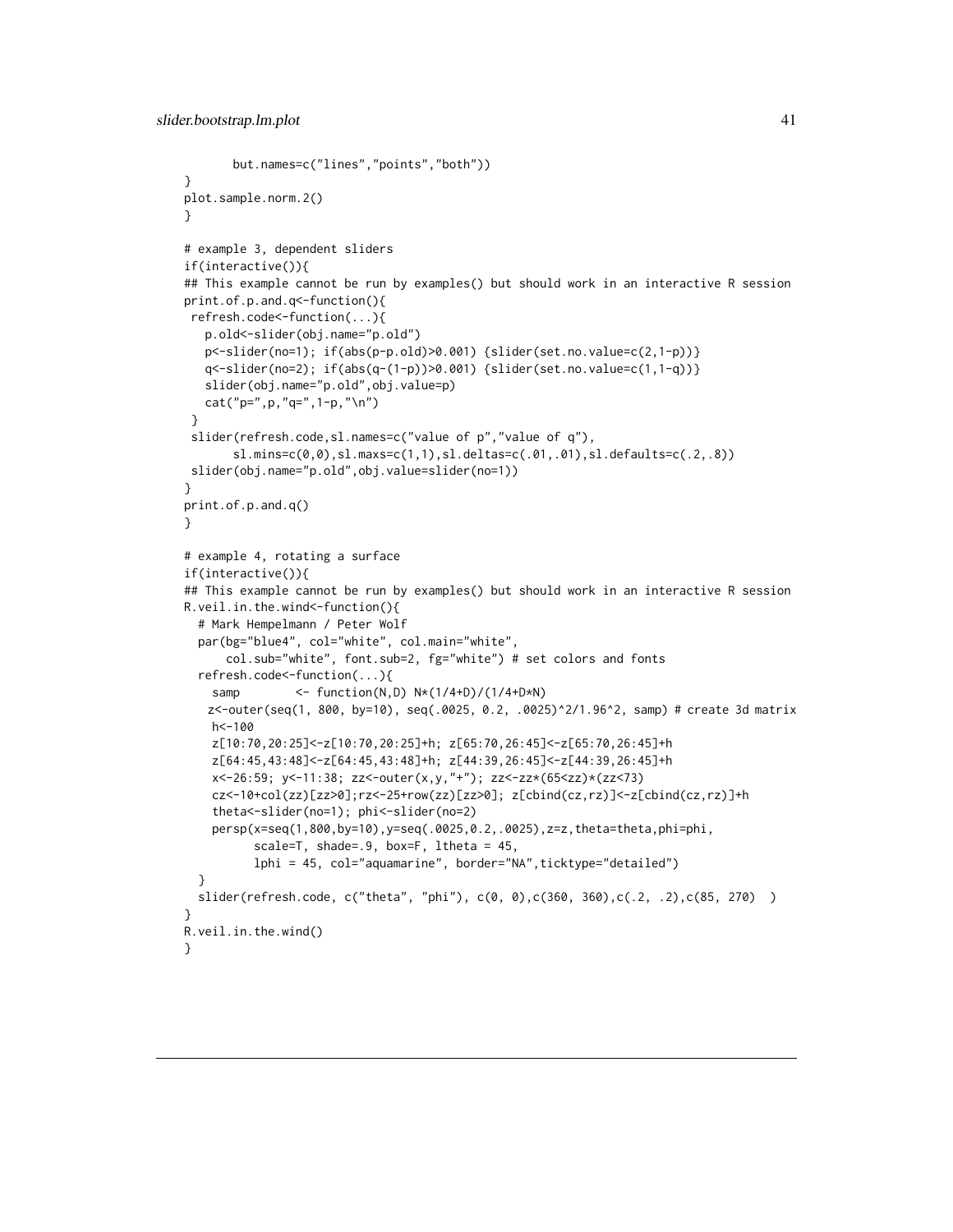<span id="page-41-0"></span>slider.bootstrap.lm.plot

*interactive bootstapping for lm*

#### Description

slider.bootstrap.lm.plot computes a scatterplot and adds regression curves of samples of the data points. The number of samples and the degree of the model are controlled by sliders.

## Usage

```
slider.bootstrap.lm.plot(x, y, ...)
```
#### **Arguments**

| X        | two column matrix or vector of x values if y is used |
|----------|------------------------------------------------------|
| <b>V</b> | y values if x is not a matrix                        |
| .        | additional graphics parameters                       |

#### Details

slider.bootstrap.lm.plot draws a scatterplot of the data points and fits a linear model to the data set. Regression curves of samples of the data are then added to the plot. Within a Tcl/Tk control widget the degree of the model, the repetitions and the start of the random seed are set. After modification of a parameter the plot is updated.

## Value

a message about the usage

## Author(s)

Hans Peter Wolf

#### References

 $\sim$  ~

#### See Also

[plot](#page-0-0)

## Examples

```
## Not run:
```
## This example cannot be run by examples() but should be work in an interactive R session daten<-iris[,2:3]

slider.bootstrap.lm.plot(daten)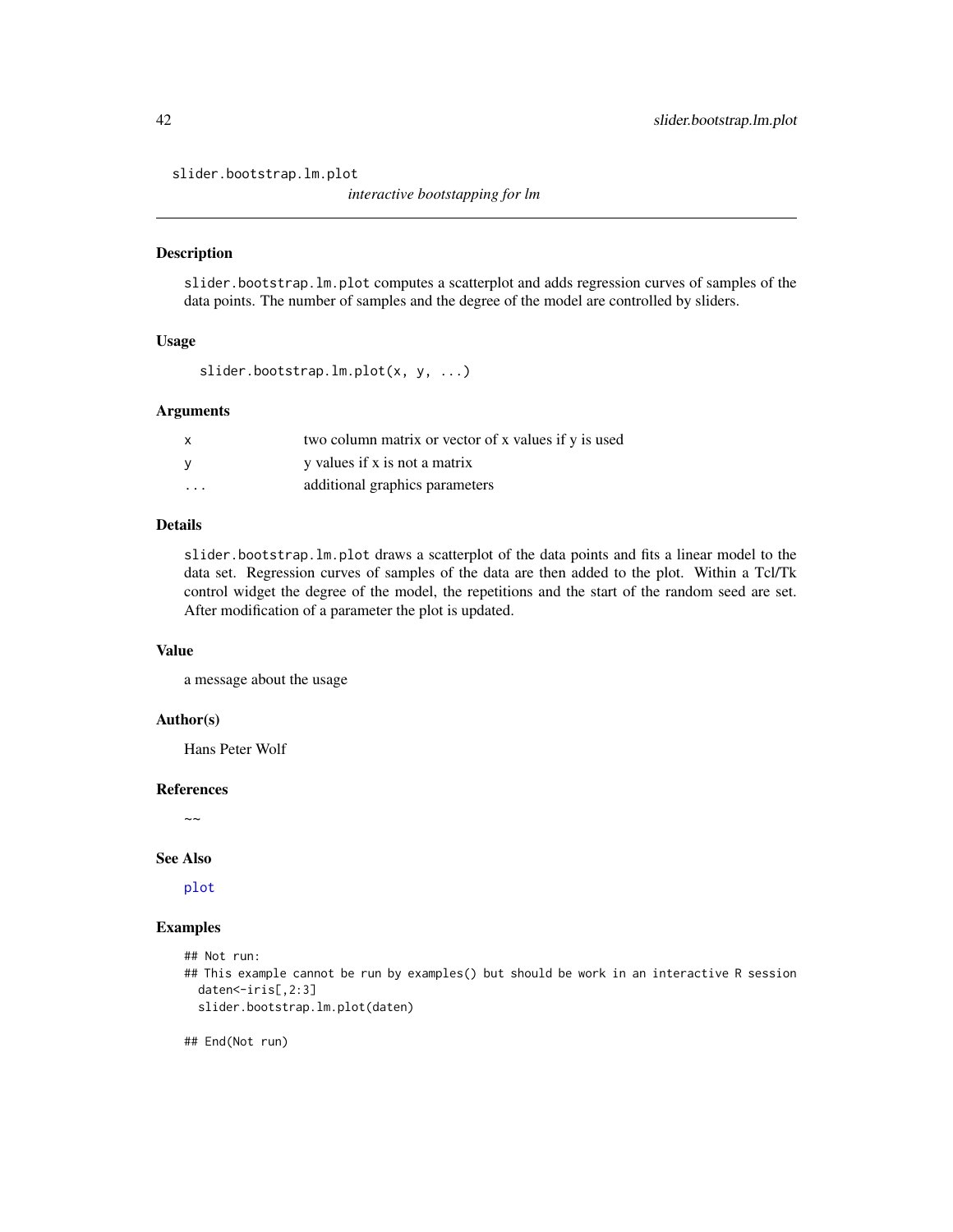#### <span id="page-42-0"></span>Description

These functions compute a pairs plot or a simple xy-plot and open a slider control widget for brushing.

slider.brush.pairs computes a pairs plot; the user defines an interval for one of the variables and in effect all data points in this interval will be recolored.

slider.brush.plot.xy computes an xy-plot; the user defines a interval for a third variable z and all points  $(x, y)$  will be recolored red if the z value is in the interval.

#### Usage

slider.brush.pairs(x, ...) slider.brush.plot.xy(x, y, z, ...)

## Arguments

| $\cdot$ $\cdot$ $\cdot$ | new settings for global graphics parameters |
|-------------------------|---------------------------------------------|
| $\mathsf{x}$            | matrix or data frame or vector              |
| - V                     | vector of y values if x is not a matrix     |
|                         | vector of z values if x is not a matrix     |

## Details

slider.brush.pairs draws a pairs plot of the data set x. The first slider defines the lower limit of the interval and the second its width. By the third slider a variable is selected. All data points for which the selected variable is in the interval are recolored red.

slider.brush.plot.xy draws an xy-plot of the data set x. The first slider defines the lower limit of the interval of z values and the second one its width. All data points for which the variable z is in the interval are recolored red.

## Value

a message about the usage

#### Author(s)

Hans Peter Wolf

## References

W. S. Cleveland, R. A. Becker, and G. Weil. The Use of Brushing and Rotation for Data Analysis. InW. S. Cleveland and M. E. McGill, editors, Dynamic Graphics for Statistics. Wadsworth and Brooks/Cole, Pacific Grove, CA, 1988.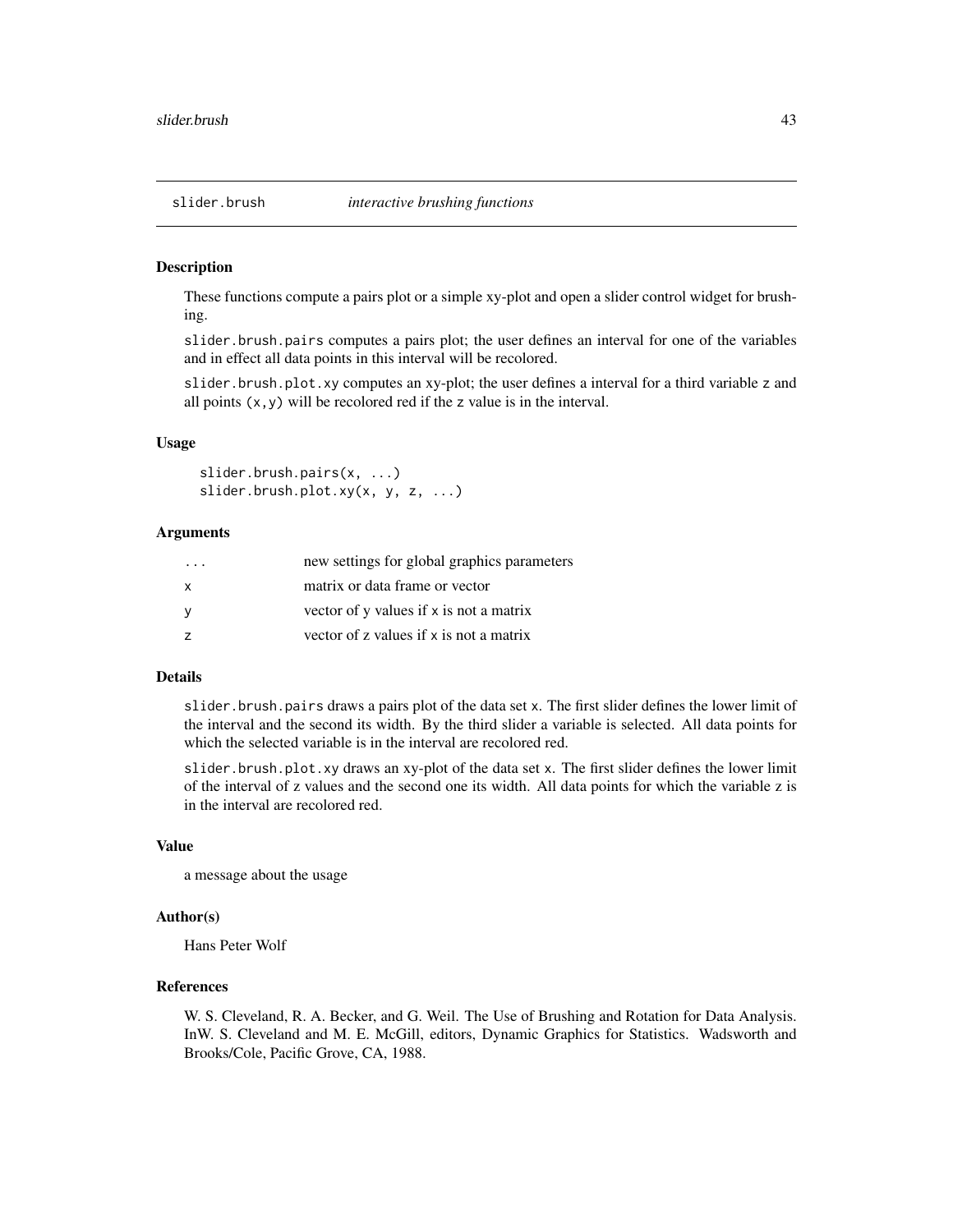## See Also

[pairs](#page-0-0), [plot](#page-0-0)

#### Examples

```
## Not run:
```
- ## This example cannot be run by examples() but should be work in an interactive R session slider.brush.pairs(iris)
- ## End(Not run)
- ## Not run:
- ## This example cannot be run by examples() but should be work in an interactive R session slider.brush.plot.xy(iris[,1:3])

```
## End(Not run)
```
slider.hist *interactive histogram and density traces*

#### Description

The functions slider.hist and slider.density compute histograms and density traces whereas some parameter are controlled by sliders.

slider.hist computes a histogram; the number of classes is defined by a slider.

slider.density computes a density trace; width and type of the kernel are defined by sliders.

#### Usage

```
slider.hist(x, panel, ...)
slider.density(x, panel, ...)
```
#### Arguments

|                         | data set to be used for plotting                                                                   |
|-------------------------|----------------------------------------------------------------------------------------------------|
| panel                   | function constructing additional graphical elements to the plot                                    |
| $\cdot$ $\cdot$ $\cdot$ | additional (graphics) parameters which are passed to the invoked high level plot-<br>ting function |

## Details

slider.hist draws a histogram of the data set x by calling hist and opens a Tcl/Tk widget with one slider. The slider defines the number of classes of the histogram. Changing the slider results in redrawing of the plot. For further details see the help page of hist. rug is used as the default panel function.

slider.density draws a density trace of the data set x by  $plot(density(...))$  and opens a Tcl/Tk-widget with two sliders. The first slider defines the width of the density trace and the second

<span id="page-43-0"></span>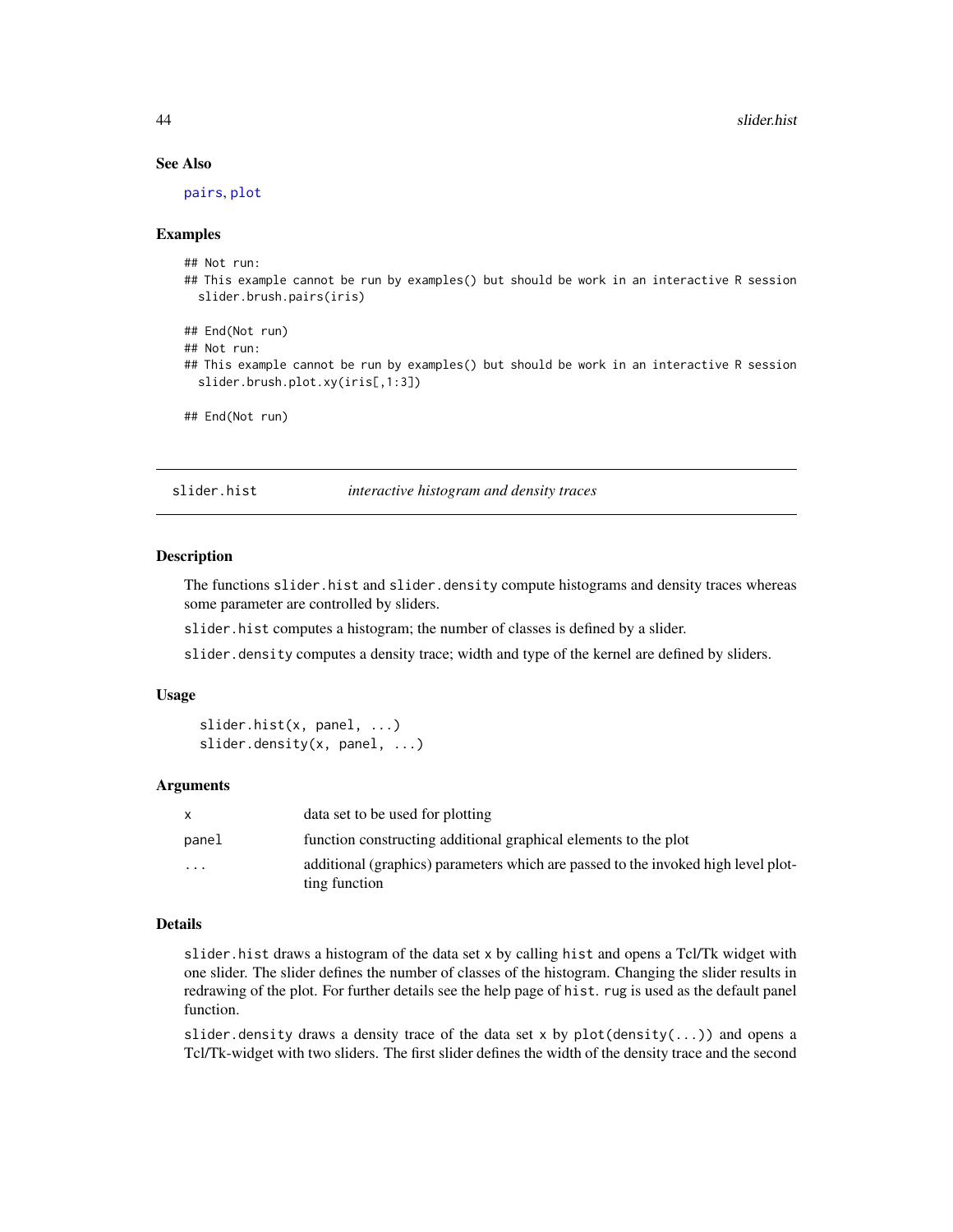#### <span id="page-44-0"></span>slider.hist 45

one the kernel function: "1-gaussian", "2-epanechnikov", "3-rectangular", "4-triangular", "5-biweight", "6-cos Changing one of the sliders results in a redrawing of the plot. For further details see the help page of density. rug is used as the default panel function.

#### Value

a message about the usage

#### Author(s)

Hans Peter Wolf

#### References

 $\sim$  ~

## See Also

[hist](#page-0-0), slider

#### Examples

```
## Not run:
## This example cannot be run by examples() but should be work in an interactive R session
 slider.hist(log(islands))
```

```
## End(Not run)
## Not run:
## This example cannot be run by examples() but should be work in an interactive R session
slider.density(rivers,xlab="rivers",col="red")
## End(Not run)
```

```
## Not run:
## This example cannot be run by examples() but should be work in an interactive R session
slider.density(log(rivers),xlab="rivers",col="red",
  panel=function(x){
   xx<-seq(min(x),max(x),length=100)
   yy<-dnorm(xx,mean(x),sd(x))
   lines(xx,yy)
   rug(x)
   print(summary(yy))
  }
)
## End(Not run)
```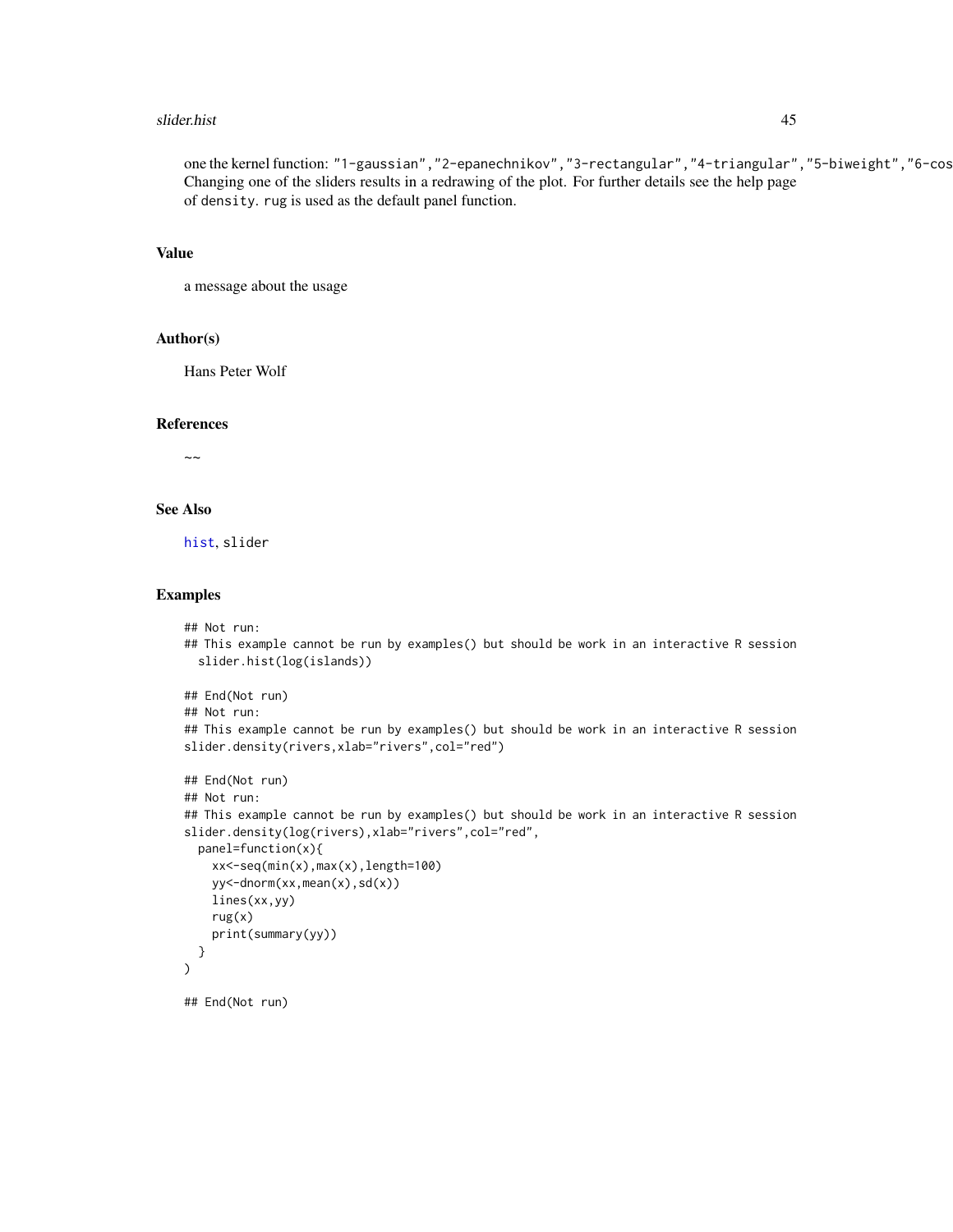<span id="page-45-0"></span>slider.lowess.plot *interactive lowess smoothing*

#### Description

slider.lowess.plot computes an xy-plot of the data and adds LOWESS lines. The smoother span and the number of iterations are selected by sliders.

## Usage

```
slider.lowess.plot(x, y, ...)
```
#### Arguments

| X                       | data set to be used for plotting or vector of x values |
|-------------------------|--------------------------------------------------------|
|                         | vector of y values in case x is not a matrix           |
| $\cdot$ $\cdot$ $\cdot$ | additional (graphics) parameter settings               |

## Details

slider.lowess.plot computes a scatterplot of the data. Then a LOWESS smoother line is added to the plot. For more details about the lowess parameters f and iter take a look at the help page of lowess. The parameters are set by moving sliders of the control widget. The first slider defines the smoother span f and the second one the number of iterations.

## Value

a message about the usage

#### Author(s)

Hans Peter Wolf

## References

for references see help file of lowess

#### See Also

[lowess](#page-0-0), slider

## Examples

```
## Not run:
```
## This example cannot be run by examples() but should be work in an interactive R session slider.lowess.plot(cars)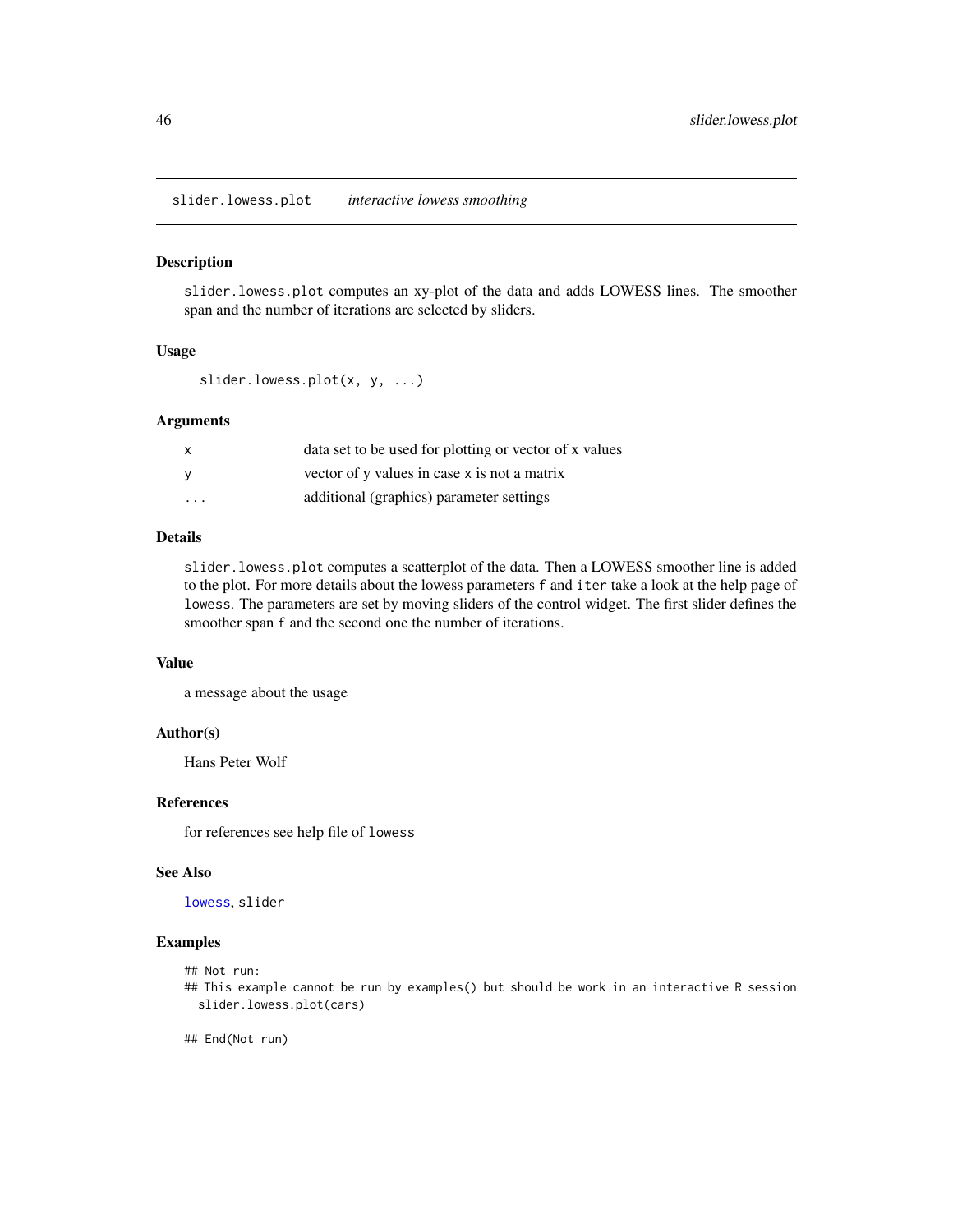<span id="page-46-0"></span>slider.smooth.plot.ts *interactive Tukey smoothing*

#### Description

slider.smooth.plot.ts computes smooth curves of a time series plot by Tukey's smoothers. The kind of smoothing is controlled by a Tcl/Tk widget.

#### Usage

```
slider.smooth.plot.ts(x, ...)
```
## Arguments

| X        | time series                     |
|----------|---------------------------------|
| $\cdots$ | additional graphical parameters |

## Details

slider.smooth.plot.ts draws the time series x. The user selects a filter of the set c("3RS3R","3RSS","3RSR","3R","3", step by step and the resulting curve is added to the plot. The selection is performed by pressing a button of the control widget of slider.smooth.plot.ts. The button reset restarts the smoothing process.

#### Value

a message about the usage

#### Author(s)

Hans Peter Wolf

#### References

Tukey, J. W. (1977). Exploratory Data Analysis, Reading Massachusetts: Addison-Wesley.

#### See Also

[plot](#page-0-0), [smooth](#page-0-0)

## Examples

## Not run:

## This example cannot be run by examples() but should be work in an interactive R session slider.smooth.plot.ts(rnorm(100))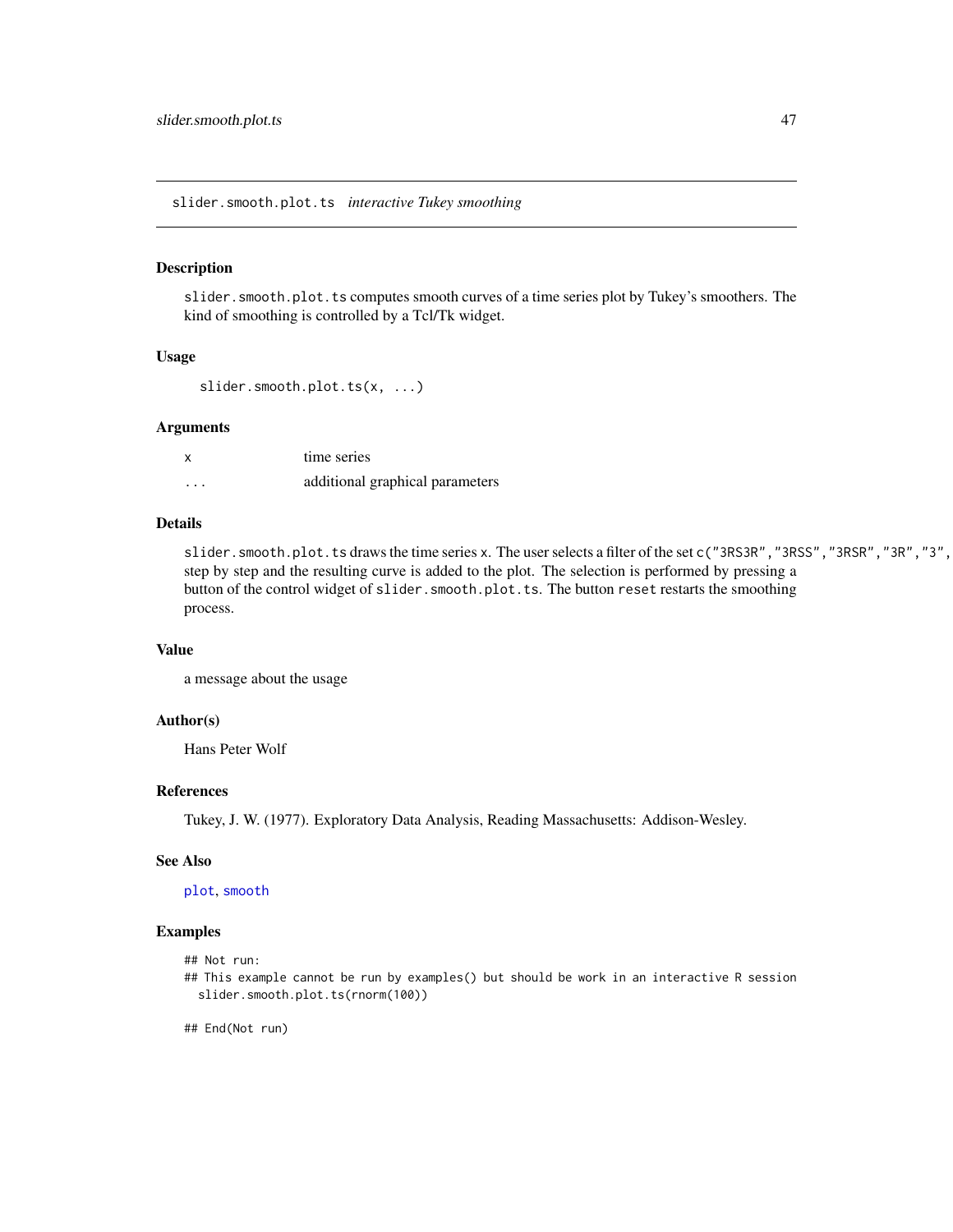<span id="page-47-0"></span>slider.split.plot.ts *interactive splitting of time series*

## Description

slider.split.plot.ts plots linear fitted lines or summary statistics in sections of a time series. The sections are controlled by sliders.

#### Usage

```
slider.split.plot.ts(x, type="l", ...)
```
#### **Arguments**

| X        | time series or vector                                  |
|----------|--------------------------------------------------------|
| type     | plotting type: type will be forwarded to function plot |
| $\cdots$ | additional graphics parameters                         |

#### Details

slider. split.plot.ts draws a time series plot and let you define sections of the series by fixing a limit on the time scale as well as a window width. The whole range of the series is partitioned in pieces of the same length in a way that the fixed limit will be one of the section limits. Then linear models are fitted and plotted in the sections. Alternatively – by pressing the button fivenum summary – summary statistics are drawn instead of the model lines.

The first slider fixes the width of the sections and the second one the limit between two of them.

By clicking on button linear model or fivenum summary the user switches between drawing model curves and five number summary.

#### Value

a message about the usage

#### Author(s)

Hans Peter Wolf

#### See Also

[plot](#page-0-0)

#### Examples

```
## Not run:
```
## This example cannot be run by examples() but should be work in an interactive R session slider.split.plot.ts(as.vector(sunspots)[1:100])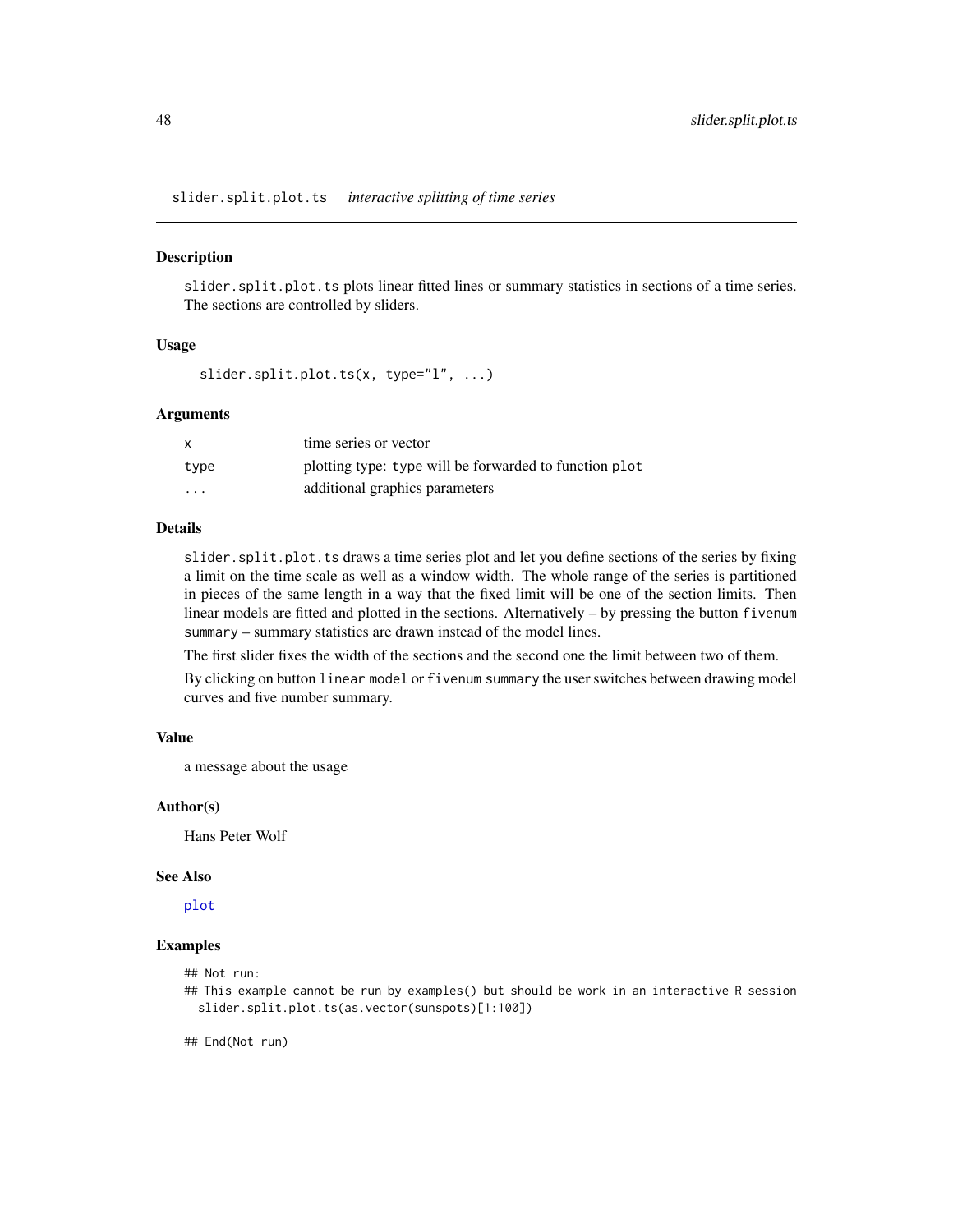<span id="page-48-0"></span>slider.stem.leaf *construction of stem and leaf display interactively*

## Description

'slider.stem.leaf' computes a stem and leaf display within a graphics device. The parameters are controlled by a control widget.

## Usage

slider.stem.leaf(x, main = main)

## Arguments

| X    | data set for plotting  |
|------|------------------------|
| main | main title of the plot |

#### Details

The function 'slider.stem.leaf' allows the user to construct a stem and leaf display within a graphics device. The main parameters will be set by a Tcl/Tk control widget. The line rule is selected by pressing one of the buttons 'Dixon', 'Sturges', 'Velleman'. A slider controls the separation of the stem. Additionally the character size device could be set.

## Value

a short message is returned

## Note

The function is a function of the package aplpack

#### Author(s)

Peter Wolf, Nov 2009

## See Also

[stem](#page-0-0)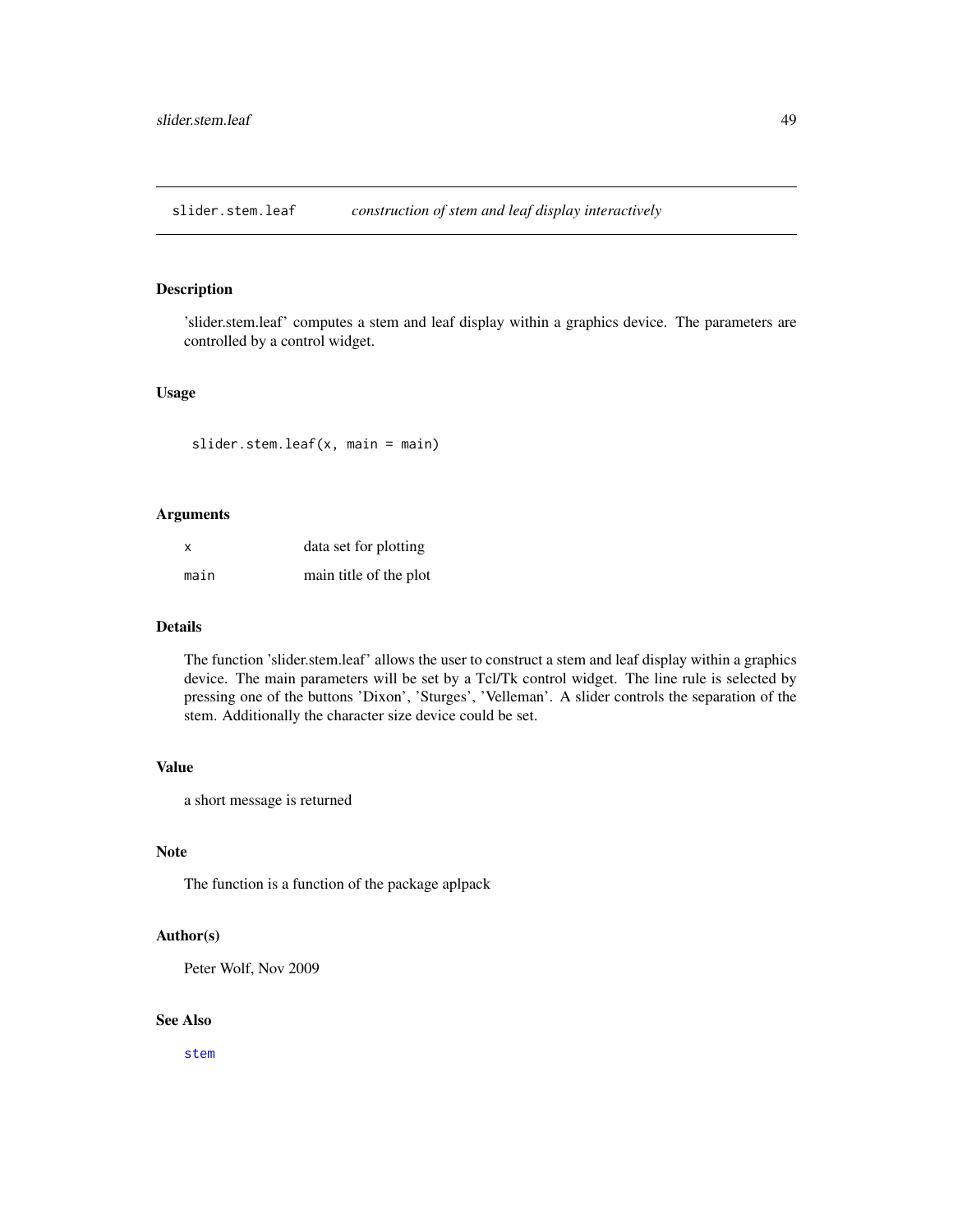## <span id="page-49-0"></span>Examples

```
## Not run:
  slider.stem.leaf(islands)
## End(Not run)
```
slider.zoom.plot.ts *interactive zooming of time series*

## Description

This function shows one or two sections of a time series. The window(s) is (are) controlled by sliders.

#### Usage

slider.zoom.plot.ts(x, n.windows, ...)

#### Arguments

| X         | time series                              |
|-----------|------------------------------------------|
| n.windows | if (n.windows>1 two sections are defined |
| .         | additional graphical parameters          |

## Details

slider.zoom.plot.ts plots the original time series and it lets you select one or two sections of the series by fixing the width(s) and the starting point(s) of the region(s). Then the section(s) of the series is (are) plotted separately one below the other.

The first slider defines the width of the section(s). The second (third) one sets the start of the first (second) section.

## Value

a message about the usage

## Author(s)

Hans Peter Wolf

#### See Also

[plot](#page-0-0)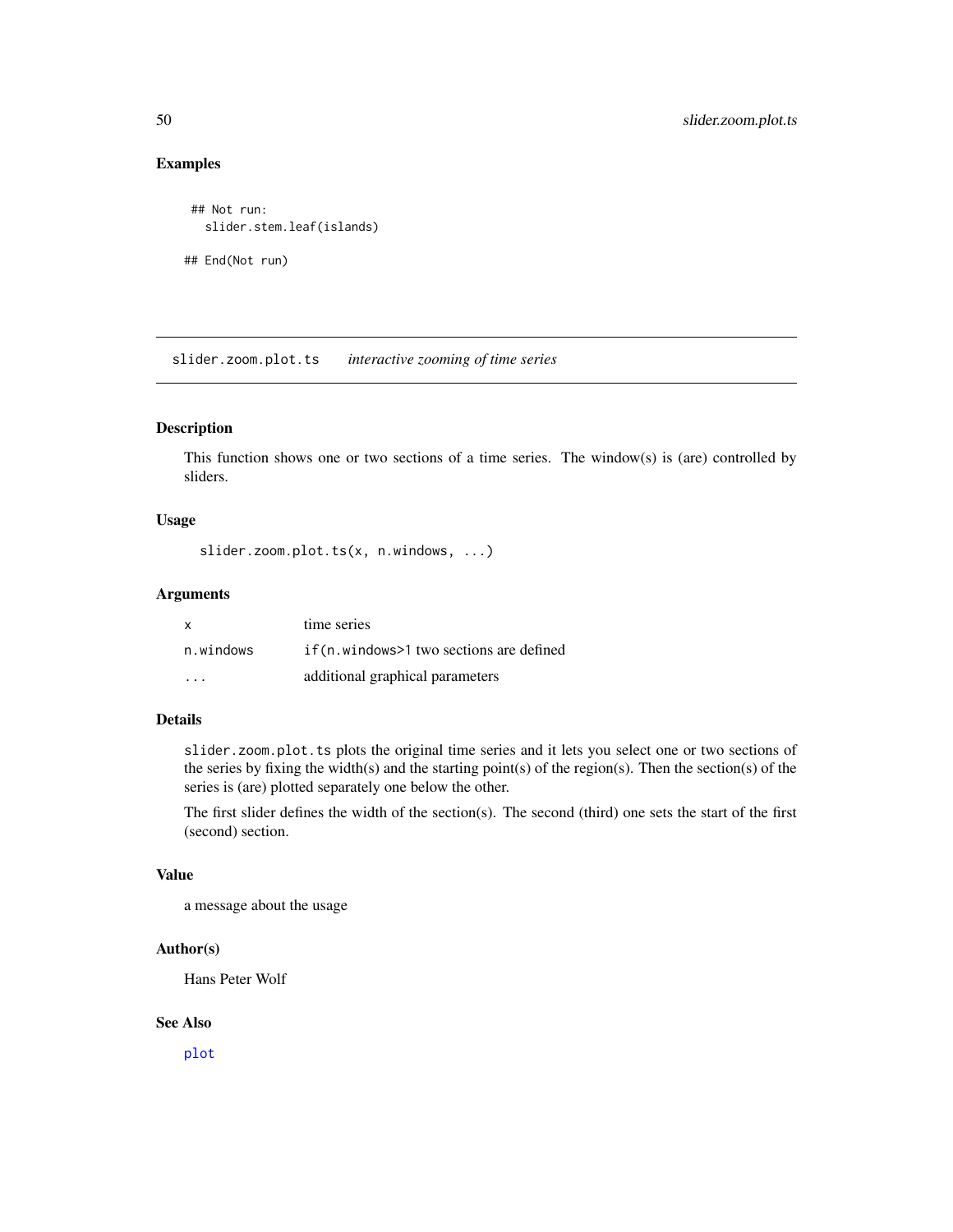#### <span id="page-50-0"></span> $spin3R$  51

## Examples

```
## Not run:
## This example cannot be run by examples() but should be work in an interactive R session
  slider.zoom.plot.ts(co2,2)
```
## End(Not run)

spin3R *spin3R*

## Description

Simple spin function to rotate and to inspect a 3-dimensional cloud of points

## Usage

 $spin3R(x, alpha = 1, delay = 0.015, na.rm=FALSE)$ 

## Arguments

| X.    | (nx3)-matrix of points                                      |
|-------|-------------------------------------------------------------|
| alpha | angle between successive projections                        |
| delay | delay in seconds between two plots                          |
| na.rm | if TRUE 'NA' values are removed otherwise exchanged by mean |

## Details

spin3R computes two-dimensional projections of (nx3)-matrix x and plots them on the graphics device. The cloud of points is rotated step by step. The rotation is defined by a tcl/tk control widget. spin3R requires tcl/tk package of R.

#### **Note**

version 05/2008

## Author(s)

Peter Wolf

## References

Cleveland, W. S. / McGill, M. E. (1988): Dynamic Graphics for Statistics. Wadsworth & Brooks/Cole, Belmont, California.

## See Also

spin of S-Plus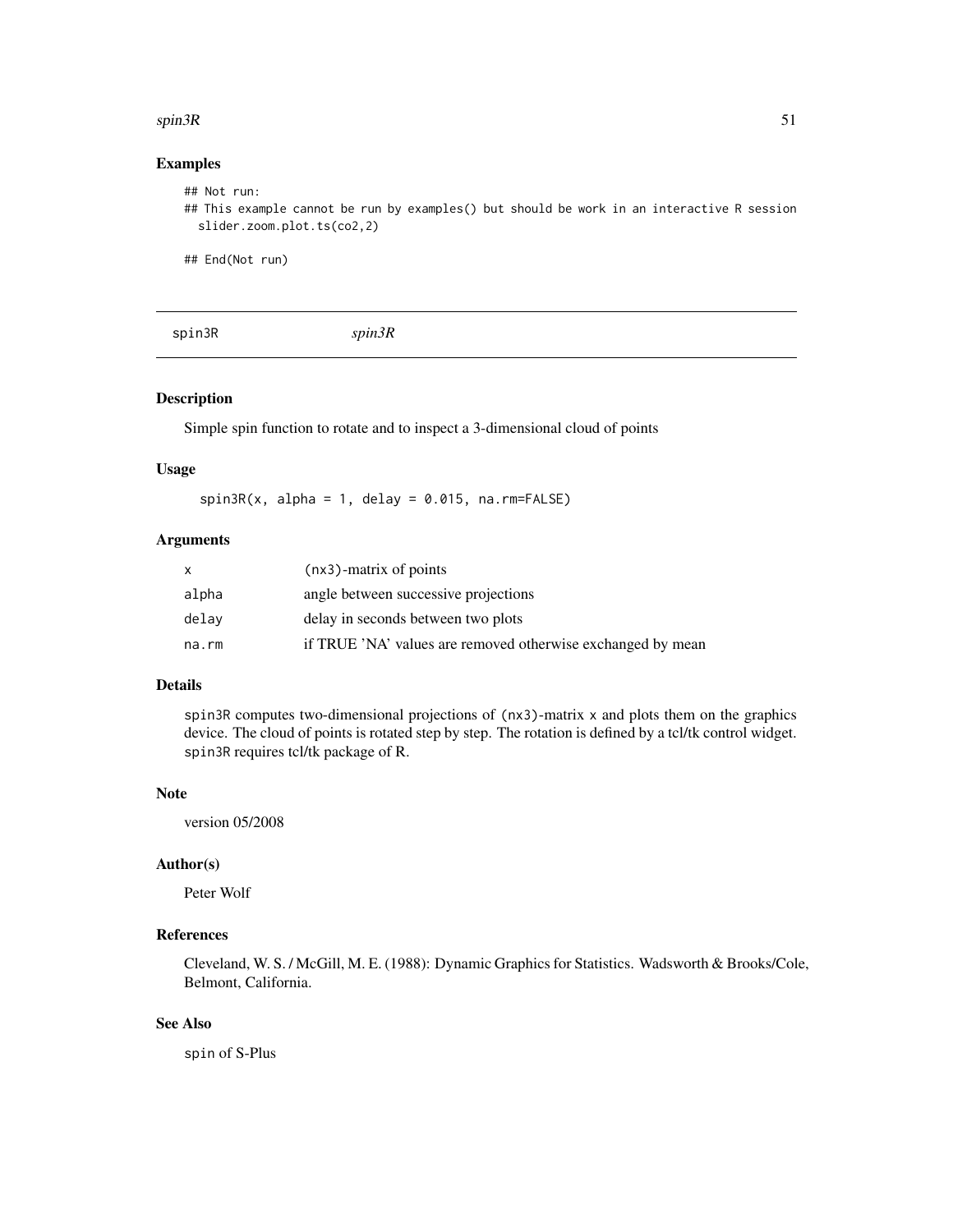## <span id="page-51-0"></span>Examples

```
xyz<-matrix(rnorm(300),100,3)
# now start: spin3R(xyz)
```
stem.leaf *stem and leaf display and back to back stem and leaf display*

#### Description

Creates a classical ("Tukey-style") stem and leaf display / back-to-back stem and leaf display.

## Usage

```
stem.leaf(data, unit, m, Min, Max, rule.line = c("Dixon", "Velleman", "Sturges"),
   style = c("Tukey", "bare"), trim.outliers = TRUE, depths = TRUE,
    reverse.negative.leaves = TRUE, na.rm = FALSE, printresult = TRUE)
stem.leaf.backback(x,y, unit, m, Min, Max, rule.line = c("Dixon", "Velleman",
    "Sturges"), style = c("Tukey", "bare"), trim.outliers = TRUE,
    depths = TRUE, reverse.negative.leaves = TRUE, na.rm = FALSE,
   printresult=TRUE, show.no.depths = FALSE, add.more.blanks = 0,
   back.to.back = TRUE
```

| data                    | a numeric vector of data                                                                                                                                                          |
|-------------------------|-----------------------------------------------------------------------------------------------------------------------------------------------------------------------------------|
| X                       | first dataset for stem. leaf. backback                                                                                                                                            |
| У                       | first dataset for stem. leaf. backback                                                                                                                                            |
| unit                    | leaf unit, as a power of 10 (e.g., 100, .01); if unit is missing unit is choosen<br>by stem.leaf.                                                                                 |
| m                       | number of parts $(1, 2, \text{or } 5)$ into which each stem will be separated; if m is<br>missing the number of parts/stem (m) is choosen by stem. leaf.                          |
| Min                     | smallest non-outlying value; omit for automatic choice.                                                                                                                           |
| Max                     | largest non-outlying value; omit for automatic choice.                                                                                                                            |
| rule.line               | the rule to use for choosing the desired number of lines in the display; "Dixon"<br>$= 10*log10(n)$ ; "Velleman" = 2*sqrt(n); "Sturges" = 1 + log2(n); the default<br>is "Dixon". |
| style                   | "Tukey" (the default) for "Tukey-style" divided stems; "bare" for divided stems<br>that simply repeat the stem digits.                                                            |
| trim.outliers           | if TRUE (the default), outliers are placed on LO and HI stems.                                                                                                                    |
| depths                  | if TRUE (the default), print a column of "depths" to the left of the stems; the depth<br>of the stem containing the median is the stem-count enclosed in parentheses.             |
| reverse.negative.leaves |                                                                                                                                                                                   |
|                         | if TRUE (the default), reverse direction the leaves on negative stems (so, e.g., the<br>leaf 9 comes before the leaf 8, etc.).                                                    |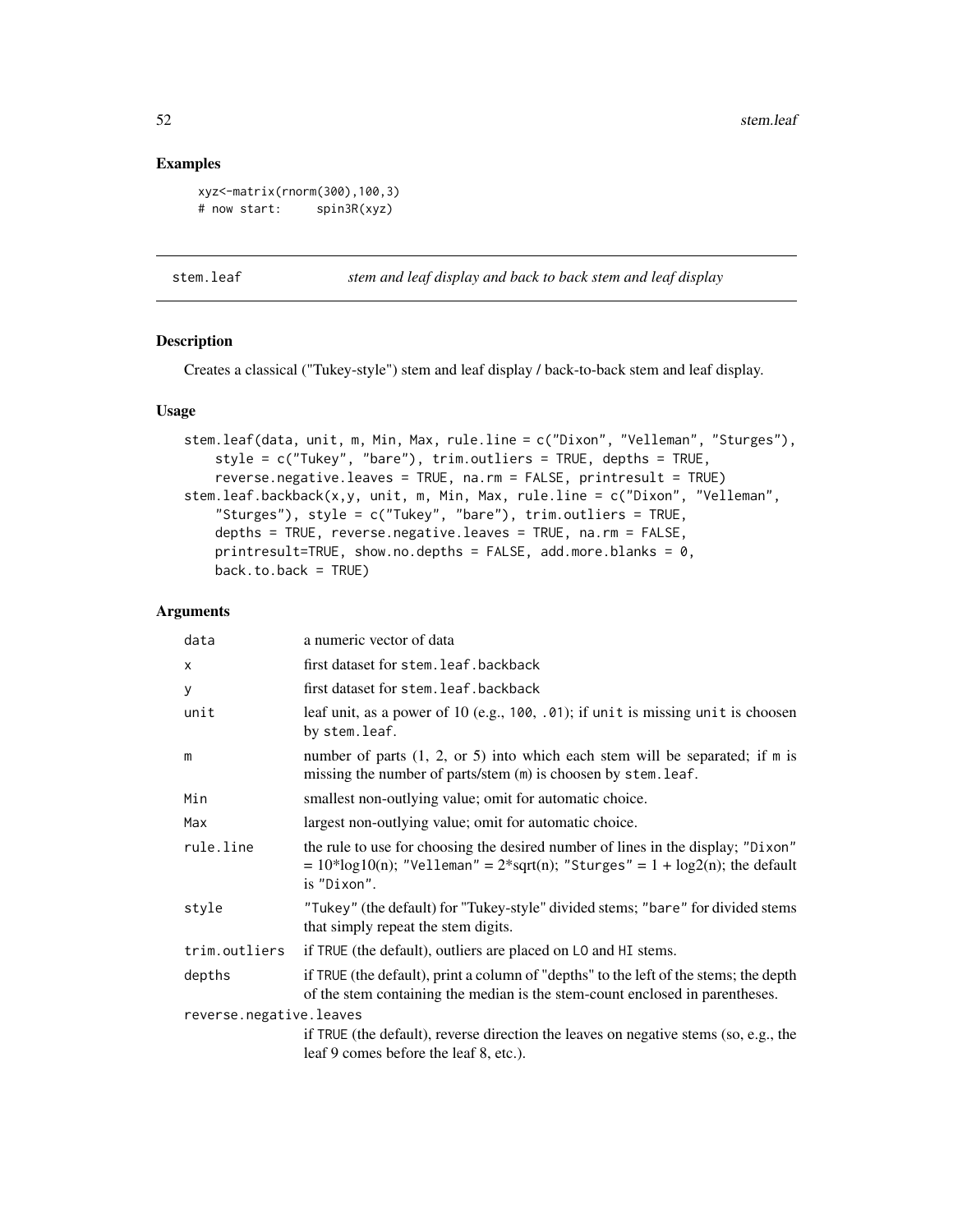#### <span id="page-52-0"></span>stem.leaf 53

| na.rm           | if TRUE "NA" values are removed otherwise the number of NAs are counted. |
|-----------------|--------------------------------------------------------------------------|
| printresult     | if TRUE output of the stem and leaf display by cat.                      |
|                 | show.no.depths if TRUE no depths are printed.                            |
| add.more.blanks |                                                                          |
|                 | number of blanks that are added besides the leaves.                      |
| back.to.back    | if FALSE two parallel stem and leaf displays are constructed.            |

#### Details

Unlike the stem function in the base package, stem.leaf produces classic stem-and-leaf displays, as described in Tukey's *Exploratory Data Analysis*. The function stem.leaf.backback creates back-to-back stem and leaf displays.

## Value

The computed stem and leaf display is printed out. Invisibly stem.leaf returns the stem and leaf display as a list containing the elements info (legend), display (stem and leaf display as character vecter), lower (very small values), upper (very large values), depths (vector of depths), stem (stem information as a vector), and leaves (vector of leaves).

### Author(s)

Peter Wolf, the code has been slightly modified by John Fox <jfox@mcmaster.ca> with the original author's permission, help page written by John Fox, the help page has been slightly modified by Peter Wolf.

#### References

Tukey, J. *Exploratory Data Analysis.* Addison-Wesley, 1977.

#### See Also

[stem](#page-0-0)

#### Examples

```
stem.leaf(co2)
stem.leaf.backback(co2[1:120],co2[121:240])
stem.leaf.backback(co2[1:120],co2[121:240], back.to.back = FALSE)
stem.leaf.backback(co2[1:120],co2[121:240], back.to.back = FALSE,
                   add.more.blanks = 3, show.no.depths = TRUE)
stem.leaf.backback(rivers[-(1:30)],rivers[1:30], back.to.back = FALSE, unit=10, m=5,
                  Min=200, Max=900, add.more.blanks = 20, show.no.depths = TRUE)
```